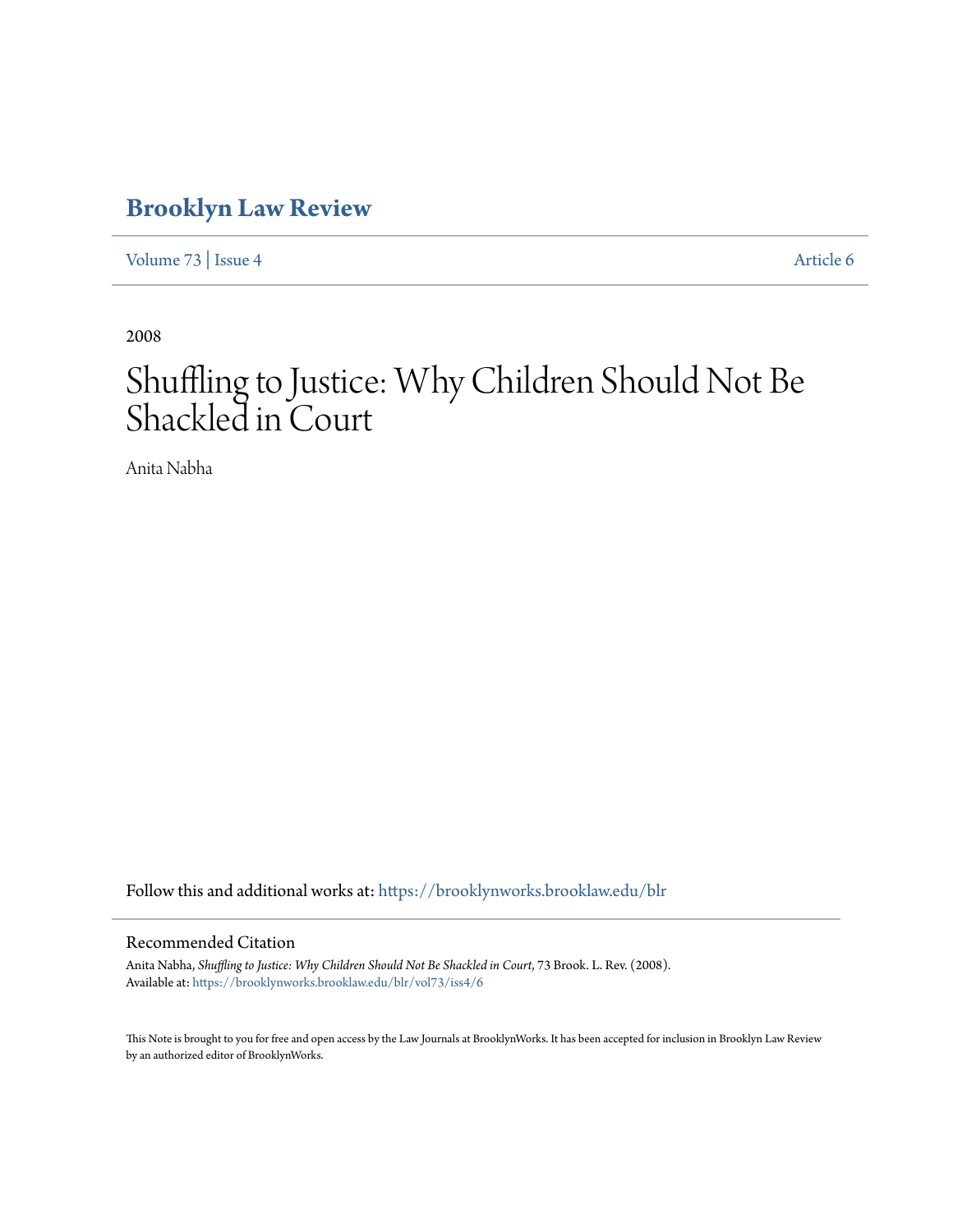# Shuffling to Justice

# WHY CHILDREN SHOULD NOT BE SHACKLED IN COURT

#### I. INTRODUCTION

Her hands were secured tightly with metal handcuffs, and foot cuffs were clasped around her ankles.1 A leather belt was wrapped around her waist. This belt held metal rings that were linked to the handcuffs by a chain.<sup>2</sup> This "restraint belt" prevented her from raising her hands above waist level.3 As her ankles were held closely together by the footcuffs, she had to shuffle in order to walk.4 Led by Office of Children's and Family Services ("OCFS") staff, she was made to shuffle through a waiting room filled with people, with the clanking of her metal chains heard by all.5 She is Jenny P., a fifteen-year-old girl who was adjudicated a delinquent in Kings County Family Court in Brooklyn.6 She was required to live and receive rehabilitative services at the Auburn Residential Center, a non-secure facility operated by OCFS.7 At Auburn, Jenny P. participated in field trips, she was on the Honor Roll, and she completed anger management and drug prevention programs.<sup>8</sup> She had never exhibited violent behavior during her trips to

<sup>&</sup>lt;sup>1</sup> This anecdote is taken from First Amended Complaint at 15, Jenny P. v. Johnson, No. 37784/2005 (N.Y. Sup. Ct. Feb. 15, 2006) [hereinafter Complaint, Jenny P.], available at http://www.njdc.info/2006resourceguide/start.swf (follow "Advocacy in Juvenile Court" hyperlink; then follow "First Amended Complaint in Jenny P. v. Johnson" hyperlink under "B. Shackling"); Memorandum of Law in Support of Plaintiff's Motion for Preliminary Injunctive Relief and Temporary Restraining Order at 13-16, No. 37784/2005 [hereinafter TRO Motion, Jenny P.], available at http://www.njdc.info/2006resourceguide/start.swf (follow "Advocacy in Juvenile Court" hyperlink; then follow "Brief in Support of Plaintiffs' Motion" hyperlink under "B.

<sup>%</sup> Complaint, *Jenny P.*, *supra* note 1, at 5-6.<br>
<sup>3</sup> Id. at 6.<br>
<sup>4</sup> See id. at 15.<br>
<sup>5</sup> Id.

<sup>&</sup>lt;sup>6</sup> Id. at 7; TRO Motion, Jenny P., supra note 1, at 11.<br><sup>7</sup> TRO Motion, Jenny P., supra note 1, at 11.<br><sup>8</sup> Id. at 11-12.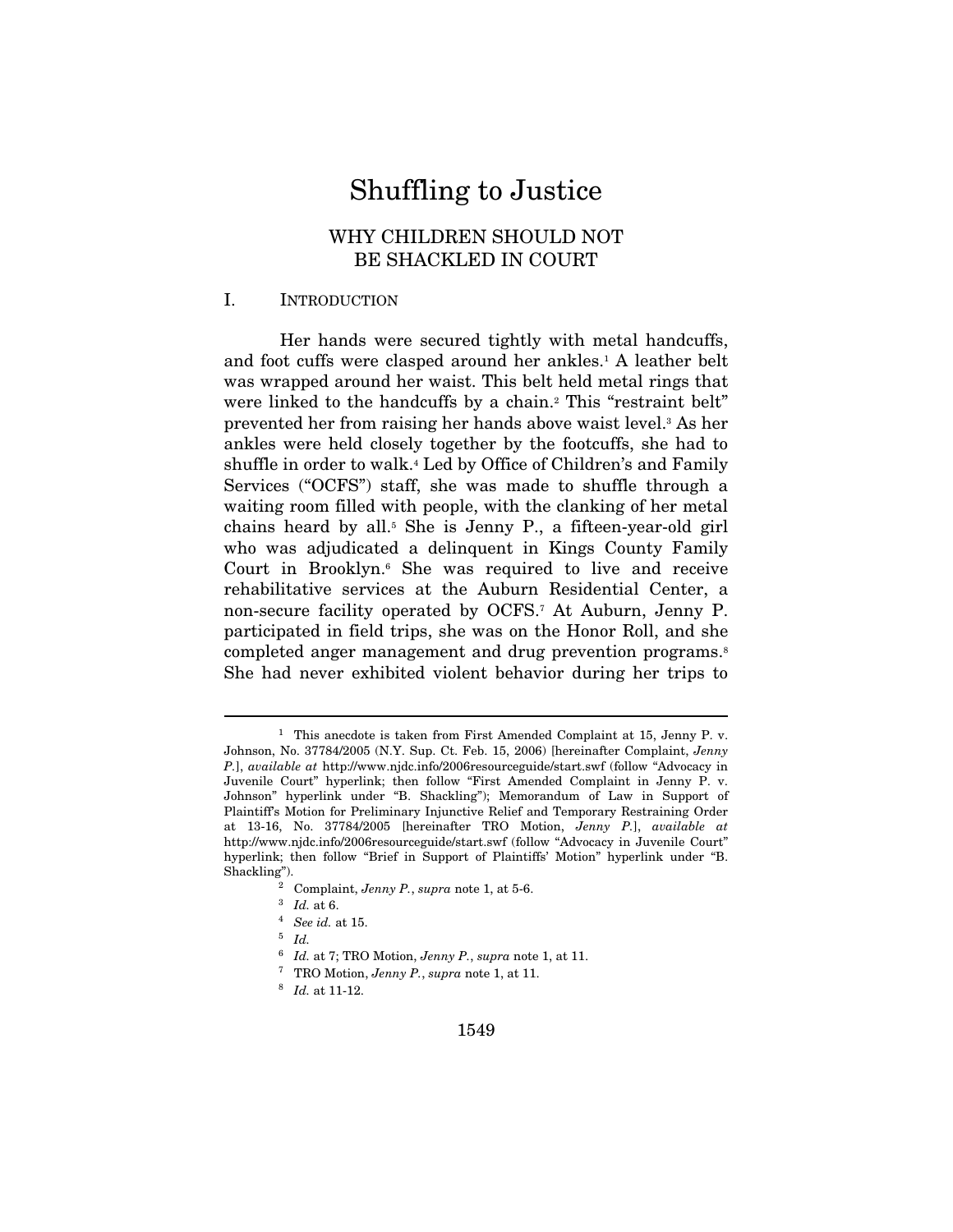court.9 Furthermore, the court did not determine that the restraints were necessary to prevent her from attempting to hurt someone or escaping the courtroom.<sup>10</sup> In fact, no one had ever inquired as to Jenny P.'s mood or feelings each time she was brought to court and made to wait in a secure holding room while in shackles, or when she was brought in front of the judge wearing full restraints.<sup>11</sup>

Jenny P.'s experience is not uncommon. In fact, until 2005 when the Legal Aid Society brought a class action lawsuit challenging the blanket OCFS policy of shackling children, each child who was in OCFS custody was shackled for the duration of the time they were in court.12 One child was made to wait for nearly eight hours while fully shackled in a waiting room.13 Moreover, they were required to appear in front of the judge in footcuffs and a restraint belt, without any individualized determination of need.14 The practice of shackling children who are in the juvenile justice system is not isolated to New York. Indeed, at least twenty-eight states have courts that require juveniles to appear in shackles during juvenile court proceedings.15 Active litigation is challenging this practice in New York and Florida.16 However, in some courtrooms around the country, defenders' motions for children to appear at proceedings free from restraints are routinely denied in the name of courtroom security.17 Judges in Florida recently denied such motions, explaining that they were not convinced by evidence showing that shackling may cause psychological damage and noting the importance of maintaining courtroom security.<sup>18</sup> Thus, although some counties have been successful

 $\overline{a}$ 

response of courts in select counties). 18 Kathleen Chapman, Judges Refuse to Unshackle Juveniles, PALM BEACH

POST, Feb. 2, 2007, available at http://www.pdmiami.com/Palm\_Beach\_Post-Judges\_ refuse\_to\_unshackle\_juveniles.pdf. In denying motions submitted by the Palm Beach County Office of the Public Defender to allow juveniles to appear in court free from

 $\begin{array}{c} 9 \text{ } Id. \text{ at } 17. \ 10 \text{ } Id. \text{ at } 1. \end{array}$ <br>  $\begin{array}{c} 11 \text{ } Id. \text{ at } 12\text{-}16. \end{array}$ 

<sup>12</sup> Id. at 1.<br>
13 Id. at 9.<br>
14 Id. at 1, 5.<br>
15 Martha T. Moore, *Should Kids Go to Court in Chains?*, USA TODAY.COM, June 18, 2007, available at http://www.usatoday.com/news/nation/2007-06-17 shackles\_N.htm. 16 John F. v. Carrion, No. 07/407117 (NY. Sup. Ct. Dec. 12 2007) (on file with

author) (The Jenny P. action was withdrawn and re-filed with the new named plaintiff John F.); infra notes 129-132 and accompanying text. 17 See infra Part IV.A-B (discussing the extent of shackling practice and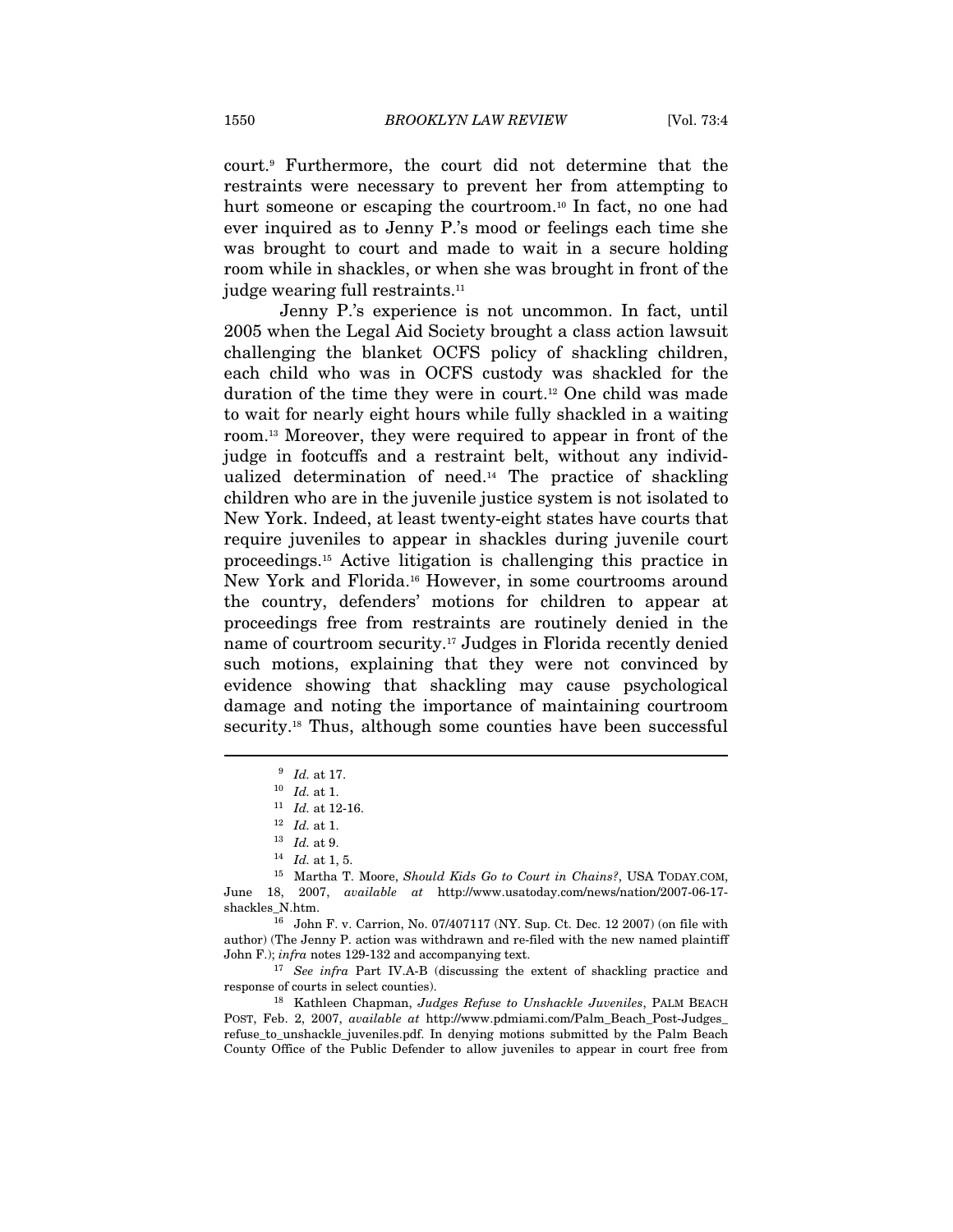in challenging the routine use of shackles on juveniles, many children continue to be shackled each time they appear in juvenile court. The juvenile justice system has its historical roots in providing treatment instead of punishment.19 Shackling thwarts the very purpose of this system by treating children like criminals.

The Supreme Court has explicitly stated that blanket policies that require all criminal defendants to appear in court while shackled are impermissible.<sup>20</sup> However, the Court is silent on the applicability of this rule to juvenile court proceedings. Because there is no clear jurisprudence on when shackles may be used during juvenile court proceedings, state policies vary widely.21 While a handful of courts have held that juveniles may not be shackled without some showing of need, many others have failed to apply any standard.<sup>22</sup> Therefore, thousands of children are required to endure the humiliation and physical pain of shackling even though they show no threat of danger or risk of flight.

In this Note, I argue that routine and indiscriminate use of shackles on juveniles is contrary to the objectives of the juvenile justice system. The juvenile justice system was premised on the notion that juveniles need treatment and rehabilitation, and they should not be treated punitively like adults.23 Further, I argue that when children are required to appear in court in shackles for no justification, their sense of

restraints, the panel of four judges concluded that "the public defender did not present satisfying evidence that the restraints can cause psychological damage and failed to consider court security." 19 See infra Part III (discussing the purpose of the juvenile justice system). 20 Deck v. Missouri, 544 U.S. 622, 628-29 (2005).

 $\stackrel{21}{2}$  See  $infra$  Part IV.A.  $\stackrel{22}{2}$  There have been numerous successful challenges to the routine and indiscriminate use of shackles on juveniles in state courts. See Tiffany A. v. Superior Court of L.A. County, 59 Cal. Rptr. 3d 363, 373 (Ct. App. 2007) (stating that courts may not apply a blanket shackling policy without individualized determination of need); In re Staley, 352 N.E.2d 3, 6 (Ill. App. Ct. 1976) (finding error where a child was shackled without sufficient reason, such as to prevent escape or to ensure courtroom safety),  $affd$ , 364 N.E.2d 72 (Ill. 1977); State v. Merrell, 12 P.3d 556, 558 (Or. Ct. App. 2000) (stating in a case involving a juvenile that a defendant may only be shackled when the court has determined that he poses a "serious risk of committing dangerous or disruptive behavior, or  $\dots$  a serious risk of escape"); State ex rel. Juvenile Dep't of Multnomah County v. Millican, 906 P.2d 857, 860-61 (Or. Ct. App. 1995) (finding that shackling a juvenile during a bench trial constituted constitutional error but that such error was harmless because there was no showing that the restraint was prejudicial). But see infra Part IV.A for examples of courts that have not applied the general rule from Deck to the shackling of juveniles.

<sup>23</sup> See infra Part III.A.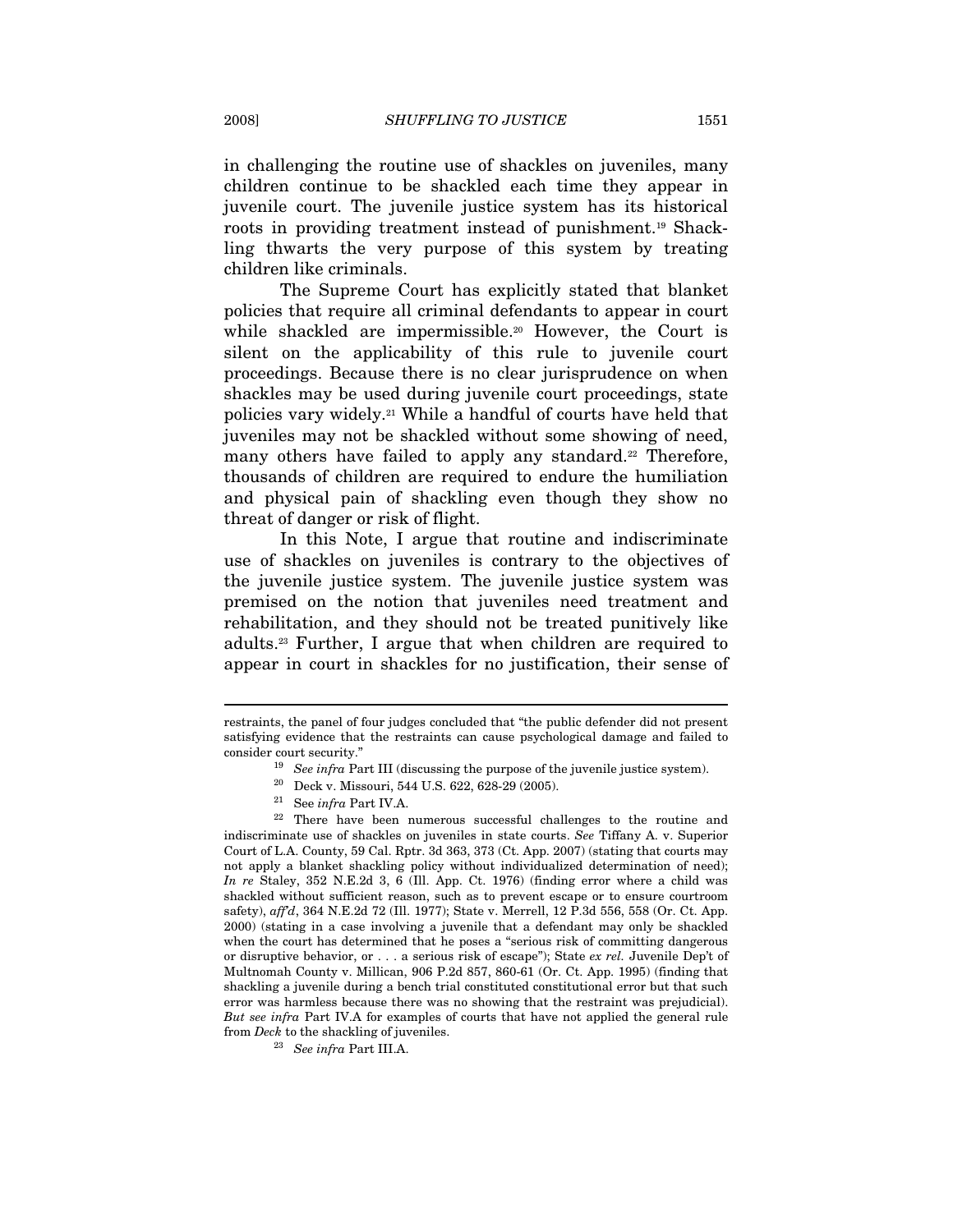fairness and justice is disrupted. The judicial system has an opportunity to educate children about justice and equality, but the routine use of shackles reinforces the notion that our justice system is unfair and inequitable. Further, it teaches children that they are not valued and respected.

In Part II, I describe the legal standard for shackling in criminal court, including the Supreme Court decision Deck v. Missouri and the evolution of federal law applicable to shackling adult criminal defendants in court. Then, in Part III, I discuss the objectives of the juvenile court system, focusing on the system's origins in treatment and rehabilitation rather than punishment. Part III concludes that a bargain was struck between the juvenile courts and children in the system to provide fewer procedural protections in exchange for a more rehabilitative and less punitive system. This bargain, I will argue, is repudiated through the practice of shackling children in court.

In Part IV, I examine the extent to which courts require children to appear in shackles, the harms shackling causes to children, and the misguided justifications that are offered for requiring children to appear shackled in court. Finally, in Part V, I begin with an overview of the scant case law regarding shackling children in juvenile court. Then, I argue that the recent California Court of Appeal case Tiffany A. v. Superior Court sets forth a model analysis against routine shackling that recasts the demand to end indiscriminate shackling in terms of the distinct characteristics and needs of juveniles in the juvenile system. Instead of relying solely on the framework provided in Deck, juvenile courts should emphasize that shackling is distinctly harmful when applied to children because of the rehabilitative focus of the juvenile courts. I conclude by offering another reason to end the practice of routinely shackling children in court: when shackling juvenile defendants is limited to those rare situations when there is an individualized need, young people learn the values of a fair and just criminal justice system.

## II. SHACKLING AND THE LEGAL STANDARD IN CRIMINAL **COURT**

The first court to speak on the issue of using shackles on a criminal defendant was the California Supreme Court in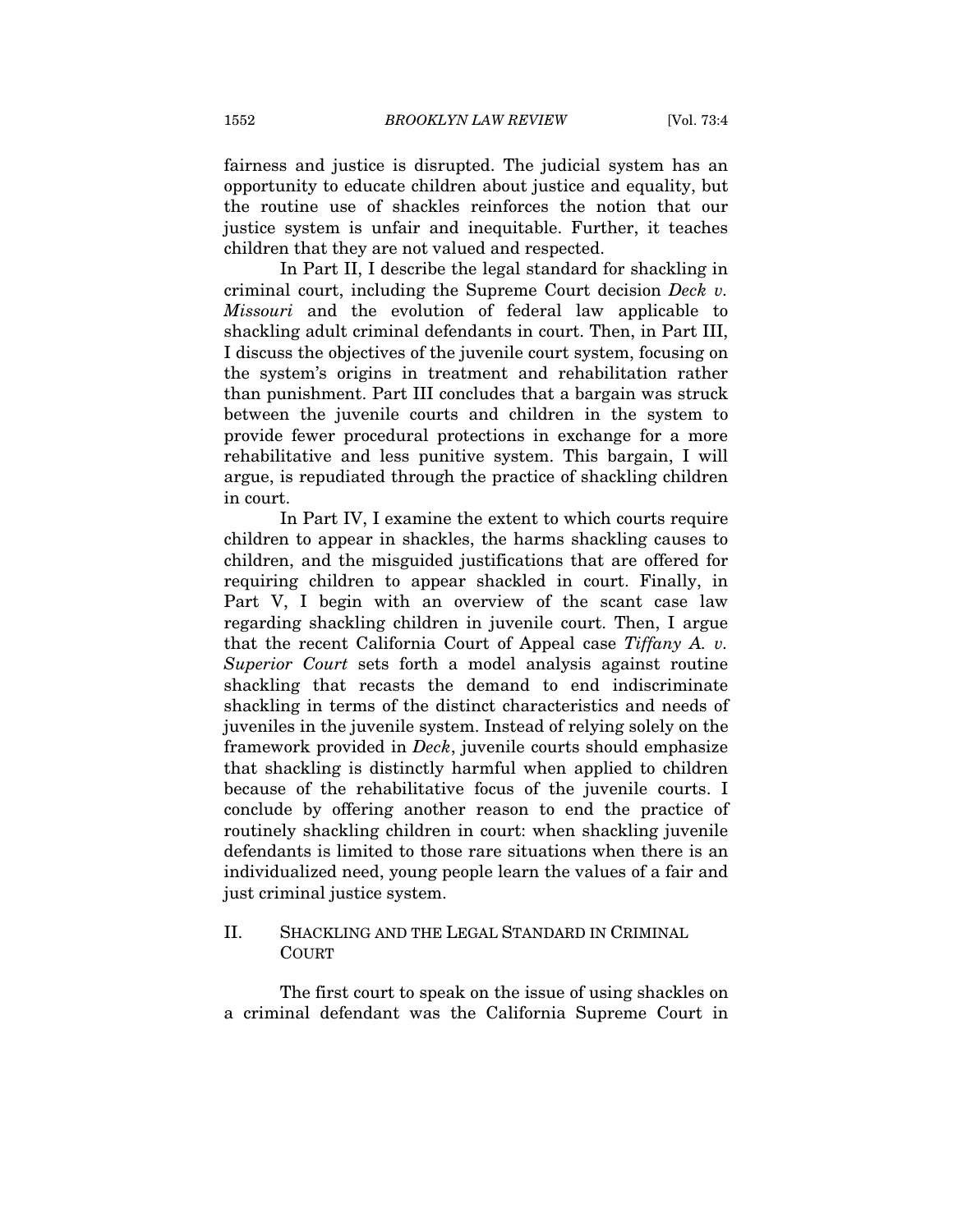$1871.^{24}$  In *People v. Harrington*, the defendants had been convicted of robbery, and throughout their trial they had appeared in "irons."25 The California Supreme Court denied the defendants' request that they be tried without the shackles.<sup>26</sup> On appeal, the defendants argued that their common law rights were violated when they were tried while shackled.<sup>27</sup> The California Supreme Court held that requiring the defendants to be tried in shackles without justification violated their rights.28 Furthermore, the court expressed some of the key concerns that the United States Supreme Court later relied upon when it ruled against the indiscriminate use of visible shackles on a defendant at trial and sentencing.<sup>29</sup> These concerns were that shackles have a prejudicial effect and disrupt a defendant's ability to adequately participate in his defense.30 While the Harrington court set down a clear rule on the use of shackles, most other courts remained silent on the issue until the twentieth century.31

Today, the right of the accused to appear at trial free from the visible restraint of shackles has been upheld by numerous courts as a matter of state or federal law.32 The

 $\overline{a}$ 

[A]ny order or action of the Court which, without evident necessity, imposes physical burdens, pains and restraints upon a prisoner during the progress of his trial, inevitably tends to confuse and embarrass his mental faculties, and thereby materially to abridge and prejudicially affect his constitutional rights of defense; and especially would such physical bonds and restraints in like manner materially impair and prejudicially affect his statutory privilege of becoming a competent witness and testifying in his own behalf.

42 Cal. at 168.  $31$  Deck, 544 U.S. at 641-42 (Thomas, J., dissenting) ("In 35 States, no recorded state-court decision on the issue appears until the 20th century. Of those 35 States, 21 States have no recorded decision on the question until the 1950's or later. The 14 state (including then-territorial) courts that addressed the matter before the 20th century only began to do so in the 1870's.").

<sup>32</sup> See generally Sheldon R. Shapiro, Annotation, Propriety and Prejudicial Effect of Gagging, Shackling, or Otherwise Physically Restraining Accused During Course of State Criminal Trial, 90 A.L.R. 3D 17 (1979) (discussing several state cases recognizing as a general rule an accused's right to appear at trial free of shackles). For a list of lower court decisions upholding the right of defendants to appear free from

<sup>24</sup> People v. Harrington, 42 Cal. 165 (1871).

 $^{25}\,$   $Id.$  at 166.

 $26$  *Id.* 

 $^{27} \;$  Id.

 $28$  Id. at 168-69 (ruling on common law grounds, but noting that state constitutional rights might be implicated). 29 Compare id. at 168 with Deck v. Missouri, 544 U.S. 622, 630-31 (2005);

Holbrook v. Flynn, 475 U.S. 560, 568 (1986); Illinois v. Allen, 397 U.S. 337, 344 (1970).  $$^{30}\,$  The  $Harrington$  Court stated: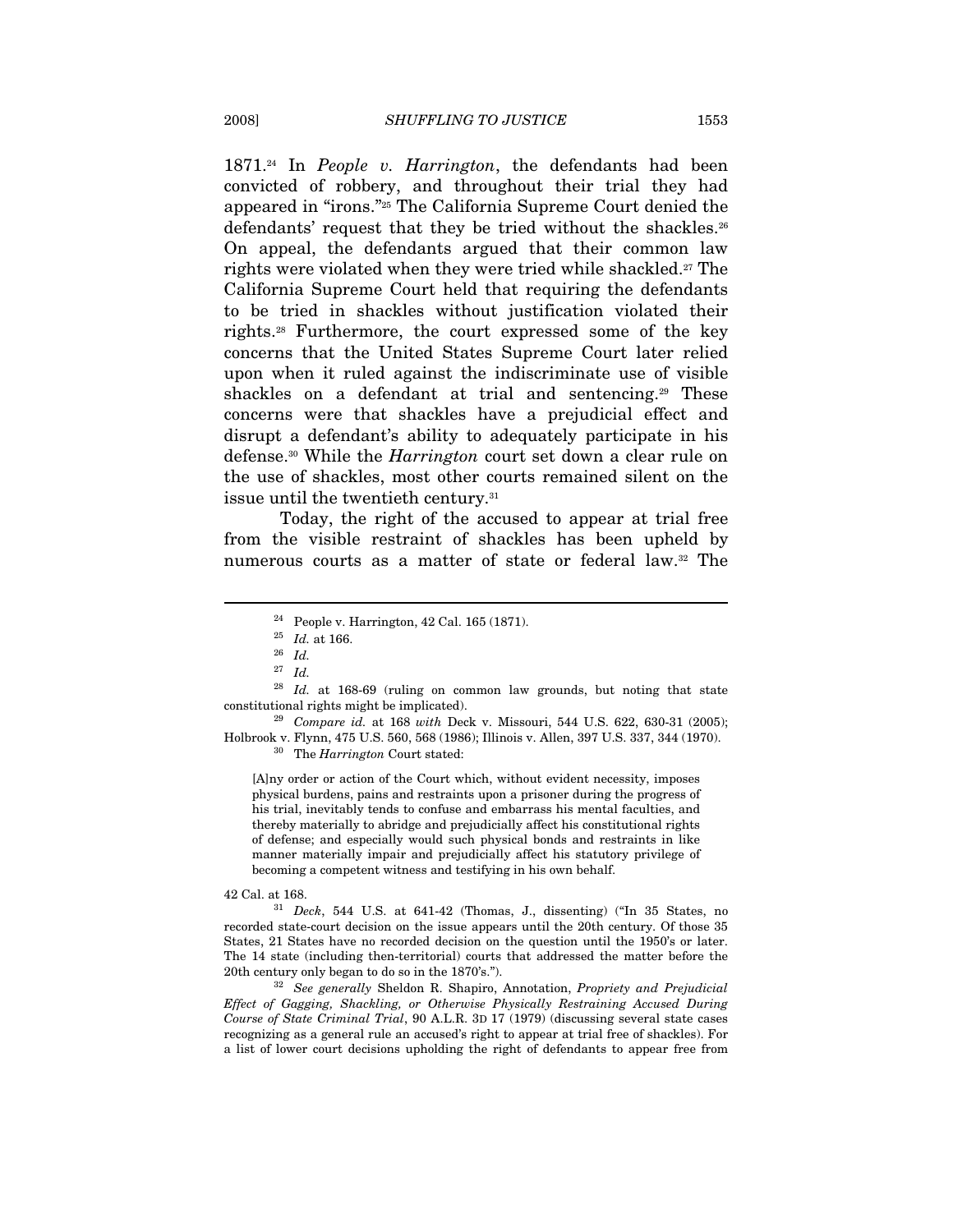primary concern expressed regarding shackling at the guilt phase of a criminal trial is potential for prejudicing the jury.33 Courts also note the impact shackling has on the accused's ability to participate in his own defense and to communicate with his attorney, as well as the effect shackles have on the dignity and decorum of the courtroom.34 The Supreme Court's jurisprudence on shackling has evolved through three main cases: Illinois v. Allen, Holbrook v. Flynn, and Deck v. Missouri.<sup>35</sup>

#### A. Illinois v. Allen (1970)

In *Illinois v. Allen*, the Supreme Court held that the use of shackles, binds, or gags on a defendant who is unwilling to behave appropriately at trial may be necessary, but that these techniques may only be used as a last resort.<sup>36</sup> In Allen, the defendant was convicted of armed robbery when he stole \$200 at gunpoint from a bartender.37 At trial, Allen demanded that he act as his own attorney, and the trial judge allowed him to represent himself until he began to act in a hostile and defiant manner.38 During voir dire Allen repeatedly ignored the judge's warnings that he must behave while in court. After Allen refused to cooperate, made statements threatening the judge's life, and insisted that "there would be no trial," the trial judge removed Allen for part of the proceedings.39 Allen was allowed to return to the proceedings after he agreed to behave properly,

visible restraint, but allowing the right to be overcome by essential state interests such as courtroom security or escape prevention, see  $Deck$ , 544 U.S. at 628-29.<br><sup>33</sup> Deck, 544 U.S. at 630 (detailing the prejudicial effect of visible shackles).

<sup>&</sup>quot;Visible shackling undermines the presumption of innocence and the related fairness of the factfinding process." Id.

<sup>&</sup>lt;sup>34</sup> See Shapiro, supra note 32, at 17.<br><sup>35</sup> See generally Deck, 544 U.S. 622 (holding that the prohibition on visible restraints without a showing of an essential state interest applies with equal force to the penalty phase of a capital trial as it does to the guilt phase); Holbrook v. Flynn, 475 U.S. 560 (1986) (holding that the presence of security guards was not so prejudicial as to deny the defendant's right to a fair trial); Illinois v. Allen, 397 U.S. 337 (1970) %) (finding that shackles should only be used as a last resort).<br><sup>36</sup> Allen, 397 U.S. at 343-44.<br><sup>37</sup> Id. at 338-39.<br><sup>38</sup> Id. at 339-41.<br><sup>39</sup> Id. at 340. During one of Allen's outbursts, he stated, "When I go out for

lunchtime, you're [the judge] going to be a corpse here."  $Id$ . (quoting United States  $ex$ rel. Allen v. Illinois, 413 F.2d 232, 233 (7th Cir.1969), rev'd on other grounds, Illinois v. Allen, 397 U.S. 337 (1970)).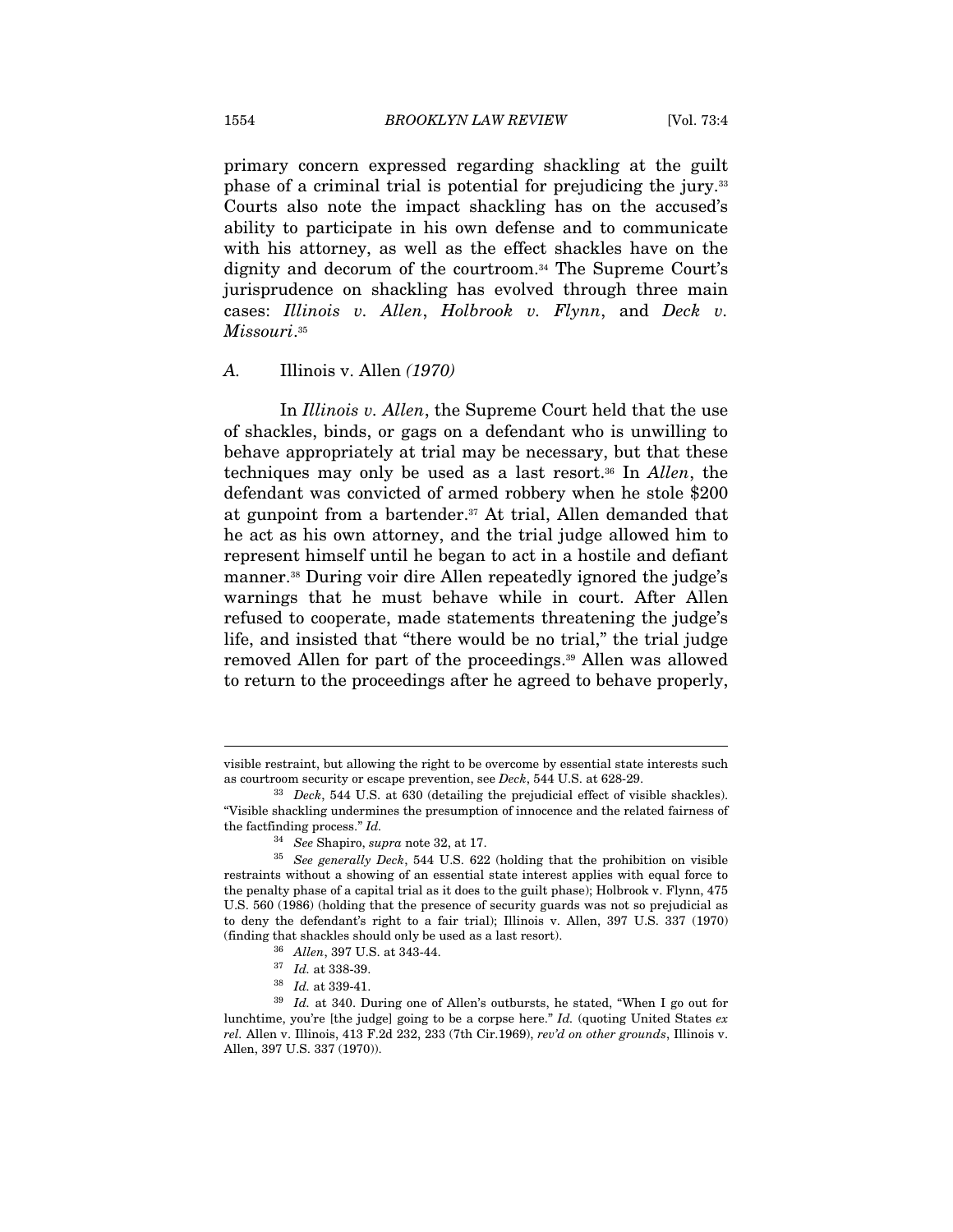but he made another outburst and was again removed from the courtroom.40

In reviewing the case, the Supreme Court attempted to strike a balance between upholding a defendant's constitutional rights and maintaining safety and the appropriate administration of criminal proceedings. The Court set forth three constitutionally permissible ways for a trial judge to handle a defiant defendant: "(1) bind and gag him, thereby keeping him present; (2) cite him for contempt; [and] (3) take him out of the courtroom until he promises to conduct himself properly."41 While the Court acknowledged that circumstances may exist that permit the use of shackles or physical restraints on a defendant, it took pains to emphasize that the use of shackles should be severely limited, declaring that shackles and gags should only be used as a "last resort."42 The Court further noted that the "sight of shackles and gags"<sup>43</sup> might impact the jury's feelings about the defendant, may impair the defendant's ability to communicate with his attorney, and is generally an "affront to the very dignity and decorum of judicial proceedings that the judge is seeking to uphold."44 Thus, Allen stands for the proposition that requiring a defendant to appear in court in visible physical restraints is an offense to a fair and impartial criminal justice system, and must only be used as an absolute last resort.

#### B. Holbrook v. Flynn (1986)

Sixteen years later, the United States Supreme Court considered the presence of uniformed guards at a defendant's trial in comparison to visible shackles. In Holbrook v. Flynn,

<sup>&</sup>lt;sup>40</sup> Id. at 340-41. Shortly after the trial judge warned Allen that if he continued to make outbursts he would be removed from the courtroom, Allen announced, "There is going to be no proceeding. I'm going to start talking and I'm going to keep on talking all through the trial. There's not going to be no trial like this. I want my sister and friends here in court to testify for me." Allen, 413 F.2d, at 234.  $41$  Id. at 343-44.

 $42$  Id. at 344. The Court stated, "But even to contemplate such a technique [to bind and gag], much less see it, arouses a feeling that no person should be tried while shackled and gagged except as a last resort." Id.

<sup>43</sup> Id.

 $^{44}$   $\,Id.;$  see also Estelle v. Williams, 425 U.S. 501, 505-06 (1976) (finding that requiring a criminal defendant to wear prison clothing during his trial violated his Fourteenth Amendment right to equal protection under the law). The Court noted that "no essential state policy" is furthered by this requirement. Estelle, 425 U.S. at 505. The Court nonetheless upheld the conviction because the defendant failed to make an objection to the trial court. Id. at 512-13.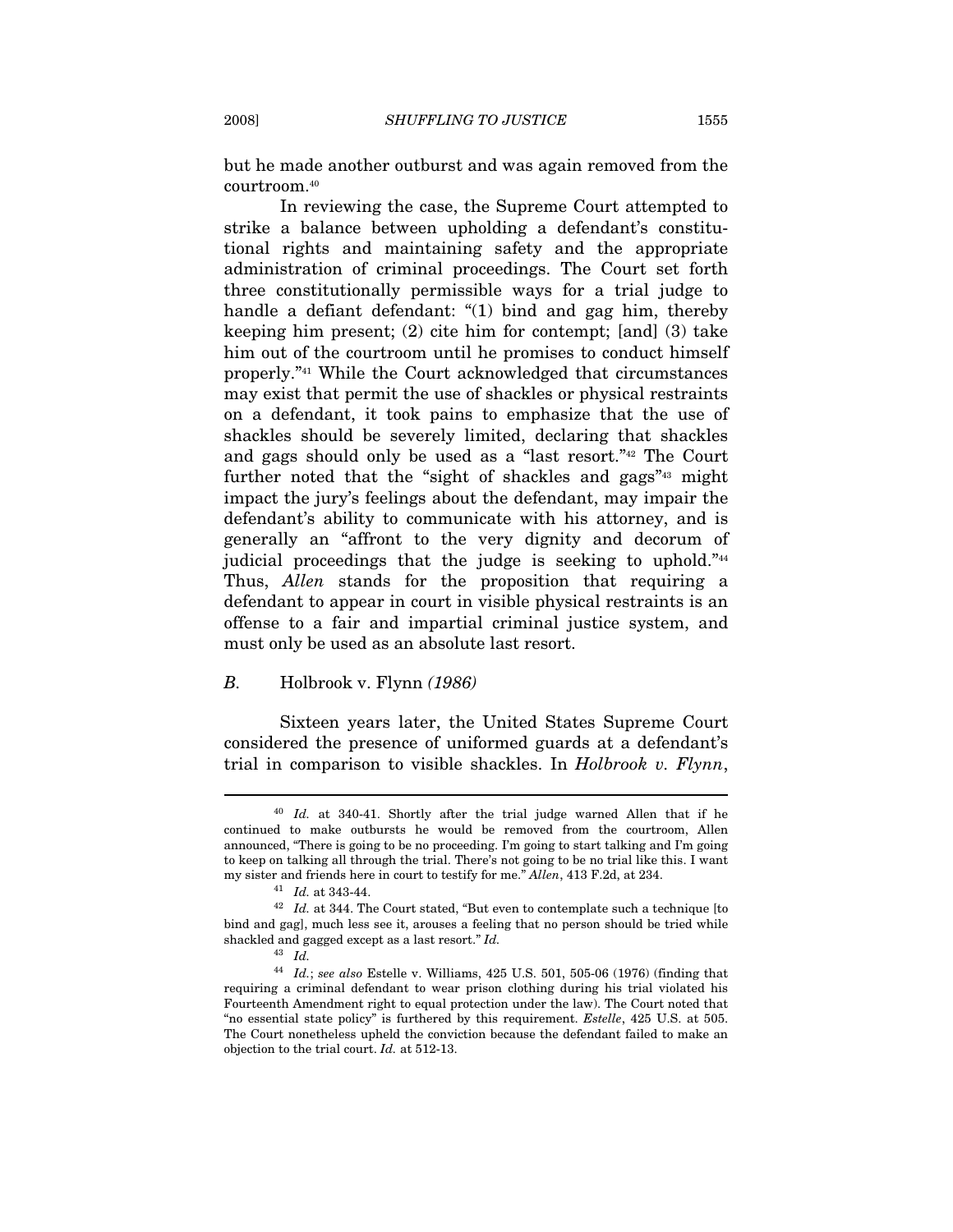the Supreme Court held that the defendant's constitutional right to a fair trial was not violated when, during the trial, four uniformed state troopers in addition to the regular courtroom security officers sat in the front row of the courtroom.45 The Court distinguished this case from  $\emph{Estelle}$  v. Williams<sup>46</sup> and Allen, concluding that physical restraints and prison clothing are significantly different from the sight of uniformed police officers at a trial.47 The Court maintained that "shackling and prison clothes are unmistakable indications of the need to separate a defendant from the community at large."48 In contrast, the Court stated that "the presence of guards at a defendant's trial need not be interpreted as a sign that he is particularly dangerous or culpable."49 Furthermore, the Court compared the sight of uniformed security within a courtroom to visible shackles and concluded that uniformed security was not so "inherently prejudicial" to the defendant that it must comply with the legal standard for shackling and therefore be "justified by an essential state interest specific to each trial."50 Thus, the Court suggested a hierarchy where shackling stood above other potential marks of criminality as particularly suggestive and insidious.

C. Deck v. Missouri (2005)

Most recently, the Supreme Court rejected the use of visible shackles on an adult defendant during the sentencing phase of a criminal trial. In 1998, Carmen Deck was convicted of the robbery and murder of an elderly couple in their home.<sup>51</sup> Throughout Deck's sentencing proceedings, he was shackled with leg irons, handcuffs, and a belly chain.<sup>52</sup> Deck's attorney objected to the use of shackles several times during the

<sup>45</sup> Holbrook v. Flynn, 475 U.S. 560, 571-72 (1986).

<sup>46 425</sup> U.S. 501 (1976).

<sup>47</sup> Holbrook, 475 U.S. at 569.<br>48 Id.

<sup>49</sup> Id.

 $^{50}\,$   $Id.$  at 568-69. The Court concluded that even if prejudice could be found in allowing the uniformed security force to remain at the trial, the prejudice could be outweighed by the "State's legitimate interest in maintaining custody during the proceedings . . . ." Id. at 571-72. Cf. Estelle, 425 U.S. at 505-06 (concluding that requiring a defendant to wear prison clothing during trial does not promote any legitimate state interest). 51 Deck v. Missouri, 544 U.S. 622, 624-25 (2005).

 $^{52}\,$   $Id.\,$  at 625.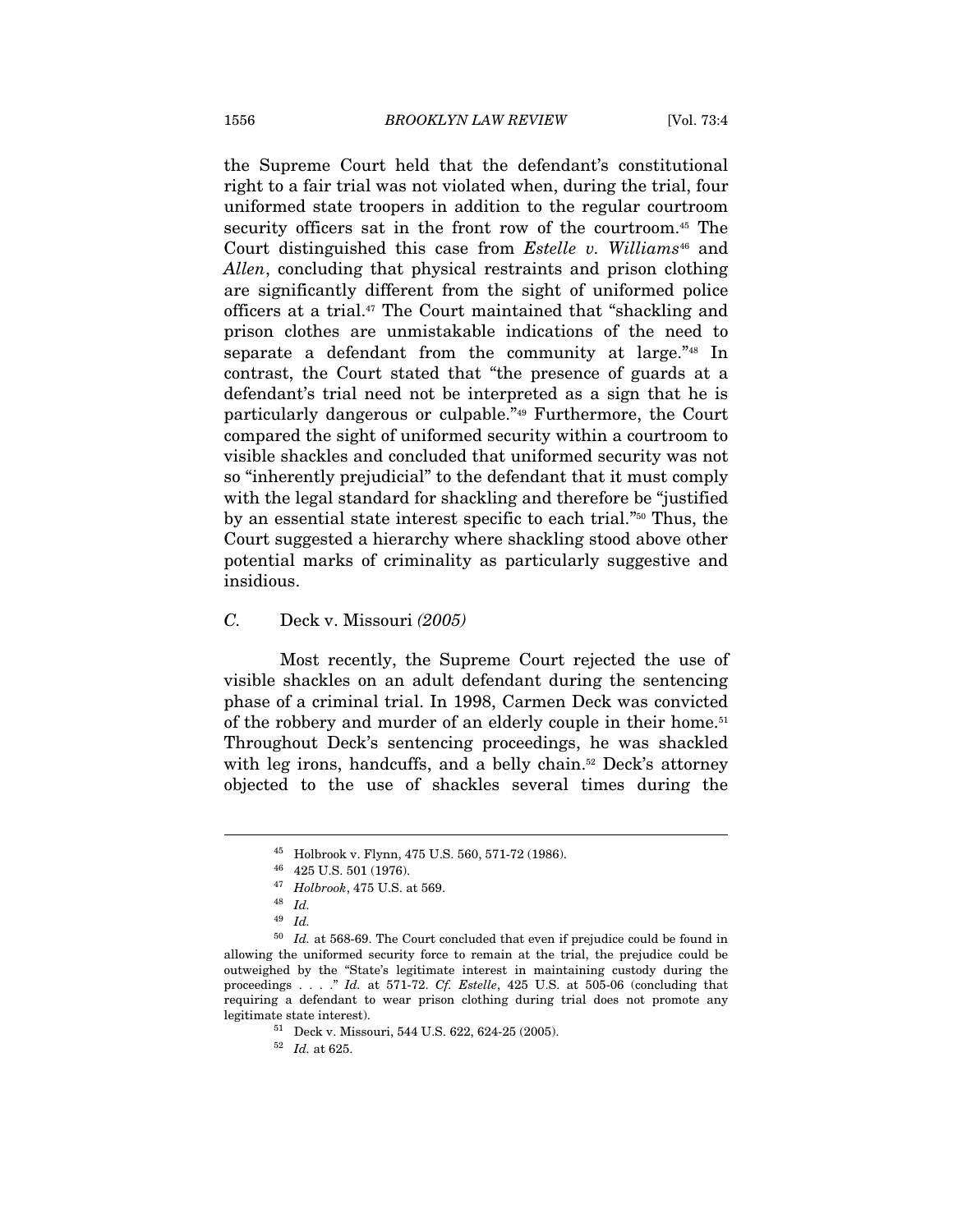proceedings, but his motions were repeatedly overruled.53 Deck remained shackled throughout the sentencing proceedings and was condemned to death.<sup>54</sup> Deck appealed his sentence on the grounds that his shackling violated Missouri law as well as the U.S. Constitution.55 The Missouri Supreme Court affirmed Deck's sentence, concluding that first, the record did not reflect that the jury saw or was aware of the shackles; second, Deck did not argue that the shackles prevented him from communicating with his attorney; and lastly, because Deck was a repeat offender, there was evidence that he was a flight risk.<sup>56</sup>

On appeal, the United States Supreme Court stated that the law had prohibited visible shackles during the guilt phase of a criminal trial for many years.57 In Deck, the Court extended this rule and held that this prohibition against shackles at a criminal trial included the sentencing phases of a defendant in a capital case.58 Accordingly, a state may only shackle a criminal defendant when there is an "essential state interest."59 The majority opinion in Deck relied on prior case law to set forth three guiding principles regarding the use of shackles on criminal defendants.60 First, visible shackles are "inherently prejudicial;"61 second, shackles may disrupt a

 $53$  *Id.* The majority noted that the defendant's attorney objected prior to, during, and after jury voir dire, arguing that the jury was prejudiced by seeing the defendant in shackles. Id. The sentencing court disagreed, noting that by keeping the defendant in shackles the jury was relieved of any fear. Id.<br><sup>54</sup> Id. (citing State v. Deck, 136 S.W.3d 481, 485 (Mo. 2004) (en banc), rev'd on

other grounds, Deck v. Missouri, 544 U.S. 622 (2005)). Deck remained in shackles throughout his trial, though the shackles were not visible to the jury. Id. at 624. He was convicted and sentenced to death. However, at the conclusion of the trial, the Missouri Supreme Court, upholding the conviction, set aside the sentence, thus leading to the new sentencing proceeding. Deck v. State,  $68$  S.W.3d 418, 432 (Mo. 2002) (en banc),  $affd$ , 136 S.W.3d 481 (Mo. 2004),  $rev'd$ , Deck v. Missouri, 544 U.S.  $622$  (2005).

<sup>&</sup>lt;sup>55</sup> Deck, 544 U.S. at 625.<br><sup>56</sup> State v. Deck, 136 S.W.3d at 485-86.<br><sup>57</sup> Deck, 544 U.S. at 626.<br><sup>58</sup> Id. at 633. But see Brandon Dickerson, Casenote, Bidding Farewell to the Ball and Chain: The United States Supreme Court Unconvincingly Prohibits Shackling in the Penalty Phase in Deck v. Missouri, 39 CREIGHTON L. REV. 741, 743 (2006) (arguing that the rule against visible shackling should not apply with equal force to the sentencing phase and that the holding in Deck was based on "unconvincing reasoning and unpersuasive dicta"). 59 Deck, 544 U.S. at 628 (citing "physical security, escape prevention, or

courtroom decorum" as examples of such essential interests). 60 The Court in Deck outlined the holdings in Holbrook, Allen, and Estelle

prior to setting forth the general rule that the Fifth and Fourteenth Amendments prohibit the use of visible shackles "absent a trial court determination . . . that they are justified by a state interest specific to a particular trial."  $Id$ . at 627-29.<br><sup>61</sup>  $Id$ . at 628 (citing Holbrook v. Flynn, 475 U.S. 560, 568 (1986)).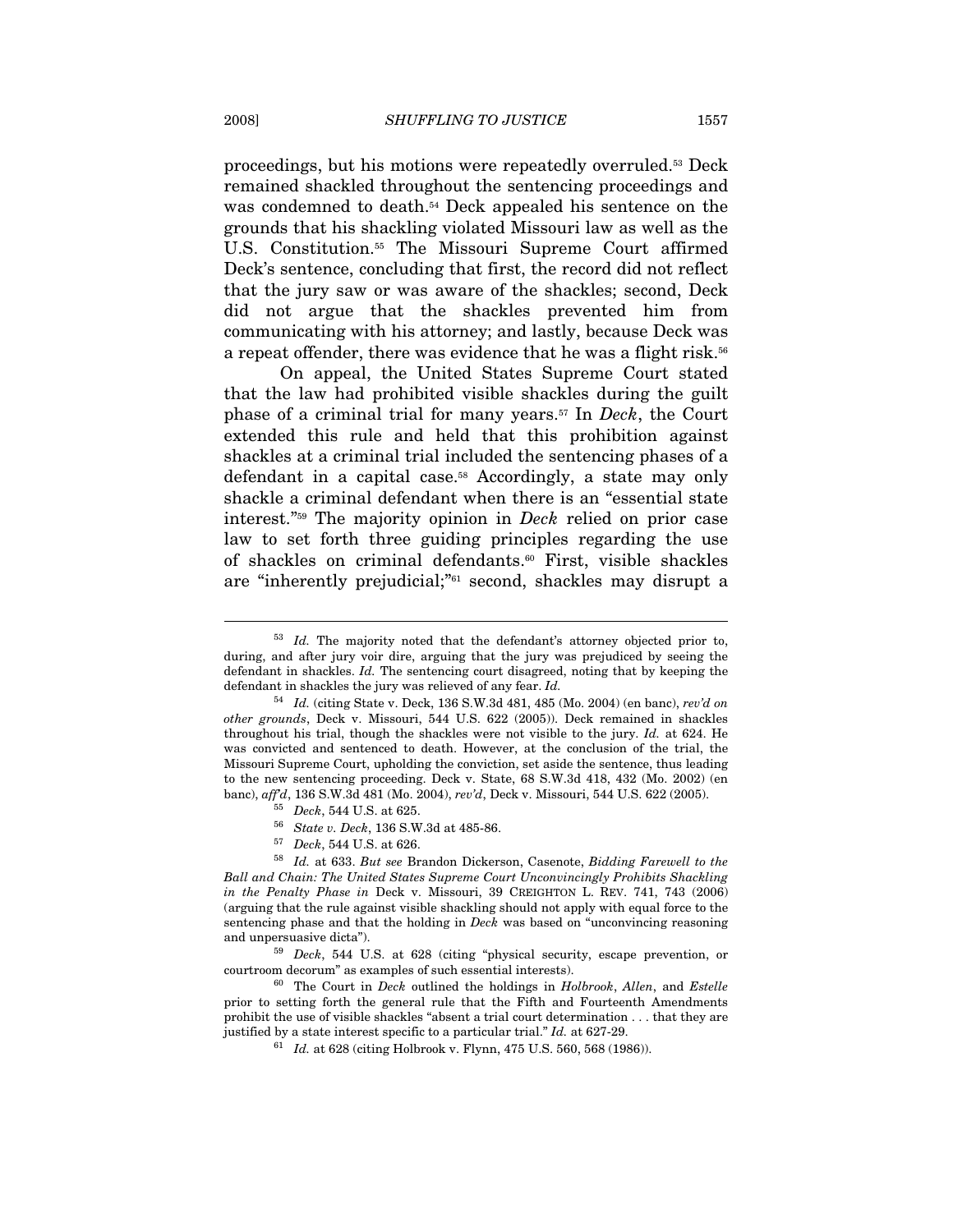defendant's ability to communicate with his counsel; and lastly, shackles undermine the appearance of dignity in the courtroom and jeopardize the tenet of innocent until proven guilty.<sup>62</sup>

The Supreme Court reflected on both legal history and the practice of the majority of lower courts to support its reasoning for prohibiting the use of visible shackles during the sentencing phase of a defendant's trial absent an essential state interest. As the majority in Deck opined, the general prohibition against visible shackles at trial is rooted in the English common law rules.<sup>63</sup> During the eighteenth century, William Blackstone wrote that "the defendant must be brought to the bar without irons, or any manner of shackles or bonds; unless there be evident danger of an escape."64 The Court acknowledged that most trial courts have treaded close to this standard. Moreover, the Court maintained that while lower courts have differed on the procedures used to govern the standard for shackling, they have adhered to the rule that, barring a particular reason, the routine use of visible shackles on defendants is unauthorized.<sup>65</sup> Additionally, the *Deck* court reasoned that this standard was embedded in the U.S. Constitution's Fifth and Fourteenth Amendment guarantees of due process.<sup>66</sup>

In sum, the Supreme Court has been entirely clear that blanket policies requiring shackles on all defendants are impermissible. Furthermore, the Court has expressed unquestionable concern that visible shackles are prejudicial and should only be used as a last resort. Moreover, the Court recognized the significant impact shackles may have on the  $\overline{a}$ 

 $62$  Id. at 631; see also Holbrook, 475 U.S. at 569; Illinois v. Allen, 397 U.S. 337, 344; People v. Harrington, 42 Cal. 165, 168 (1871). 63 Deck, 544 U.S. at 626.

 $^{64}$  Id. (quoting 4 W. BLACKSTONE, COMMENTARIES ON THE LAWS OF ENGLAND 317 (1769)). However, the Court acknowledged that the primary reason the common law rule against shackles existed was to prevent physical harm to the defendant, and in modern times physical harm is no longer a major concern. Id. at 630. Justice Thomas' dissent emphasizes this distinction between the justifications for the common law rule and the modern principle on shackling to argue that the modern rule has no resemblance to the original concerns about shackling. Id. at 635-40 (Thomas, J., dissenting). Furthermore, Thomas argues that the modern restraints are not physically harmful and do not interfere with a defendant's ability to defend himself at trial, the paramount concerns during the common law days. Id. at 640. Therefore, Thomas argues that the Court errs in equating modern day restraints with those used at the time of common law and sets forth a standard that has no historical basis. Id. at 640- 41. This Note argues that physical harm is still a concern with shackling children. See  $\inf$  Part IV.C.  $^{65}$  Deck, 544 U.S. at 628.  $^{66}$   $\;$   $Id.$  at 627.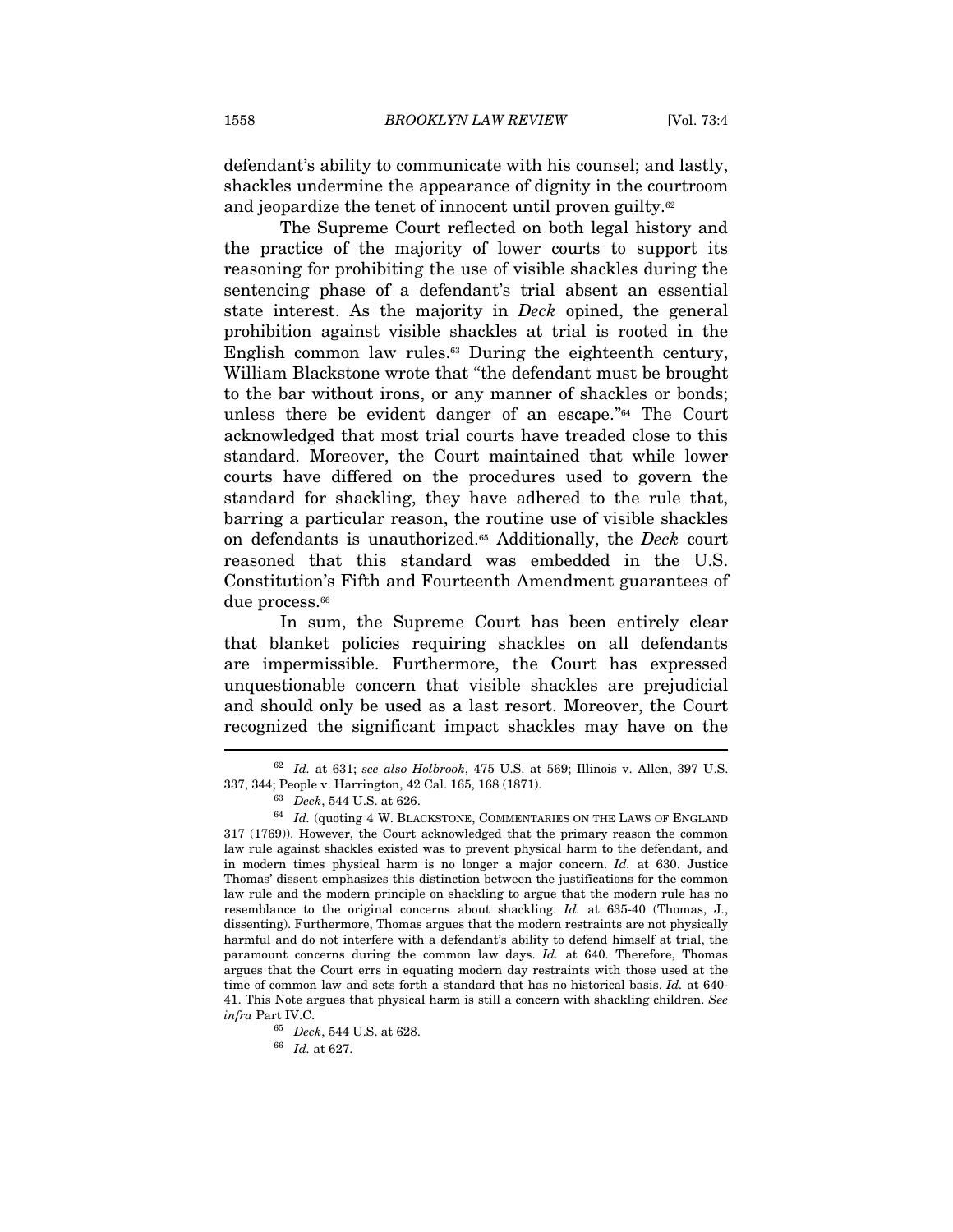dignity of the courtroom and the ability of the defendant to communicate with counsel. Finally, in Deck, the Court took notice that the lower courts have treated the case law from Holbrook and Allen as declaring a constitutional standard prohibiting the use of visible shackles unless there is an apparent risk of danger or flight.<sup>67</sup> For a variety of reasons, which will be discussed in this Note, these standards are not currently fully applied in juvenile cases.

### III. OBJECTIVES OF THE JUVENILE JUSTICE SYSTEM

The juvenile justice system is premised upon the notion of treatment and rehabilitation instead of punishment, with an emphasis on individualized evaluations.68 While a shift over the past two decades toward a focus on accountability has permeated the juvenile court system, the underlying purpose of rehabilitation has never completely disappeared.

#### A. History of the Juvenile Court

A review of the history of the juvenile court is necessary for understanding the principles that guided the juvenile justice system. Further, the historical background reinforces how shackling children in court undermines the goals of the juvenile justice system. The first juvenile court was established in Cook County, Illinois in 1899 in response to growing concerns that children who violated the law were being treated far too punitively.69 Social reformers believed children should not be put through the criminal justice system in the same fashion as adults.70 Moreover, the reformers did not believe

 $67$  Id. at 629 (finding lower courts "have disagreed about the specific procedural steps a trial court must take prior to shackling, about the amount and type of evidence needed to justify restraints, and about what forms of prejudice might warrant a new trial, but they have not questioned the basic principle. They have emphasized the importance of preserving trial court discretion . . . but they have applied the limits on that discretion described in  $Holbrook$ , Allen, and the early English cases").<br><sup>68</sup> See generally OFFICE OF JUVENILE JUSTICE AND DELINQUENCY

PREVENTION, JUVENILE DELINQUENCY GUIDELINES: IMPROVING COURT PRACTICE IN JUVENILE DELINQUENCY CASES 12 (2005) (explaining the history of the juvenile justice system and the focus on rehabilitation and individualized justice); Julian W. Mack, The Juvenile Court, 23 HARV. L. REV. 104, 107 (1909).

<sup>&</sup>lt;sup>69</sup> IRA SCHWARTZ, (IN)JUSTICE FOR JUVENILES: RETHINKING THE BEST INTERESTS OF THE CHILD 150-51 (1989).  $\frac{70}{I}$  *Id.* at 150. The whole notion of setting up a separate court for juveniles is

akin to accepting the proposition that children are developmentally different from adults and therefore have different needs. The differences between children and adults continue to be the subject of research. See AMNESTY INTERNATIONAL & HUMAN RIGHTS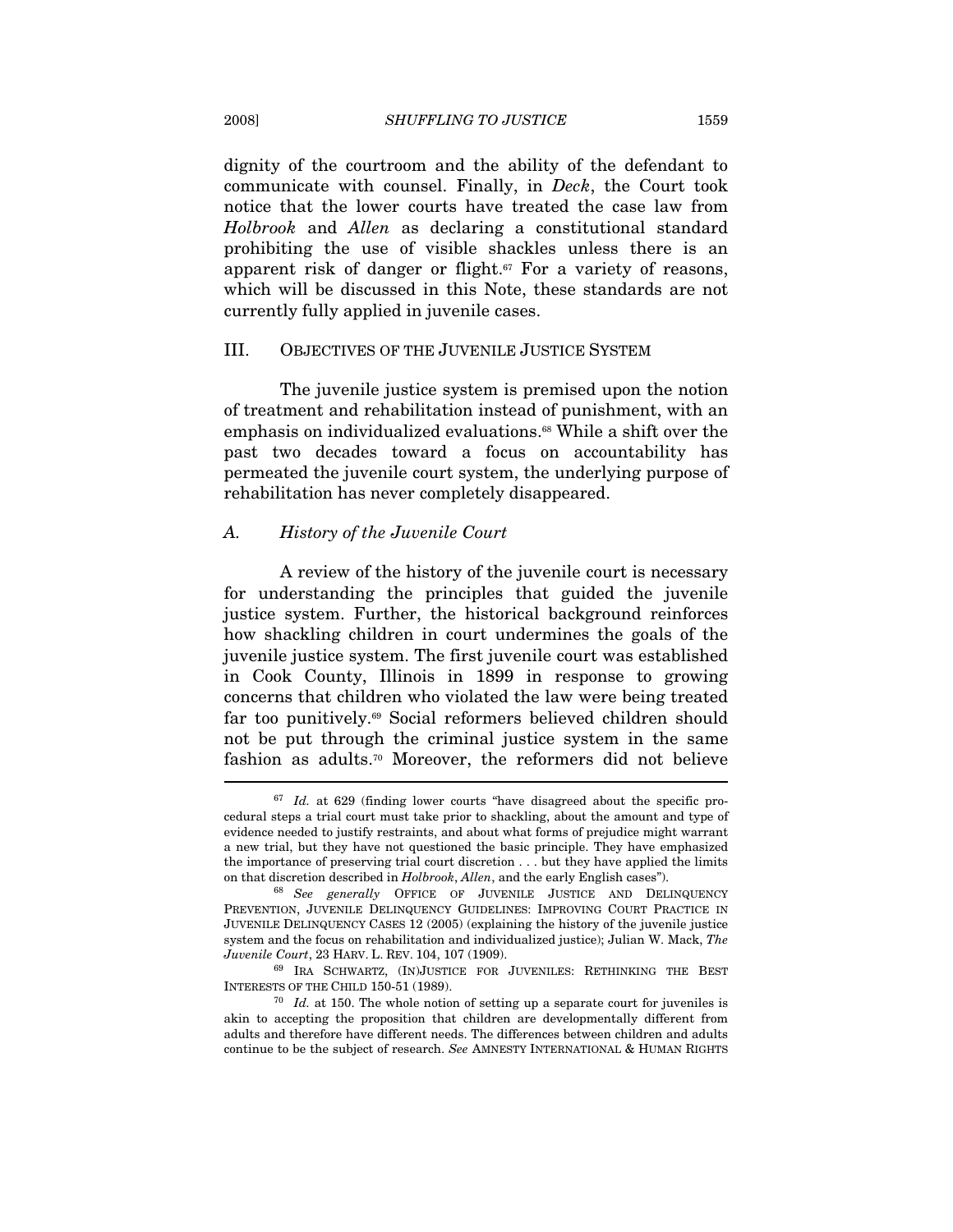children should have to face punishment and jail as a response to their transgressions from the law.71 Instead, they decided to create a special court for children based on a "rehabilitative ideal."72 As a result, the Illinois court focused on treatment and rehabilitation of youths, promoting the best interests of the child.73 Therefore, the judge explored children's social and emotional needs and attempted to provide services that would help "save" the child.<sup>74</sup> In exchange, due process considerations and traditional adversarial proceedings were bypassed.75

In the two decades following the Illinois court, almost all states created special courts for children.<sup>76</sup> The parens patriae<sup>77</sup> concept provided the legal foundation for the juvenile court system. Accordingly, the judge sat as a father figure and provided guidance to the wayward youth. Thus, these courts

women's suffrage and child labor, along with the issue of juvenile offenders. See SCHWARTZ, supra note 69, at 150. Their reforms came as a result of social problems they saw as reflecting the changes from the Industrial Revolution. See id. The thought behind the transformation in the juvenile court system was that juvenile offenders should be treated like abused and neglected children and the state should serve to

protect these children. Mack, *supra* note 68, at 107.<br><sup>72</sup> SCHWARTZ, *supra* note 69, at 150.<br><sup>73</sup> Id. at 150-51. For a more detailed discussion of the history of the early juvenile courts, see generally David S. Tanenhaus, The Evolution of Juvenile Courts in the Early Twentieth Century: Beyond the Myth of Immaculate Construction, in A CENTURY OF JUVENILE JUSTICE 42, 42-73 (Margaret K. Rosenheim et al. eds., 2002). 74 Mack, supra note 68, at 108-10 (noting that numerous states followed the

Illinois example to establish new juvenile court laws); see also ANTHONY M. PLATT, THE CHILD SAVERS: THE INVENTION OF DELINQUENCY 3-4 (1969). In contrast to this new juvenile system, the adult criminal system was adversarial in nature. The adult system focused on punishment and jail as a response to crime. Notions of treatment and rehabilitation were not recognized in the adult system. See SCHWARTZ, supra note 69, at 150. 75 See Laurence Steinberg & Robert G. Schwartz, Developmental Psychology,

in YOUTH ON TRIAL: A DEVELOPMENTAL PERSPECTIVE ON JUVENILE JUSTICE 9, 11 (Thomas Grisso & Robert G. Schwartz eds., 2000); Mack, *supra* note 68, at 109-10.<br><sup>76</sup> SCHWARTZ, *supra* note 69, at 151 (citing W. WADLINGTON ET AL., CASES AND

MATERIALS ON CHILDREN IN THE LEGAL SYSTEM 198 (1983)).<br><sup>77</sup> In re Gault, 387 U.S. 1, 16 (1966). In *Gault*, Justice Fortas noted that

parens patriae is a Latin phrase "taken from chancery practice, where . . . it was used to describe the power of the state to act in loco parentis for the purpose of protecting the property interests and the person of the child. But there is no trace of the doctrine in the history of criminal jurisprudence." Id.

WATCH, THE REST OF THEIR LIVES: LIFE WITHOUT PAROLE FOR CHILD OFFENDERS IN THE UNITED STATES 45-51 (2005) (discussing in detail the cognitive and psychosocial differences between adults and children, including research on differences in brain development suggesting that adolescents have a less-developed sense of impulse control). Recently, the U.S. Supreme Court ruled that the imposition of capital punishment on individuals under age eighteen was prohibited by the Eighth and Fourteenth Amendments. Roper v. Simmons, 543 U.S. 551, 578 (2005). In so doing, the Court recognized that children are developmentally and emotionally different from adults, less responsible for their actions, and more capable of change. See id. at 569-70. 71 The Progressives were a group of reformers who tackled concerns such as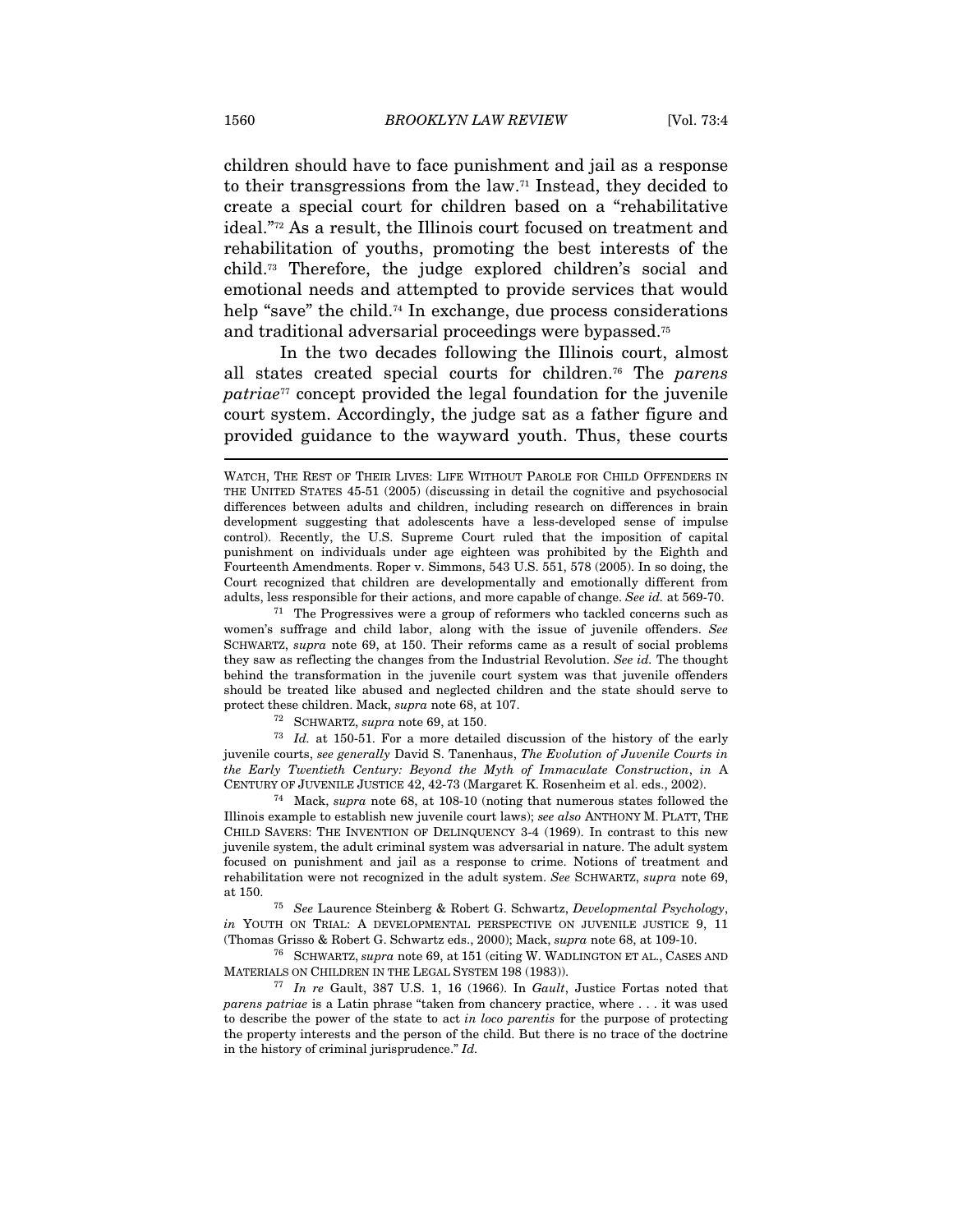espoused the principle that children, regardless of their status as dependent, neglected, or delinquent most importantly needed "state supervision in the manner of a wise and devoted parent."78 Additionally, the reformers and these special courts for children pioneered the notion of "individualized justice," where courts focused on each child's characteristics, background, and needs, and determined an appropriate treatment plan to heal the child and enable him to participate in society.79 The system was intended to be informal.<sup>80</sup> By crafting a system that viewed children's transgressions as something to be treated as opposed to something worthy of punishment, there was a justification in denying children the due process rights and procedural safeguards that were the hallmark of the adult criminal court system.81

Beginning in 1966, after nearly sixty years, the U.S. Supreme Court had the opportunity to review this system, and over the next five years, it handed down several decisions that forever changed the landscape of juvenile justice in America. Questioning the "naïve arrogance of the rehabilitative ideal,"<sup>82</sup> the Court declared that "juveniles are entitled to a broad range of procedural protections previously denied them."83 Thus, the initial phase of the juvenile court and its protectionist, "childsaving" mentality came to a close. However, in the decades following the Supreme Court's decision to provide juveniles with certain procedural safeguards, the values propounded by the social reformers continued to inform the emerging juvenile justice system.<sup>84</sup>

The creators of the juvenile court envisioned that this special court for children would be less like a court and more like a social welfare agency. Children who were brought to the attention of the juvenile court were to be helped rather than punished . . . . In exchange for this informality, they were denied the rights and procedural safeguards accorded to adults.

Id.

<sup>82</sup> FRANKLIN E. ZIMRING, AMERICAN JUVENILE JUSTICE 33 (2005).<br><sup>83</sup> SCHWARTZ, *supra* note 69, at 151.<br><sup>84</sup> See infra Part III.B. The Supreme Court in *Gault* emphasized that there need not be a conflict between providing due process rights and the vision of a

<sup>78</sup> ELLEN RYERSON, THE BEST LAID PLANS: AMERICA'S JUVENILE COURT EXPERIMENT 42 (1978). <sup>79</sup> OFFICE OF JUVENILE JUSTICE AND DELINQUENCY PREVENTION, JUVENILE

DELINQUENCY GUIDELINES: IMPROVING COURT PRACTICE IN JUVENILE DELINQUENCY CASES 12 (2005).

<sup>80</sup> See SCHWARTZ, supra note 69, at 151; see also, Barry C. Feld, Criminalizing the Juvenile Court: A Research Agenda for the 1990's, in JUVENILE JUSTICE AND PUBLIC POLICY 59, 60-61 (Ira M. Schwartz ed., 1992). 81 SCHWARTZ, supra note 69, at 151. Schwartz comments: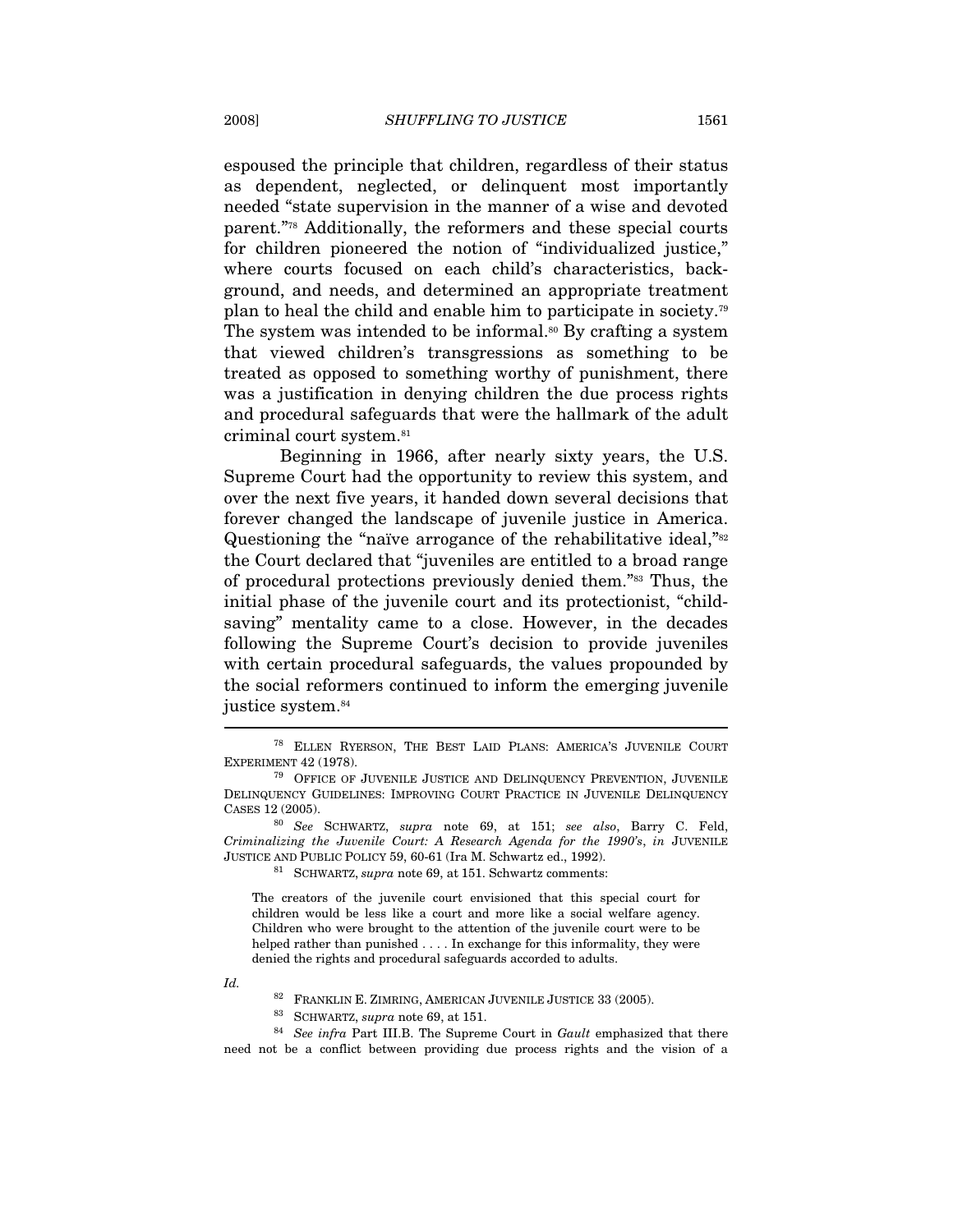#### B. The Emergence of Due Process Rights

By granting certain due process rights to juveniles, the Supreme Court sought to ensure that this population was treated fairly in the juvenile court system.85 Despite the benevolent goals of the social reformers, the informal juvenile court system was not working.<sup>86</sup> The Supreme Court first confronted the problems of the juvenile court system in Kent v. United States.<sup>87</sup> Kent was the first of four landmark juvenile justice cases that permanently altered the way juveniles were treated in the legal system.<sup>88</sup> In *Kent*, the Court addressed the issue of waiver of jurisdiction<sup>89</sup> from juvenile to adult court.<sup>90</sup> The Court held that waiver of jurisdiction was a "critically important action determining vitally important statutory rights of the juvenile" and therefore required a statement of

idealistic hopes of the juvenile court proponents and early reformers of three generations ago have not been realized.").<br><sup>87</sup> See Kent, 383 U.S. at 541.

88 The four landmark cases are McKeiver, 403 U.S. 528, In re Winship, 397 U.S. 358 (1970), In re Gault, 387 U.S. 1, and Kent, 383 U.S. 541.<br><sup>89</sup> Waiver of jurisdiction refers to the process by which a juvenile court may

decline to maintain jurisdiction of a juvenile court case and then transfer the case to adult court. See Campaign for Youth Justice, Fact Sheet: Trying Youth as Adults, at 2, http://www.campaignforyouthjustice.org/fact\_sheets.html (last visited Apr. 10, 2008). States' waiver policies and proceedings vary. Id. at 2-3.<br><sup>90</sup> Kent involved the prosecution of a 16 year old for housebreaking, robbery

rehabilitative court system for juveniles. 387 U.S. 1, 27 (1967). But see Feld, supra note 80, at 62. Feld points out that despite the intervention of the U.S. Supreme Court, legislative and judicial reforms have largely left juveniles with little of the protections the social reformers had in mind. See id.

<sup>&</sup>lt;sup>85</sup> See, e.g., Kent v. United States, 383 U.S. 541, 553-54 (1966) (holding that transfer proceedings must comport with basic standards of due process and fair treatment, while acknowledging the therapeutic nature of the juvenile court). But see SCHWARTZ, supra note 69, at 159 ("The informality and confidentiality of juvenile court proceedings and the broad discretion given to judges and other professionals working in the court contributed to widespread abuses . . . . The situation is tantamount to sacrificing the civil liberties of children in exchange for 'good intentions.'").<br><sup>86</sup> McKeiver v. Pennsylvania, 403 U.S. 528, 543-44 (1971) ("[T]he fond and

and rape. Kent, 383 U.S. at 543-44. The U.S. District Court for the District of Columbia convicted Kent of housebreaking and robbery. Id. at 550. Kent appealed, and the judgment was affirmed by the U.S. Court of Appeals for the District of Columbia Circuit. See Kent v. United States, 343 F.2d 247, 261 (1964), rev'd, 383 U.S. 541 (1966). At trial, Kent's attorney filed a motion for a hearing on the issue of waiver of Juvenile Court jurisdiction along with an affidavit from a psychiatrist that recommended Kent receive psychiatric treatment due to "severe psychopathology." Kent, 383 U.S. at 545. Kent's attorney also filed a motion with the Juvenile Court to gain access to his client's social service filed arguing that access to the file was "essential to his providing petitioner with effective assistance of counsel." Id. at 546. The Juvenile Court judge did not rule on the motions and declined to hold a hearing on waiver. Id. Instead he ordered Kent to be tried in adult court stating that "after 'full investigation, I do hereby waive' jurisdiction of petitioner . . . . " Id.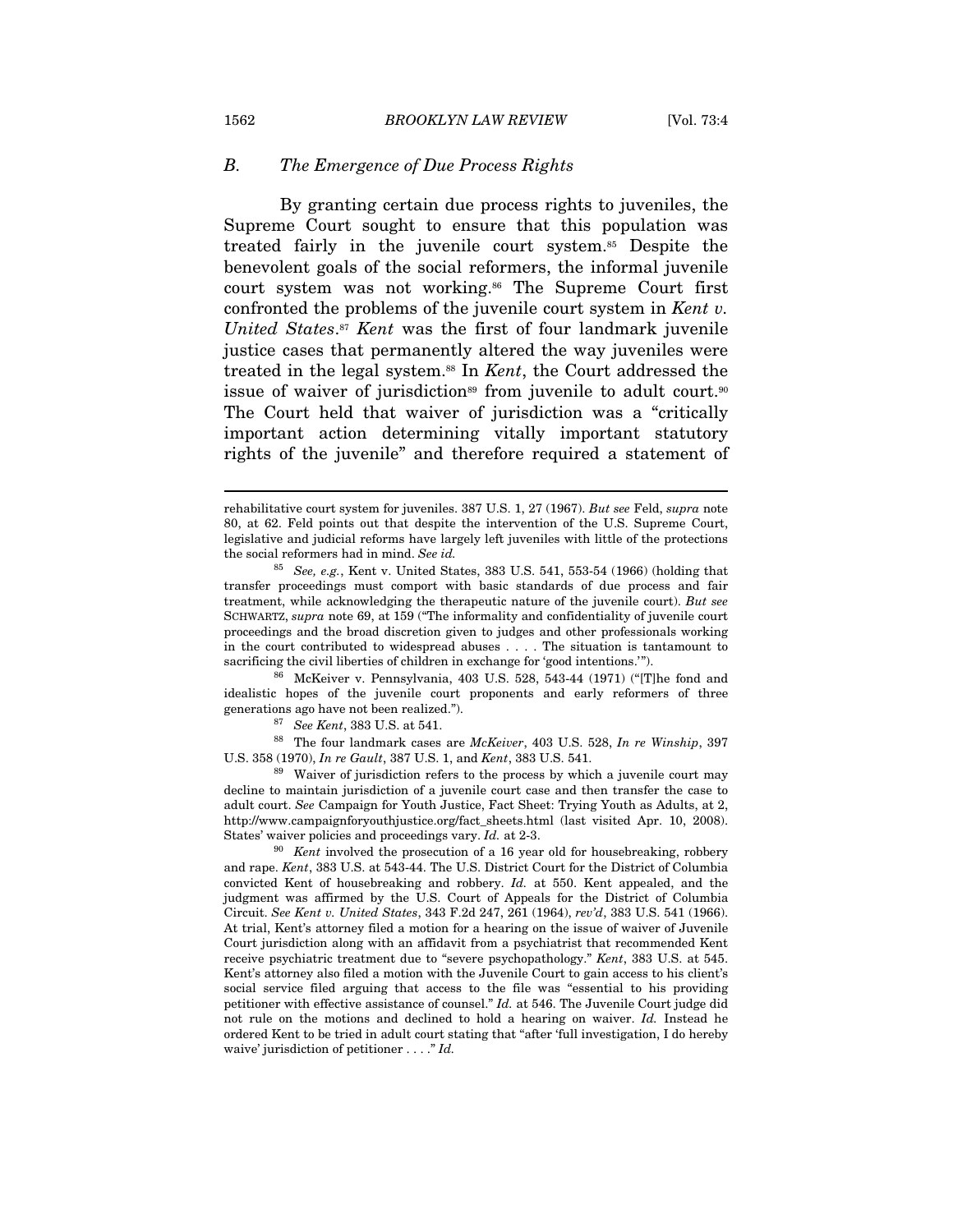reasons or considerations before a judge's waiver of juvenile jurisdiction.91 Additionally, the Court held that a juvenile is entitled to counsel during the waiver proceeding and that counsel must have a meaningful opportunity to participate in the proceedings.92 While the Court's holding in Kent emphasized the need for procedural safeguards in waiver proceedings, the Court continued to acknowledge the therapeutic nature of juvenile court. As the Court explained:

The Juvenile Court is theoretically engaged in determining the needs of the child and of society rather than adjudicating criminal conduct. The objectives are to provide measures of guidance and rehabilitation for the child and protection for society, not to fix criminal responsibility, guilt and punishment. The State is parens patriae rather than prosecuting attorney and judge. But the admonition to function in a "parental" relationship is not an invitation to procedural arbitrariness.93

Thus, the Court expressed concern that juvenile proceedings, while purporting to care for and attend to children's needs, actually do more harm than good. Justice Fortas ominously predicted, "there may be grounds for concern that the child receives the worst of both worlds: that he gets neither the protections accorded to adults nor the solicitous care and regenerative treatment postulated for children."94

The holding in *Kent* paved the way for the 1967 decision In re Gault, the seminal case in juvenile jurisprudence, which held that due process protections must be extended to juvenile

 $91$  Kent, 383 U.S. at 556. The Court noted that while the statement need not be "formal" or include "conventional findings of fact," it must show that the statutory requirement of a "full investigation" was met and "must set forth the basis for the order with sufficient specificity to permit meaningful review." Id. at 561.<br><sup>92</sup> Id. at 561. A meaningful opportunity to participate in the proceeding

requires, for example, that counsel has access to the child's social records. Id.

 $93$  Id. at 554-55. But, in the opinion, Justice Fortas also insisted that the holding did not require that the "hearing to be held must conform with all of the requirements of a criminal trial or even of the usual administrative hearing."  $Id$ . at  $562$ .

 $5634$  Id. at 556. See generally Joel F. Handler, The Juvenile Court and the Adversary System: Problems of Function and Form, 1965 WIS. L. REV. 7 (1965) (critiquing the goals of both the original reformers, who sought to eliminate the adversary system, and the current reformers, who argue for more procedural protections and propose a system that introduces procedures at the administrative level with the opportunity for judicial oversight); David R. Barrett, William J. T. Brown, & John M. Cramer, Note, Juvenile Delinquents: The Police, State Courts, and Individualized Justice, 79 HARV. L. REV. 775 (1966) (noting the criticism of the juvenile courts and the concern that children may be "relinquish[ing] too many . . . rights in exchange for an unfulfilled promise of treatment rather than punishment").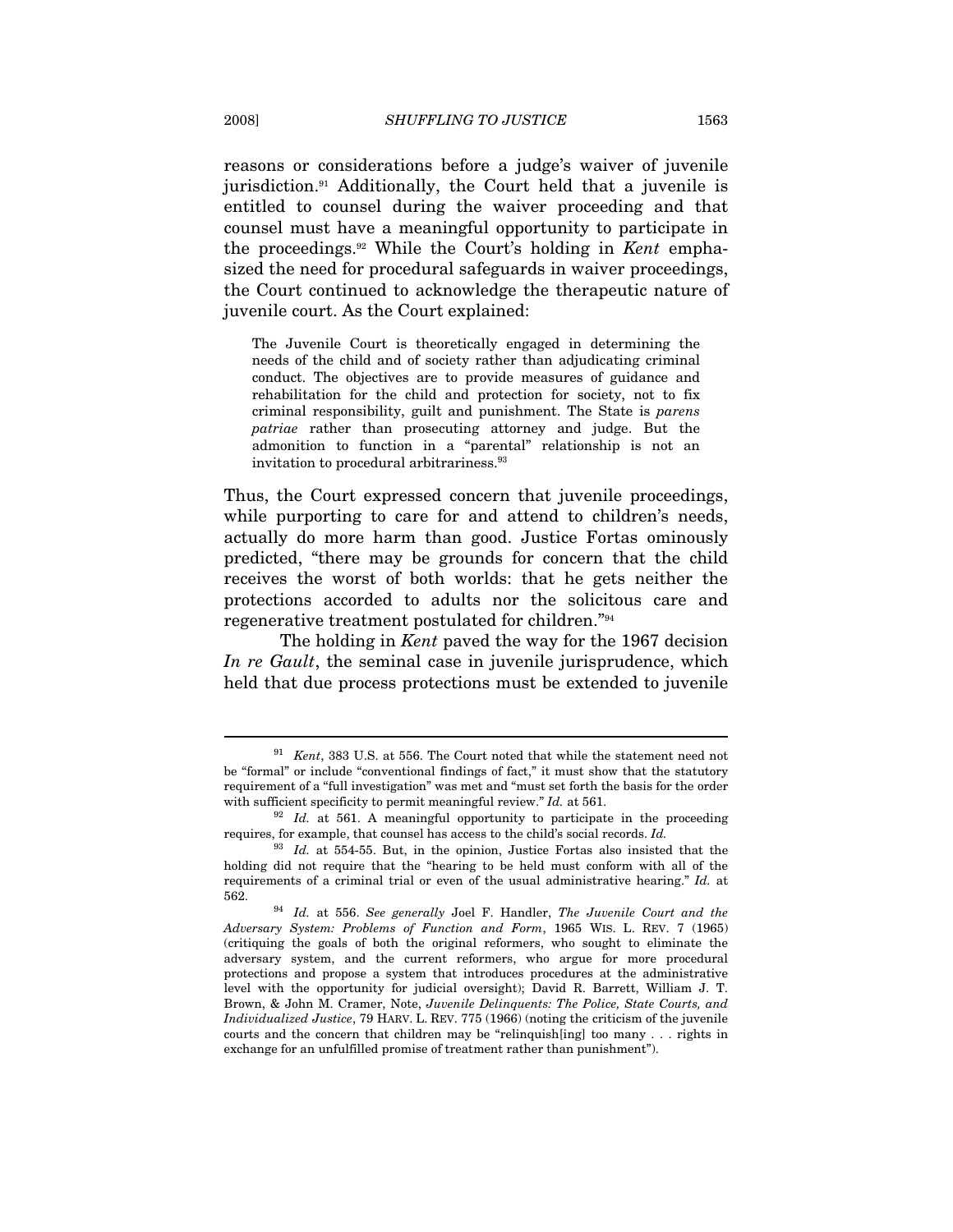delinquency proceedings.95 These protections included the rights to formal notice, appointed counsel, confrontation, and cross-examination as well as the privilege against selfincrimination.96 In Gault, the Court drew a sharp distinction between providing children with "careful, compassionate, and individualized treatment," and relaxed procedures that deprive juveniles of key fundamental rights.97 Indeed the Court declared, "[U]nbridled discretion, however benevolently motivated, is frequently a poor substitute for principle and procedure."98

Although Gault signified a shift in the approach of the juvenile court system by providing youth with key procedural safeguards, Gault did not, nevertheless, reject the rehabilitative model that provided the legal underpinnings of the juvenile court.99 Gault did not suggest that the rehabilitative model was inappropriate; rather, it contended that the system had gone awry.<sup>100</sup> The oft-cited quote from Justice Fortas emphasizes this point. He famously remarked, "[T]he condition of being a boy does not justify a kangaroo court."101 Indeed, the Gault Court insisted, "the observance of due process standards, intelligently and not ruthlessly administered, will not compel the States to abandon or displace any of the substantive benefits for the juvenile process."102

Three years later, the Court held that every element of a juvenile delinquency case must be proven beyond a reasonable doubt in In re Winship.<sup>103</sup> However, a year later the Court stopped short of guaranteeing juveniles the full protections I

 $95$  In re Gault, 387 U.S. 1, 1 (1967). Gault involved a fifteen-year-old boy % accused of making a lewd phone call to his neighbor. Id. at 4.  $^{96}$  Id. at 33-34, 41, 55-57.  $^{97}$  Id. at 18-19.

 $^{98}$   $\,$  Id. at 18.  $^{99}$   $\,$  Id. at 21-22.  $But$  see ZIMRING, supra note 82, at 40-41 (offering an opposing view that Gault and Winship reflect a departure from traditional juvenile court jurisprudence). Zimring argues that if the purpose of the juvenile court is to intervene for the child's best interests, then the procedural safeguards introduced in Gault and Winship pose a barrier to such aggressive intervention. Id. Furthermore, he argues that providing procedural safeguards reflects a "diversionary justification" of the court, in which the primary goal is diverting juveniles from the harsh results of the adult criminal system. Id. at 35.  $100$  See In re Gault, 387 U.S. at 21-22.  $101$  Id. at 28.  $102$  Id. at 21.  $103$  397 U.S. 358, 367 (1970) (emphasizing again that "the observance of the

standard of proof beyond a reasonable doubt 'will not compel the States to abandon or displace any of the substantive benefits of the juvenile process" (citing In re Gault, 387) U.S. at 21)).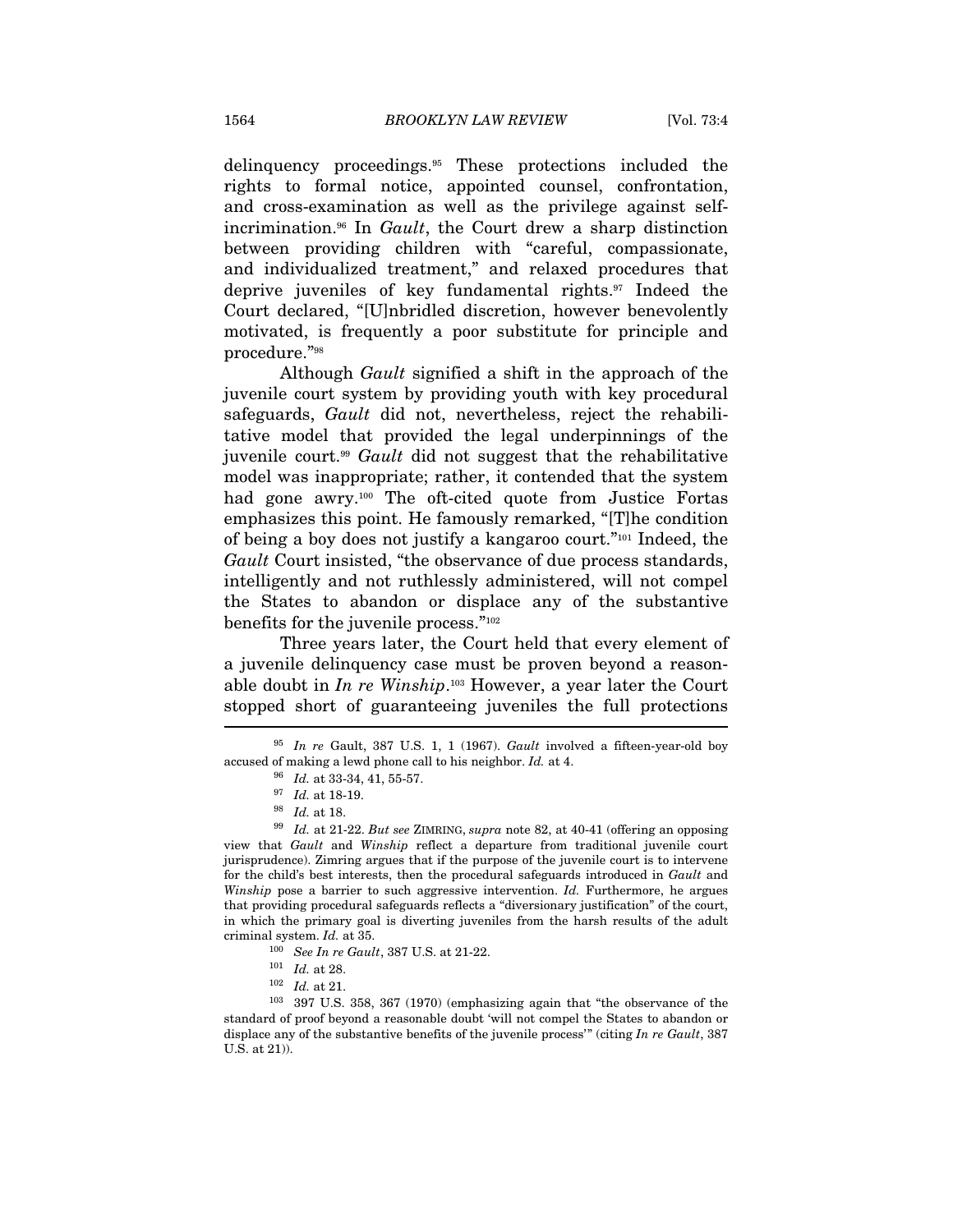afforded adults when it held in McKeiver v. Pennsylvania that there is no constitutional right to a jury in juvenile court proceedings.104 Returning to the rehabilitative and therapeutic underpinnings of the juvenile court system, the Court concluded that a jury trial, "if required as a matter of constitutional precept, will remake the juvenile proceedings into a fully adversary process and will put an effective end to what has been the idealistic prospect of an intimate, informal protective proceeding."105

By the early 1970s, the Court made a subtle return to the original basis of the juvenile court system: to support, protect, and foster rehabilitation in youth charged with violating the law.106 The Court acknowledged the importance of striking a "judicious balance" between providing procedural safeguards in the juvenile court system and ensuring that the system remains informal and focuses on rehabilitation rather than punishment.107 In sum, the Court attempted to make a bargain with children: courts would forego a fully adversarial system complete with the full panoply of due process rights afforded to defendants in the adult system, while in exchange children would experience a court system that focused on their unique backgrounds and needs. Moreover, the system would continue to reject punishment in exchange for rehabilitative services that assisted juveniles in restoring their lives.<sup>108</sup>

<sup>&</sup>lt;sup>104</sup> McKeiver v. Pennsylvania, 403 U.S. 528, 545 (1971).<br><sup>105</sup> *Id.* The Court emphasized that the "fond and idealistic hopes of the juvenile court proponents and early reformers . . . have not been realized." Id. at 543- 44. However, the Court blamed the failures of the system on "[t]he community's unwillingness to provide people and facilities and to be concerned, the insufficiency of time devoted, the scarcity of professional help, the inadequacy of dispositional

alternatives, and our general lack of knowledge . . . ." Id. at 544.<br><sup>106</sup> Many critics of *McKeiver* argue that although the court stated that denying juveniles the constitutional right to a jury trial was because the system should be informal since the purpose was to "help" children, in reality the system was already turning punitive and denying juveniles the right to a jury trial only served to penalize them. See Barry C. Feld, The Constitutional Tension Between Apprendi and McKeiver: Sentence Enhancements Based on Delinquency Convictions and the Quality of Justice in Juvenile Courts, 38 WAKE FOREST L. REV. 1111, 1144-45, 1154 (2003). Furthermore, much of the criticism of McKeiver hinges on the fact that juveniles do not have a right to a jury trial, but through state and federal law, their juvenile adjudications may be used against them for the purposes of a sentencing enhancement in adult criminal court. See, e.g., id. at 1155 n.144 (citing numerous articles that are critical of McKeiver).

<sup>107</sup> McKeiver, 403 U.S. at 545 (citing Commonwealth v. Johnson, 234 A.2d 9, 15 (Pa. Super. Ct. 1967)).<br><sup>108</sup> One author has used the analogy that a "deal" was struck between juvenile

defendants and the State to provide juveniles with rehabilitation in exchange for sacrificing certain due process rights. Douglas M. Schneider, But I was Just a Kid!: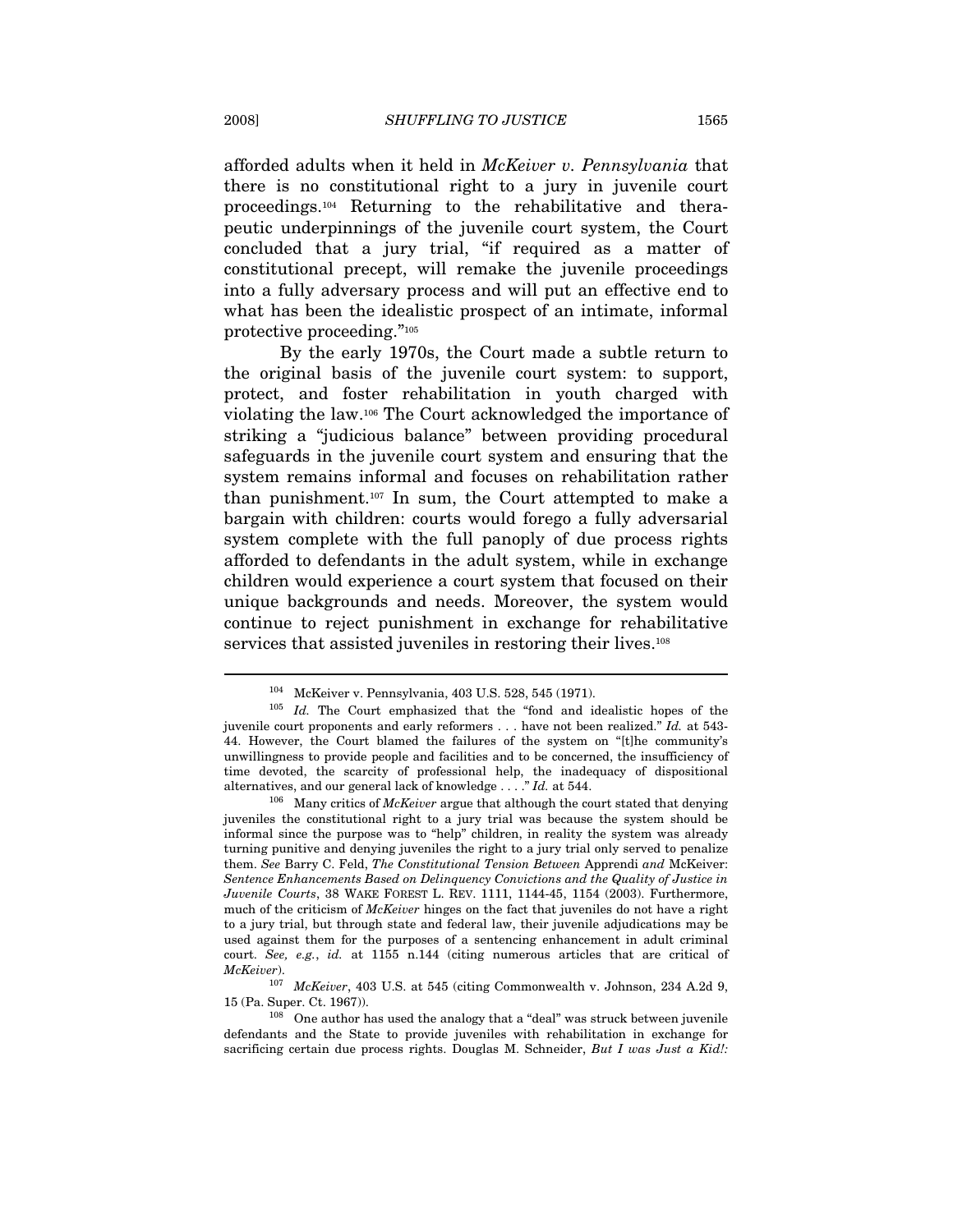#### IV. SHACKLING AND THE REPUDIATION OF A BARGAIN

The routine and indiscriminate use of shackles on juveniles violates the bargain courts struck with children in the juvenile justice system—that in exchange for fewer procedural protections, juveniles would be offered treatment and rehabilitative services.109 Therefore, the primary objective of the juvenile justice system is to rehabilitate youth. However, shackles run directly contrary to this goal. Shackles affect a juvenile's sense of right and wrong; cause physical and psychological harm, stigma, and embarrassment; foster a sense of distrust for the justice system; and teach children that

the juvenile court's illusory commitment to rehabilitation).<br><sup>109</sup> Shackling is not the only practice that reflects a repudiation of the bargain with juveniles to provide a less punitive system in exchange for depriving them of the full panoply of due process rights. Indeed, beginning in the 1990s, there was a major shift in the juvenile justice system toward a more punitive system. Referring to the "criminalizing of the juvenile court," Barry Feld argues that four key developments led to a tightening of the juvenile justice system and an emphasis on punishment and just deserts. Feld, *supra* note 80, at 62. Those developments were the "removal of status" offenders [from juvenile jurisdiction], waiver of serious offenders to the adult system, increased punitiveness, and procedural formality." Id. Other indications that the juvenile justice system became more punitive are legislative initiatives in the 1990s implemented to criminalize youth and their offenses, the increase in juvenile placement to residential facilities, and the increase in the number of delinquency cases that were transferred to criminal courts. David R. Katner, The Mental Health Paradigm and the MacArthur Study: Emerging Issues Challenging the Competence of Juveniles in Delinquency Systems, 32 AM. J.L. & MED. 503, 504 (2006); see also ZIMRING, supra note 82, at 44-47; Sara Sun Beale, Still Tough on Crime? Prospects for Restorative Justice in the United States, 2003 UTAH L. REV. 413, 415-18 (2003); Randall T. Salekin et al., Juvenile Transfer to Adult Courts: A Look at the Prototypes for Dangerousness, Sophistication-Maturity, and Amenability to Treatment Through a Legal Lens, 8 PSYCHOL. PUB. POL'Y & L. 373, 373-74 (2002); Schneider, supra note 108, at 840 (arguing that the use of a juvenile adjudication as a prior offense for purposes of a sentencing enhancement under the Armed Career Criminal Act violates the "deal" that was struck between juveniles and the State to provide juveniles with rehabilitation in exchange for certain procedural rights).

Does Using Juvenile Adjudications to Enhance Adult Sentences Run Afoul of Apprendi v. New Jersey?, 26 CARDOZO L. REV. 837, 840 (2005); see also Commonwealth v. Fisher, 62 A. 198, 200 (Pa. 1905) (holding that in order to "save a child from becoming a criminal" the Legislature may bring the child to court "without any process at all, for the purpose of subjecting it to the state's guardianship and protection"). One of the hallmarks of the juvenile court system is the flexible array of services available to family court judges when adjudicating delinquent juveniles. Instead of only probation or incarceration, which are so often the only choices in adult court, juvenile court judges may choose from a variety of community based and alternative to incarceration programs, along with residential treatment programs and secure detention facilities. See MICHAEL A. CORRIERO, JUDGING CHILDREN AS CHILDREN: A PROPOSAL FOR A JUVENILE JUSTICE SYSTEM 132-35 (2006). Unfortunately, many scholars conclude that despite intervention from the U.S. Supreme Court, the modern juvenile justice system was and continues to be a failure. See, e.g., Feld, supra note 80, at 75-76 (discussing the deplorable conditions of juvenile confinement historically and today as an example of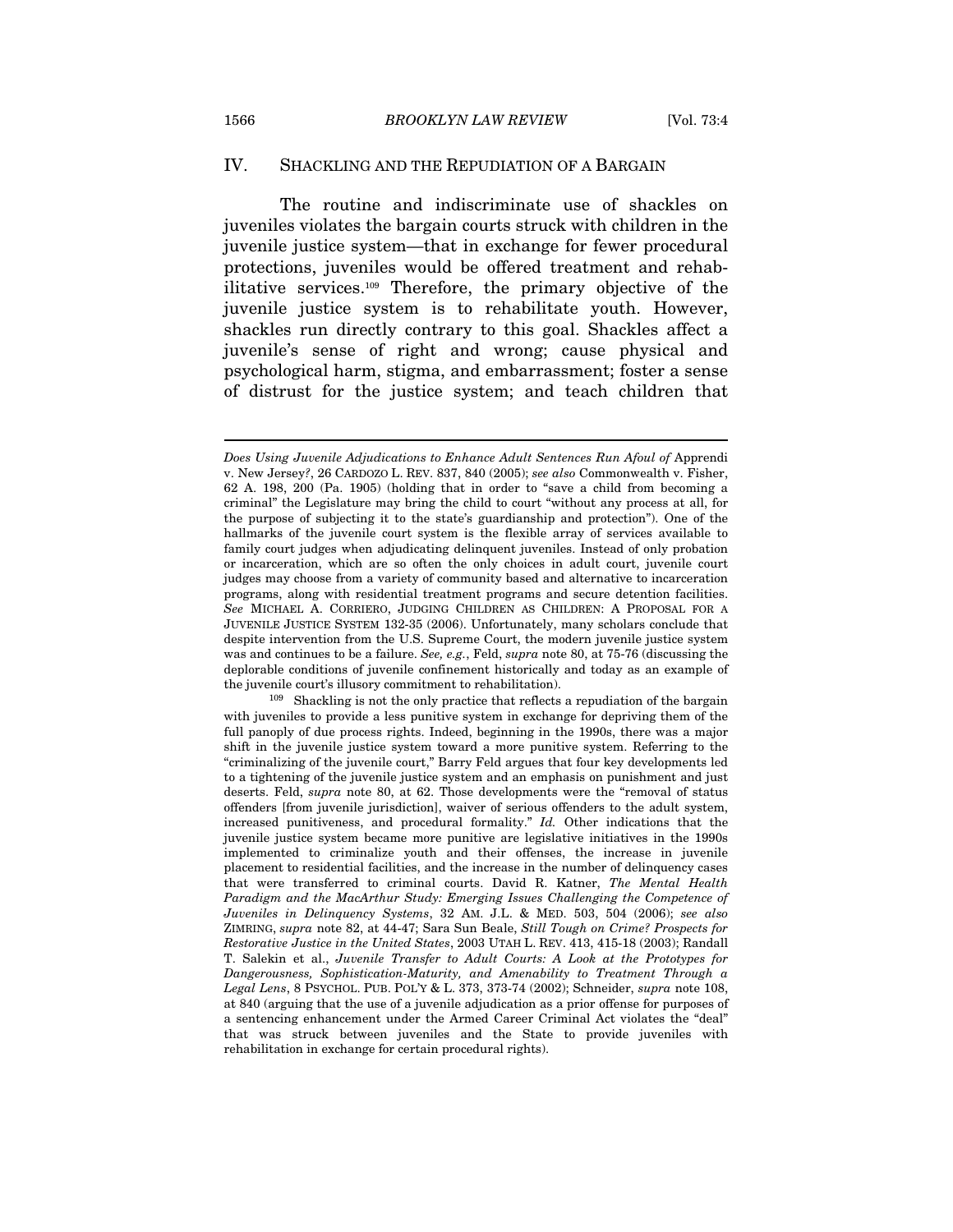they will be treated like criminals.110 In this section, I begin with a discussion of the extent to which courts require children to appear in shackles. Next, I will address the justifications offered for shackling and explain why these justifications neither represent essential interests significant enough to merit shackling juveniles nor outweigh the detrimental effects shackling has on juveniles. Then, I will examine the physical and psychological harms shackles cause to children. Finally, I will briefly examine the right to treatment afforded to children in rehabilitative facilities, why this right should apply with equal force when children are going through juvenile court proceedings, and how shackling children violates this right to treatment.

#### A. Shackling: Extent of the Practice

While litigation on shackling is sparse, reports from local courtrooms around the country indicate that shackling is a pervasive practice in juvenile court proceedings.111 In twenty eight states, some juvenile courts routinely require juveniles to remain in shackles throughout their court proceedings.<sup>112</sup> Anecdotal evidence from juvenile defenders around the country provides examples of the routine use of shackles on juveniles. A survey of defender offices in Florida revealed that in some counties, the practice of requiring children to wear shackles during juvenile court proceedings has persisted for over twenty years. While in other counties the practice is relatively new, and courts have implemented the system of shackling children over the past five years.113 Additionally, the Director of Juvenile

% observations reflected in news articles and cases discussed in this Note.<br><sup>112</sup> Moore, *supra* note 15, at 1A.<br><sup>113</sup> Carlos Martinez, Why Are Children in Florida Treated as Enemy Combatants? CORNERSTONE, May-Aug. 2007, at 10-11, available at http://www.pdmiami.com/

<sup>&</sup>lt;sup>110</sup> See infra Part IV.C.<br><sup>111</sup> Through the assistance of Bob Boruchowitz, Visiting Clinical Professor of Law at Seattle University Law School, I submitted a brief survey with seven questions on shackling practices to the American Council of Chief Defenders ListServe. The seven questions asked were (1) Does the courtroom where you practice shackle juveniles? (2) What, if any, criteria are used to determine whether a juvenile should be shackled? (3) Does your courtroom use "restraint boxes" or "restraint belts" on juveniles? (4) Do any of the state run programs (detention/treatment) require juveniles remain in shackles while they are waiting for their court appearances? (5) If yes, are the shackles removed once the juvenile is in front of the judge? (6) What, if any, types of arguments have you made in opposition to the use of shackles on juveniles you represented in court? (7) What has the court ruled? Finally, we also asked respondents to share any copies of pleadings and of the court's rulings. The survey produced a small number of responses, not sufficient to draw systemic conclusions, but consistent with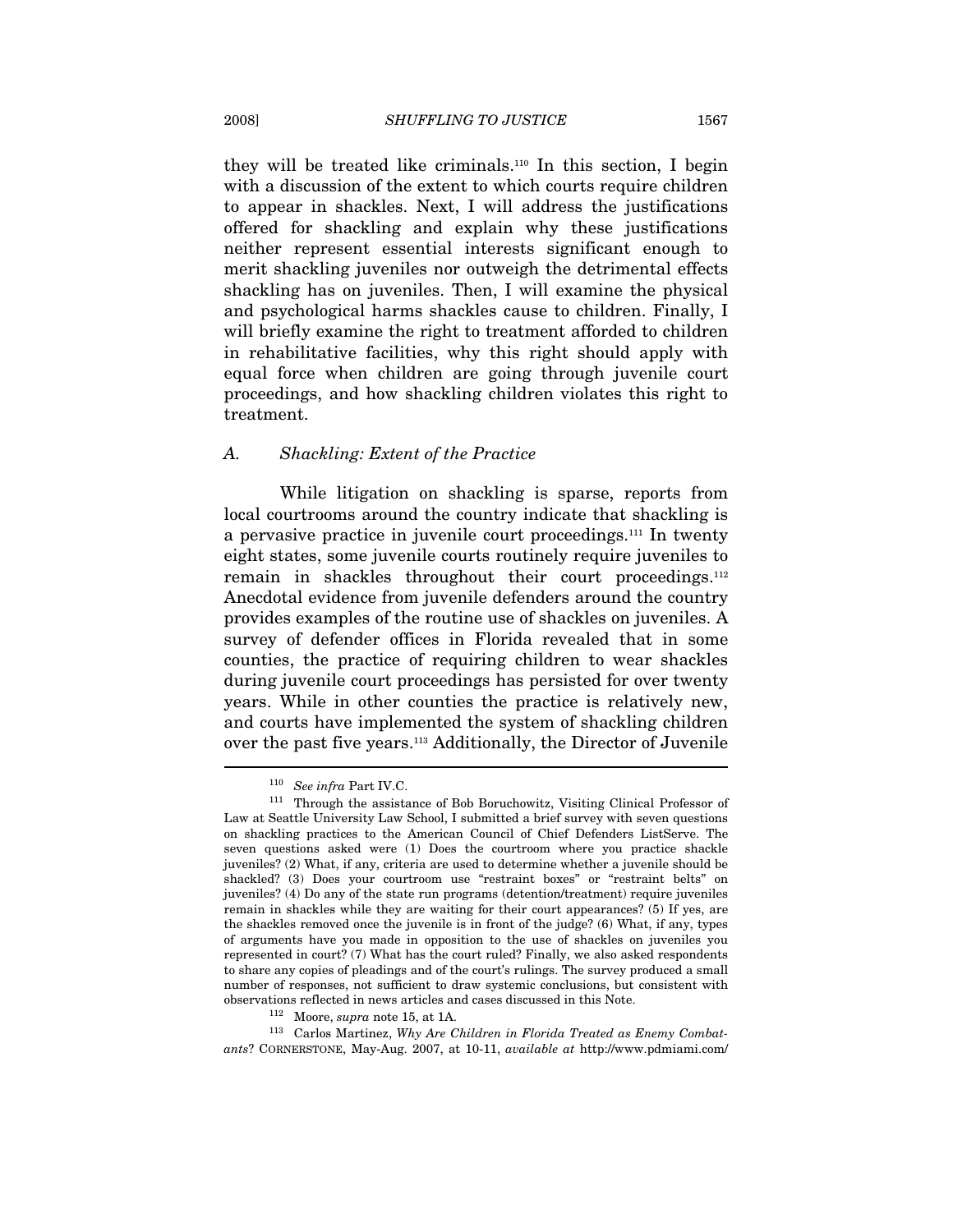Delinquency Defense in Hartford, Connecticut reported that all children in juvenile court proceedings are shackled and there is no individualized determination of danger or risk of flight.114 Instead, the Connecticut courts allowed the judicial marshals, who provide courtroom security, to make determinations about safety risk and whether shackles were necessary.<sup>115</sup> Furthermore, all juveniles coming from outside programs run by the Connecticut Department of Children and Families ("DCF") are required to wear restraint belts, even those who are in secure holding rooms.<sup>116</sup>

The policy reported in Louisville, Kentucky juvenile courts is similar to Hartford's.117 The Chief Public Defender for Louisville-Jefferson County noted that all juvenile court defendants are required to be in handcuffs at all times while in the courtroom.118 There is no individualized determination of danger or risk of flight.119 Furthermore, defenders' motions to oppose shackling are frequently denied on the grounds that the sheriff's department is in charge of courtroom security, and the department sets the policy about shackling or otherwise restraining juvenile defendants.120

In other state counties, it is common practice to shackle all juveniles who are "in custody," which includes children detained in a local facility and children in the custody of the state juvenile prison.121 In these counties, the shackles are not

NLADACornerstoneMartinezArticleMay-Aug2007.pdf) (citing Miami-Dade County Public Defenders Office survey of public defender offices throughout Florida). 114 E-mail from Christine Rapillo, Director of Juvenile Delinquency Defense at

the Office of the Chief Public Defender in Hartford, Connecticut, to Bob Boruchowitz, Visiting Clinical Professor of Law at Seattle University Law School (Oct. 29, 2007, 7:46 a.m.) (on file with author).<br> $115$  *Id.* Rapillo noted that last year a policy was issued requiring an

individualized determination of danger by a judge before a child could be shackled in court. Id. However, she reported that this practice has stopped in favor of leaving the decision up to the Judicial Marshalls. Id.<br><sup>116</sup> Id. A restraint belt is made out of leather and has metal rings at the front.

The strap goes around a child's waist and the rings are connected to the handcuffs by a chain, thus having the effect of limiting a child's range of movement. Complaint, Jenny P., supra note 1, ¶ 20.

<sup>117</sup> E-mail from Daniel T. Goyette, Louisville Metro Public Defender to Bob Boruchowitz, Visiting Clinical Professor of Law at Seattle University Law School (Oct. 29, 2007, 7:47 a.m.) (on file with author).  $118 \;\; Id.$ 

 $119$  *Id.* 

 $120 \quad Id.$ 

<sup>121</sup> E-mail from Christina Phillis, Juvenile Division Manager of the Maricopa County Defenders Office to James Haas, Maricopa County Public Defender (Oct. 28, 2007, 5:49 a.m.) (on file with author) [hereinafter Phillis e-mail]; e-mail from Kay Locke, Managing Attorney of the Juvenile Division of the Montgomery County Ohio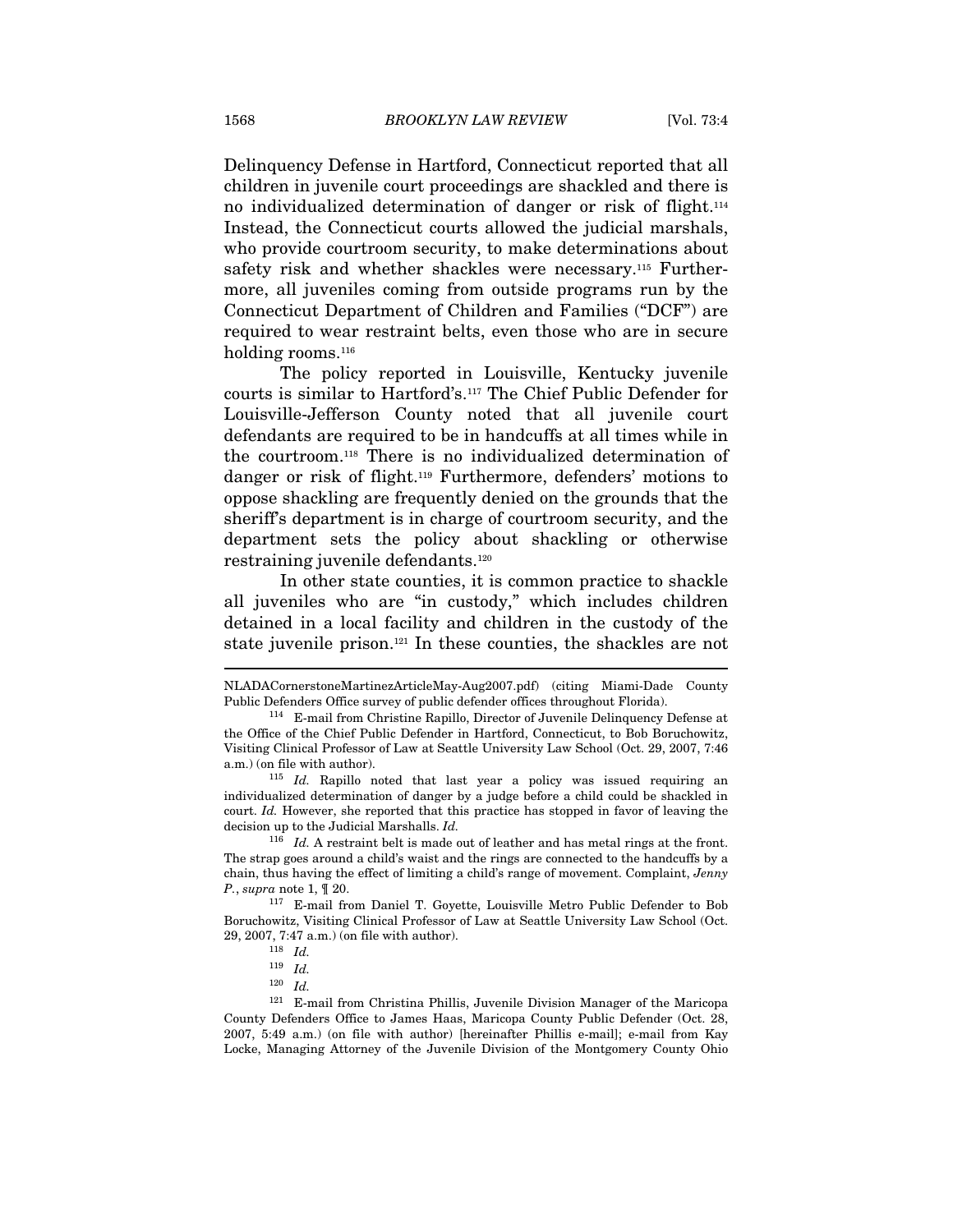removed when the children are in the courtroom and before the judge.122 Again, public defenders note that the decision to leave the shackles on during court proceedings is largely based on recommendations from law enforcement, as opposed to individualized determinations by the judge.<sup>123</sup> Moreover, when attorneys oppose the use of shackles, the courts rarely grant the motions on the grounds that there is no issue of prejudicing the trier of fact since there are no jury trials in these proceedings.124

In contrast, some localities have been successful in arguing against the routine and indiscriminate use of shackles on juveniles. For example, in Cumberland County, Pennsylvania, juveniles are not shackled unless they are "deemed to be a serious threat to the public."125 If they are deemed to be a serious threat, the Probation Officer must seek the judge's approval to shackle the juvenile.126 Juvenile defender Ron Turo explained "Since he instituted this policy approximately two years ago, we [the county] have only two to three shacklings out of hundreds of detained children."127

Florida has conducted the most recent public campaign against shackling juveniles.128 Over the past year, public

<sup>123</sup> Id. (indicating that judges have stated that the practice of routine shackling "originates from the Sheriff's Department"). Locke further notes a pendulum swing effect where judges may order shackles removed once children are in the courtroom, but once there is an incident of running or violence by a child, every child is shackled for the next few months. Id. Then shackles may be removed until the next

"incident." Id.<br><sup>124</sup> Phillis e-mail, *supra* note 121. Phillis noted that "[o]n rare occasion[s] a judge may grant an oral motion to remove the shackles and handcuffs of the very young." Id.

125 E-mail from Ron Turo, Juvenile Defender in Cumberland County Pennsylvania to Bob Boruchowitz, Visiting Clinical Professor of Law at Seattle University Law School (Oct. 29, 2007, 9:44 a.m.) (on file with author).  $^{126} \;\; Id.$ 

128 The Public Defender's Office in the Eleventh Judicial Circuit of Florida has explicitly argued that the indiscriminate use of shackles is "inconsistent with the rehabilitative purpose of the juvenile justice system." Memorandum from Marie

Public Defender's Office, to Bob Boruchowitz, Visiting Clinical Professor of Law at Seattle University Law School (Oct. 29, 2007, 11:14 a.m.) (on file with author) [hereinafter Locke e-mail]. Phillis and Locke both reported this practice in their juvenile courts. Phillis noted that juveniles in residential treatment, as opposed to detention or jail, are not required to wear shackles when they appear in court. Phillis e-mail, supra.

<sup>122</sup> Kay Locke of Montgomery County, Ohio indicated that shackles remain on during hearings unless the judge, in his discretion, agrees to remove them. Locke e-mail, supra note 121. However, it is unpredictable whether or not judges will agree to have shackles removed and the decision to remove shackles is not based on any particular criteria. Id.

 $127$  *Id.*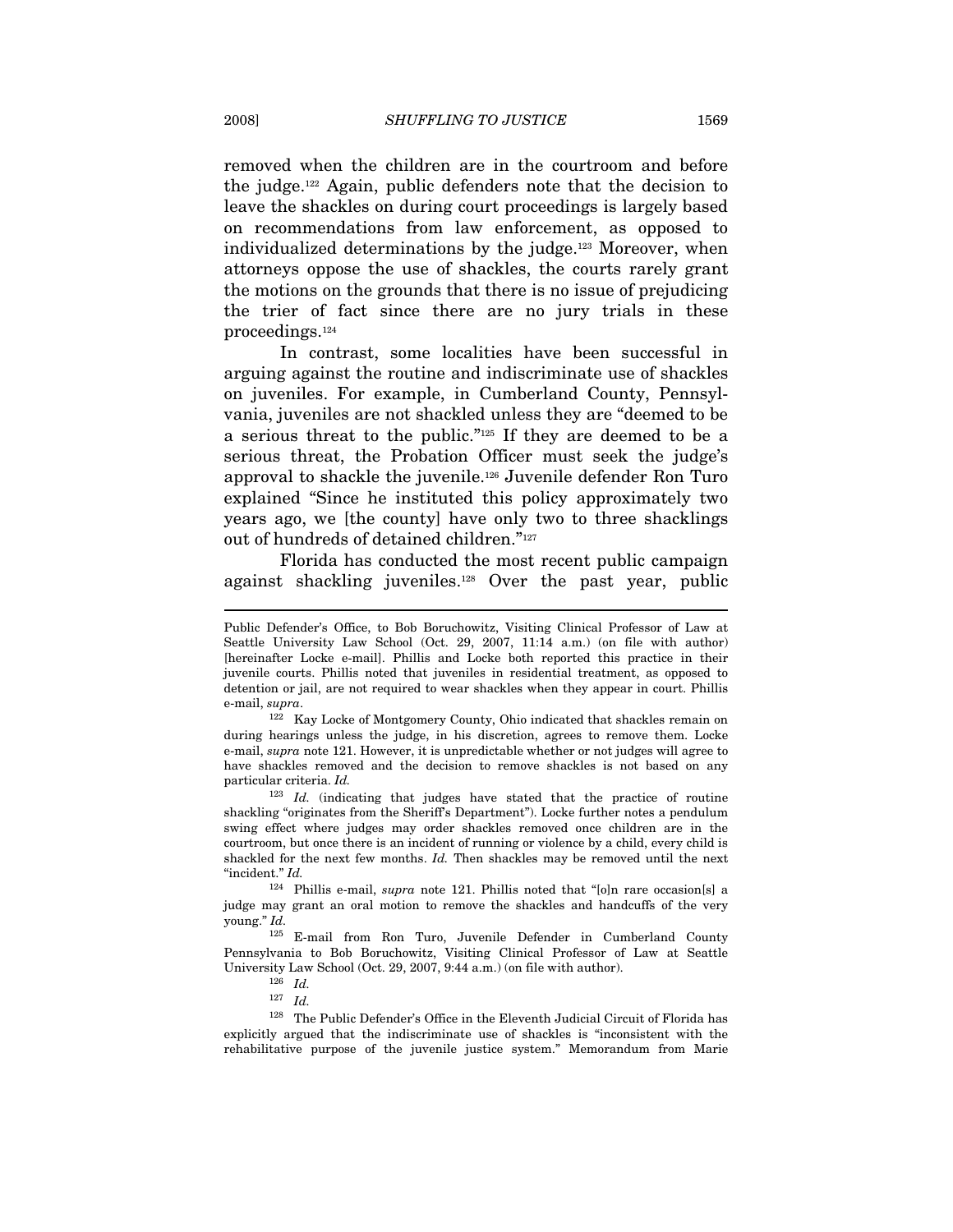defenders in Miami have been fighting the blanket policy of shackling all juveniles throughout their entire court proceedings.129 The attorneys initially attempted to work with court administrators to end the practice.130 However, once the talks proved unsuccessful, they filed over one hundred motions in the Miami juvenile courts requesting that their clients be allowed to appear in court without shackles.131 Ultimately, the judges began hearing and granting the individual motions.<sup>132</sup>

Additionally, in New York, the Legal Aid Society brought a lawsuit against the Office of Children and Family Services ("OCFS") to challenge its policy of shackling all juveniles in its custody and requiring them to remain in shackles while they await their court appearance and when in front of the judge.133 This challenge was successful in that the New York Supreme Court granted a temporary restraining order requiring that John F. appear in court without shackles on December 13, 2007 or any other date on which he was to appear in court, unless there was an individualized assessment demonstrating that he posed a "serious evident danger to himself and others."<sup>134</sup> In addition, the court signed a stipulation and order between the Legal Aid Society and OCFS

 $129$  Martinez, supra note 113, at 10; see also Bennett H. Brummer et al., Public Defender's Office, Sample Motion for Child to Appear Free from Degrading and Unlawful Restraints, 10-16, 2006, available at http://www.pdmiami.com/ unchainthechildren/Motion\_for\_Child\_to\_Appear\_Free\_from\_Degrading\_and\_Unlawful \_Restraints.pdf (arguing that shackling is harmful to children and is contrary to the principles of Florida's juvenile justice system).  $130\quad Id.$ 

 $\overline{a}$ 

<sup>132</sup> See Jon Burstein, Detained Children Will Not Be Shackled in Courtrooms, Judges Rule, S. FLA. SUN-SENTINEL, Sept. 26, 2006, available at http:// www.pdmiami.com/Detained\_juveniles\_will\_not\_be\_shackled.htm. Courts in Broward County also ordered judges to discontinue blanket shackling policies. Nikki Waller, Shackling of Kids Curtailed in Broward Courtrooms, MIAMI HERALD, Sept. 25, 2006, available at http://www.pdmiami.com/Herald-Shackling\_of\_kids\_curtailed\_in\_ Broward.htm. But see Kathleen Chapman, Judges Refuse to Unshackle Juveniles, PALM BEACH POST, Feb. 2, 2007, available at http://www.pdmiami.com/Palm\_Beach\_Post-Judges\_refuse\_to\_unshackle\_juveniles.pdf (reporting on Palm Beach County juvenile judges' refusal to remove shackles from juveniles in their courtrooms). 133 John F. v. Carrion, No. 07/407117 (N.Y. Sup. Ct. Dec. 12, 2007). The Legal

Aid Society is currently "engaged in expedited settlement talks" with OCFS. Telephone interview with Nancy Rosenbloom, Director of Special Litigation and Law Reform Unit,

 ${\bf \emph{Legal Aid Society, New York City (Apr. 28, 2007).}} {\bf \emph{134 Order to Show Cause for Preliminary Injunction and Temporary Restrain-}}$ ing Order at 2, John F., No. 07/407117.

Osborne, Chief, Juvenile Div., Pub. Defender's Office, Eleventh Judicial Circuit of Florida, Memorandum to Honorable Lester Langer (May 17, 2006), available at http://www.pdmiami.com/unchainthechildren/Appendix\_B\_Memo\_to\_Hon\_Judge\_Langer

<sup>131</sup> Id.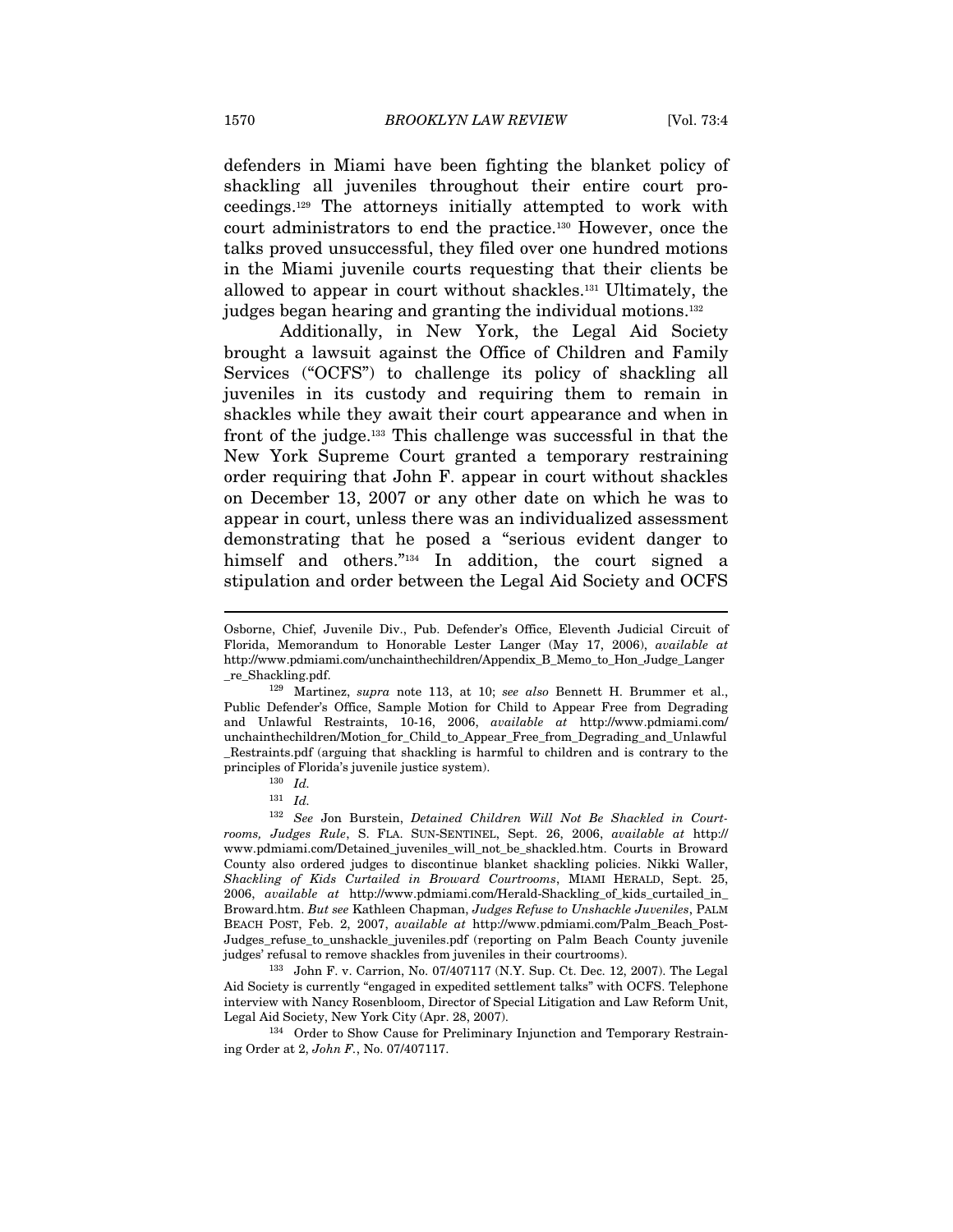whereby OCFS agreed to apply any final judgment on this matter to all similarly situated defendants.135

Thus, while there have been successful challenges to the practice of routinely shackling juveniles in court, many jurisdictions continue to apply blanket policies without any showing of need. This system is in direct conflict with the constitutional rule established in Deck v. Missouri<sup>136</sup> and is also undermined by the existing case law on shackling children in juvenile court.137 The blanket policies are further discredited by the fact that the justifications offered for shackling juveniles do not rise to the level of an essential state interest and ignore the policy and purpose behind the juvenile justice system.

### B. Justifications Offered for Shackling Juveniles

There are three main justifications that are routinely offered for the indiscriminate use of shackles on juveniles: (1) the need for courtroom security and the dearth of court resources to maintain security; (2) the lack of concern for prejudice because of the absence of jury trials; and (3) the potential for shackling to serve as a deterrent to future criminal conduct by detained youth.138 These justifications fail to demonstrate the "essential state interest" requirement established in Holbrook v. Flynn and reiterated in Deck.<sup>139</sup> Further, none of these stated justifications outweighs the detrimental physical and psychological harm shackling causes to juveniles.

Some courts have suggested that security in the courtroom and courthouse should be considered when determining whether shackles are appropriate.<sup>140</sup> One court gave deference

<sup>&</sup>lt;sup>135</sup> Stipulation and Order at 2, *John F*., No. 07/407117.<br><sup>136</sup> See supra Part II.C. <sup>137</sup> See infra Part V.

<sup>138</sup> See In re Staley, 352 N.E.2d. 3, 6 (Ill. App. Ct. 1976) (discussing jury prejudice), aff'd 364 N.E.2d 72 (1977); State v. Merrell, 12 P.3d 556, 559-60 (Or. Ct. App. 2000) (discussing lack of court resources); State ex rel. Juvenile Dep't of Multnomah County v. Millican, 906 P.2d 857, 860-61 (Or. Ct. App. 1995) (discussing jury prejudice); State v. E.J.Y., 55 P.3d 673, 679 (Wash. Ct. App. 2002) (discussing jury prejudice); Martinez, *supra* note 113, at 11 (discussing courtroom security).<br><sup>139</sup> See supra Part II.B-C. <sup>140</sup> Martinez, *supra* note 113, at 11-12; *see also* Deck v. Missouri, 544 U.S. 622,

<sup>624 (2005) (</sup>recognizing that the need to maintain order and security may suffice as an "essential state interest" to justify the use of visible shackles). However, in Deck, the Court was talking about maintaining courtroom security "specific to the defendant on trial" as opposed to a general desire to maintain security.  $Id$ .; see In re R.W.S. 728 N.W.2d 326, 331 (N.D. 2007) (holding that the trial judge failed to properly exercise his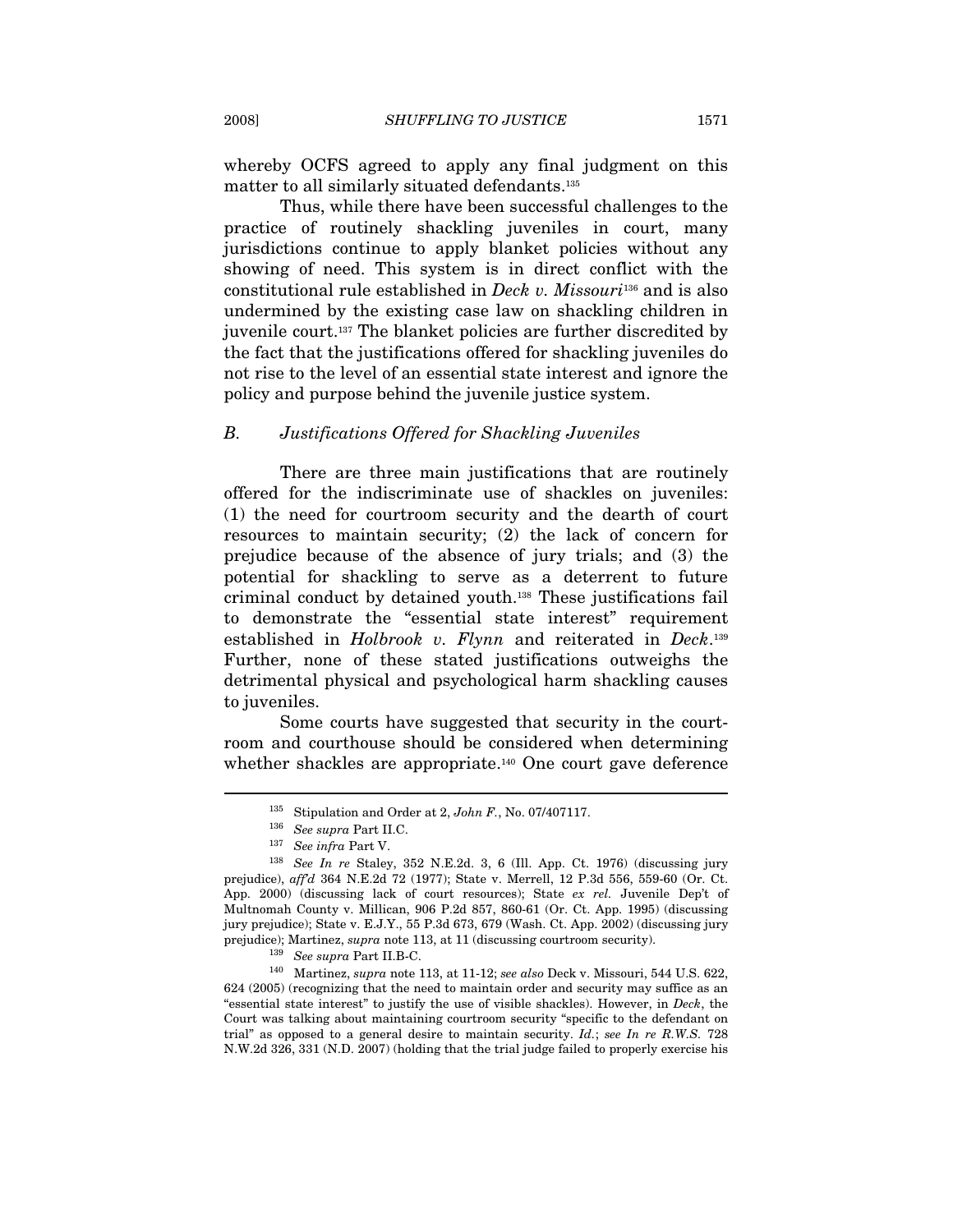to the bailiff's position regarding the positive impact shackling had on courtroom security and decorum, instead of making an individualized determination for the child.141 Other arguments focused on the notion that children are impulsive and difficult to control, and therefore shackling is necessary to minimize fights and maintain security.142

In contrast, in Tiffany A. v. Superior Court of Los Angeles County,143 the California Courts of Appeal expressly stated that the "source of the 'need,'" to justify the use of shackles must come from a record of violence or threat of violence by the  $accused$ .<sup>144</sup> There, the prosecution and the sheriff's department's main reasons for asserting that every juvenile needed to be shackled were the absence of sufficient security personnel and the design of the Lancaster courthouse.145 However, the California Courts of Appeal concluded that a lack of courtroom personnel is not a sufficient justification for requiring a juvenile to appear in shackles during his or her proceedings.<sup>146</sup> This justification for courtroom security fails to acknowledge less restrictive means other than shackling that could achieve the same goal of security. I

 $142$  Martinez, supra note 113, at 11. The Florida attorneys successfully litigated the issue, and currently over 95% of the juveniles represented in Miami appear without shackles in front of all four juvenile court judges. Id. at 10. Since the first motion filed over 3000 children have appeared in court and there have been no incidents of violence or escape attempts. Id. 143 59 Cal. Rptr. 3d 363 (Cal. Ct. App. 2007). Here, Tiffany A. got involved in

the California Juvenile Court system for allegedly unlawfully taking a vehicle that did not belong to her. Throughout the course of the case, Tiffany A. objected to the requirement that she appear in court in shackles. Id. at 366.<br><sup>144</sup> Id. at 372 (emphasis in original) (citing People v. Cox, 809 P.2d 351 (Cal.

1991) (reaffirming People v. Duran, 545 P.2d 1322 (Cal. 1976)).<br><sup>145</sup> Id. at 374.<br><sup>146</sup> Id. at 372 ("We note that no California State court case has enforced the

use of physical restraints based solely on the defendants' status in custody, the lack of courtroom security personnel or the inadequacy of the court facilities.").

discretion when a juvenile requested that his shackles be removed during an adjudicatory hearing). In  $In$  re  $R.W.S.,$  the North Dakota Supreme Court found that a trial judge may not rely on conclusory statements made by law enforcement regarding a serious risk of dangerous behavior as a substitute for an individual analysis. Id. However, the court also explained that the security situation at the courtroom and courthouse is just one of the factors that a juvenile court should consider when determining whether or not to require the juvenile to appear in shackles. Id. Similarly, in In re Staley, the Illinois Court of Appeals also indicated that courtroom security could be one factor justifying the use of shackles. 352 N.E.2d. at 6. In this case, fifteenyear-old Staley was alleged to have committed aggravated battery for his involvement in a fight that occurred between another youth and staff members at a detention home. Id. at 5. Staley challenged his delinquency adjudication on the grounds that he was denied a fair hearing because he had been required to appear in handcuffs throughout his hearing.  $Id$ .<br><sup>141</sup> S.Y. v. McMillan, 563 So. 2d 807, 808-09 (Fl. Dist. Ct. App. 1990).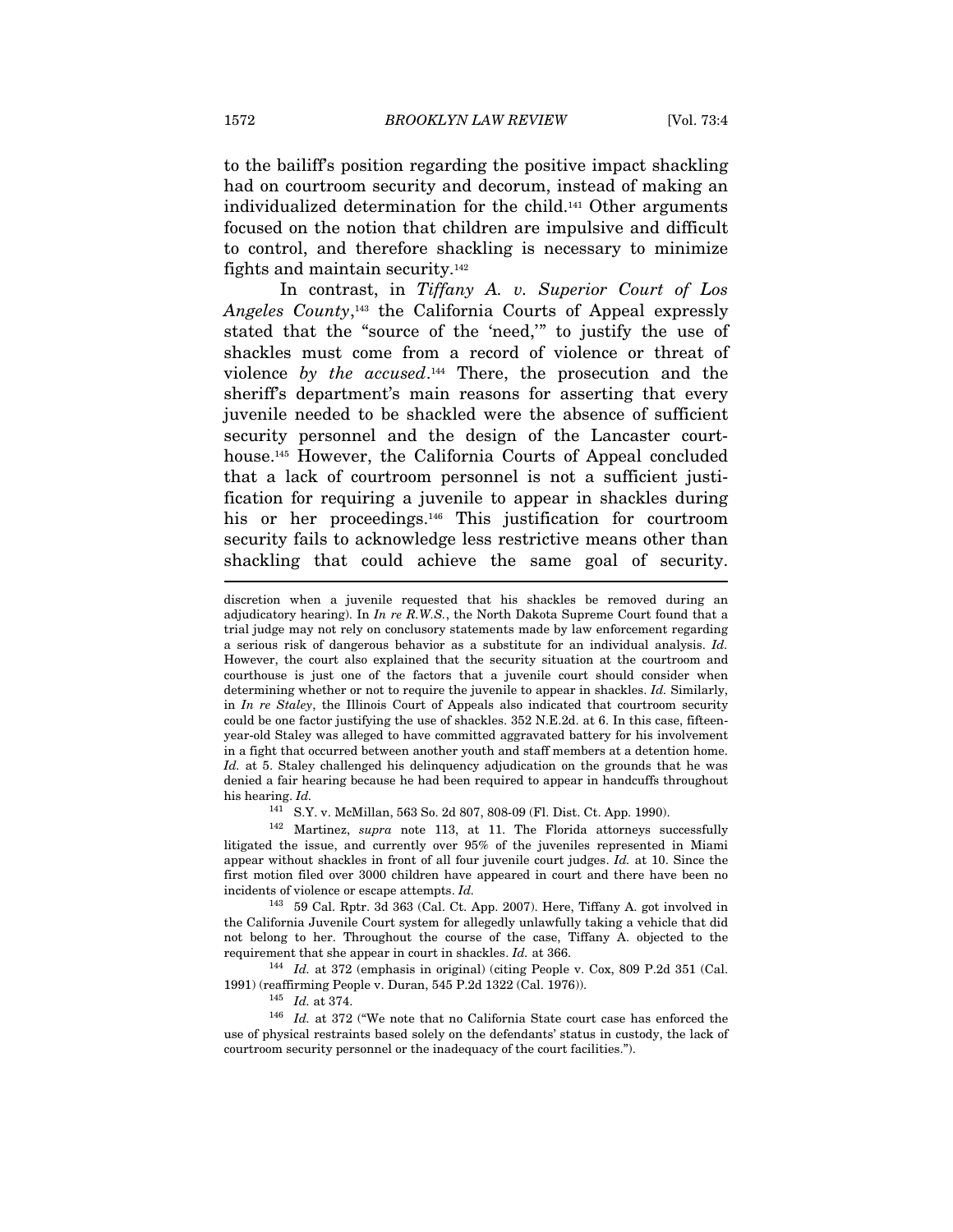Specifically, in *Holbrook v. Flynn*, the Supreme Court put forward the option of additional armed security guards as a less prejudicial alternative to shackling a defendant in order to ensure security.147 Moreover, the absence of sufficient resources to address the courtroom security concerns is not an appropriate reason to require all children to appear shackled in court and does not satisfy the "essential state interest" requirement established in Holbrook and reiterated in Deck.<sup>148</sup>

Another justification for blanket shackling policies is that juvenile proceedings do not involve a jury, so there is no concern that shackles will create prejudice in the fact-finder. The theory espoused by courts, prosecutors, and courtroom personnel is that because juveniles do not have the right to a jury trial, there is a diminished concern that shackles will serve to prejudice the fact-finder.<sup>149</sup> However, since judges in juvenile court proceedings serve as the triers of fact, they will, arguably, be susceptible to prejudice, as are juries. Accordingly, in Tiffany A. the California Courts of Appeal held that the concern of prejudice is applicable even where there is no jury presence.150 The court distinguished on numerous grounds United States v. Howard,<sup>151</sup> a Ninth Circuit decision upholding a district court policy to shackle all in-custody defendants

 $147$  See supra Part II.B.<br>
<sup>148</sup> See supra Part II.C.

<sup>149</sup> See, e.g., In re Staley, 352 N.E.2d 3, 7-8 (Ill. App. Ct. 1976) (Stengel, J., dissenting); State ex rel. Juvenile Dep't of Multnomah County v. Millican, 906 P.2d 857, 860-61 (Or. Ct. App. 1995) (finding that the shackling of the defendant was harmless error as there was no indication "that trial court's credibility determinations were impermissibly skewed" by the presence of shackles); State v. E.J.Y., 55 P.3d 673, 679 (Wash. Ct. App. 2002) (finding that the shackling of the defendant was harmless error in a bench trial in part because there was no risk of prejudice from viewing

restraints by a jury). 150 Tiffany A., 59 Cal. Rptr. 3d at 370-72. The court relied on both People v. Fierro, 821 P.2d 1302 (Cal. 1991), and Solomon v. Superior Court, 177 Cal. Rptr. 1 (Cal. Ct. App. 1981), in holding that shackling is prejudicial even during a proceeding without a jury. Id. at 371. In both Fierro and Solomon, the courts considered the use of physical restraints on adult defendants during preliminary hearings where no jury was present. Fierro, 821 P.2d at 1321; Solomon, 177 Cal. Rptr. At 1-2. In both cases the courts held that the principles from People v. Duran, 545 P.2d 1322, 1327 (Cal. 1976), holding that shackling a criminal defendant prejudicially affects the defendant's constitutional right to be presumed innocent, applied to proceedings without a jury. Fierro, 821 P.2d at 1322; Solomon, 177 Cal. Rptr. at 3. But see United States v. Howard, 480 F.3d 1005, 1013-14 (9th Cir. 2007) (holding that use of shackles on criminal defendants during pretrial hearings where no jury is present is permissible because there is no concern of prejudice when the defendant only appears in front of a judge); United States v. Zuber, 118 F.3d 101, 104 (2d Cir. 1997) (same). 151 480 F.3d 1005 (9th Cir. 2007).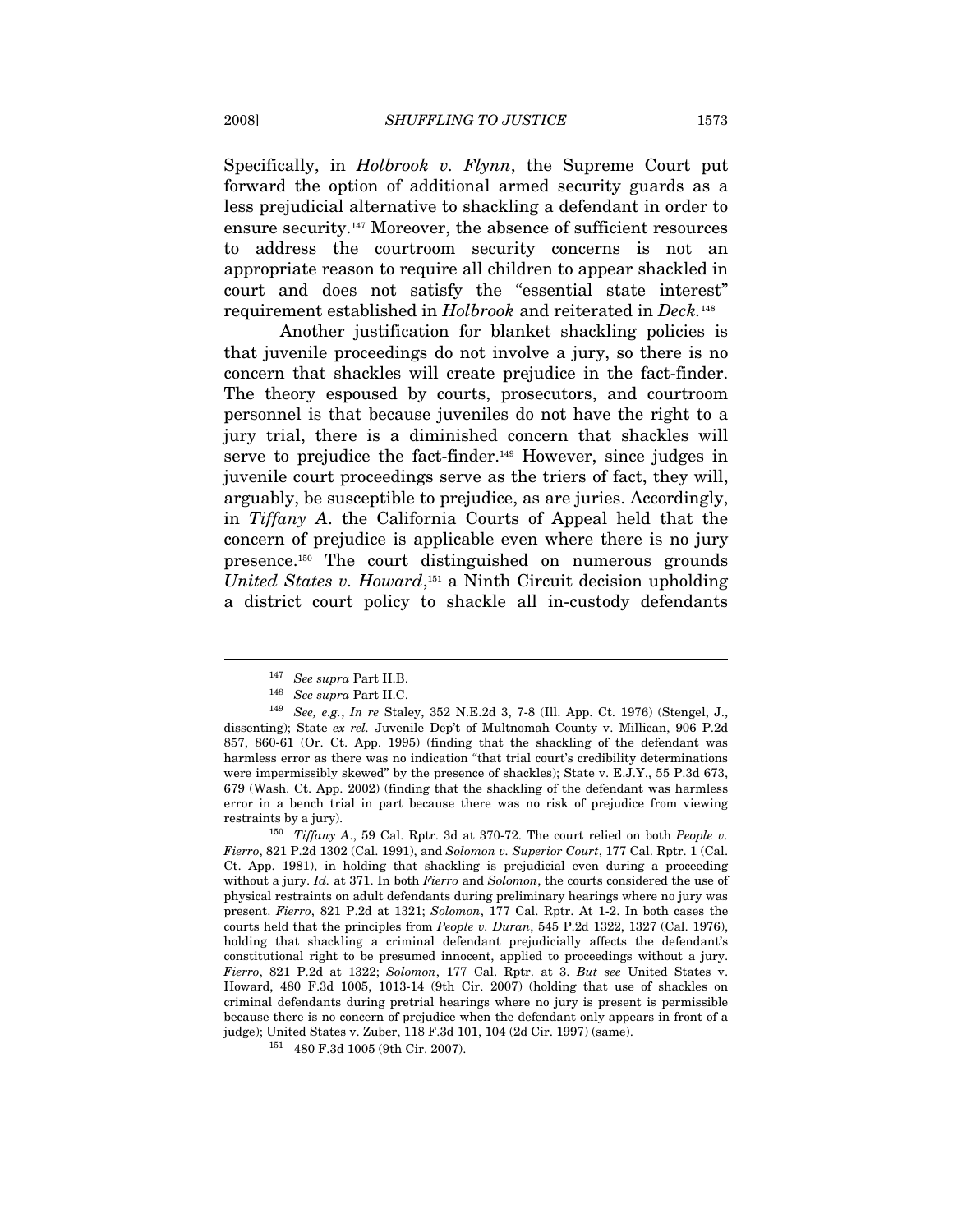during their first appearances in front of a federal magistrate.<sup>152</sup> Most relevant to the jury prejudice issue, the court in Tiffany A. noted that Howard considered only individuals shackled for their first appearances.

In contrast, Tiffany A. considered the use of shackles on juveniles at every appearance in the Lancaster juvenile delinquency court.153 Juvenile judges sit as triers of fact, making crucial determinations regarding a juvenile's future. Among other consequences, juveniles can spend multiple years in detention facilities as the result of a juvenile adjudication. The nature of this proceeding is clearly distinguishable from a first appearance or arraignment in front of a magistrate judge, and therefore concerns about prejudice are certainly applicable, thus affecting the policy on shackling children in juvenile court.

A final justification for routine shackling of juveniles is that shackling may serve as a deterrent for detained children. The theory is that upon viewing each other in shackles and handcuffs, children will no longer want to commit crimes so they can avoid being treated like they were in court.154 This argument strongly suggests that shackling is a deterrent because of its shame, humiliation, and punitive effects.155 Juvenile defenders and scholars note that there is no evidence to suggest that shackling juveniles is an effective deterrent to juvenile crime.156 Moreover, such motives for shackling are in stark opposition to the goals of the juvenile justice system.157 To require shackling as a form of punishment in the hopes of deterring children from violating the law is unconscionable in light of the historical mission of the juvenile court system to provide treatment for juvenile offenders.

<sup>&</sup>lt;sup>152</sup> Id. at 1013-14.<br><sup>153</sup> Tiffany A., 59 Cal. Rptr. 3d at 375; see also Millican, 906 P.2d at 861 (DeMuniz, J., dissenting) ("[U]nnecessarily shackling children in a delinquency hearing is presumptively prejudicial . . . .").<br> $^{154}$  Martinez, *supra* note 113, at 11.

<sup>155</sup> Indeed, punishment has no place in the adult criminal system prior to the determination of guilt. The American judicial system is predicated on a presumption of innocence. In Deck v. Missouri, the Supreme Court noted that the use of visible shackles undermines this central tenet of our justice system. 544 U.S. 622, 631 (2005).<br><sup>156</sup> See, e.g., Martinez, supra note 113, at 11.<br><sup>157</sup> See supra Part III (discussing the purpose of the juvenile justice system to

treat and rehabilitate juveniles). Furthermore, the Supreme Court has recognized that deterrence may not have the same effect on juveniles as it has on adults. See Roper v. Simmons, 543 U.S. 551, 571 (2005) ("[T]he absence of evidence of deterrent effect is of special concern because the same characteristics that render juveniles less culpable than adults suggest as well that juveniles will be less susceptible to deterrence.").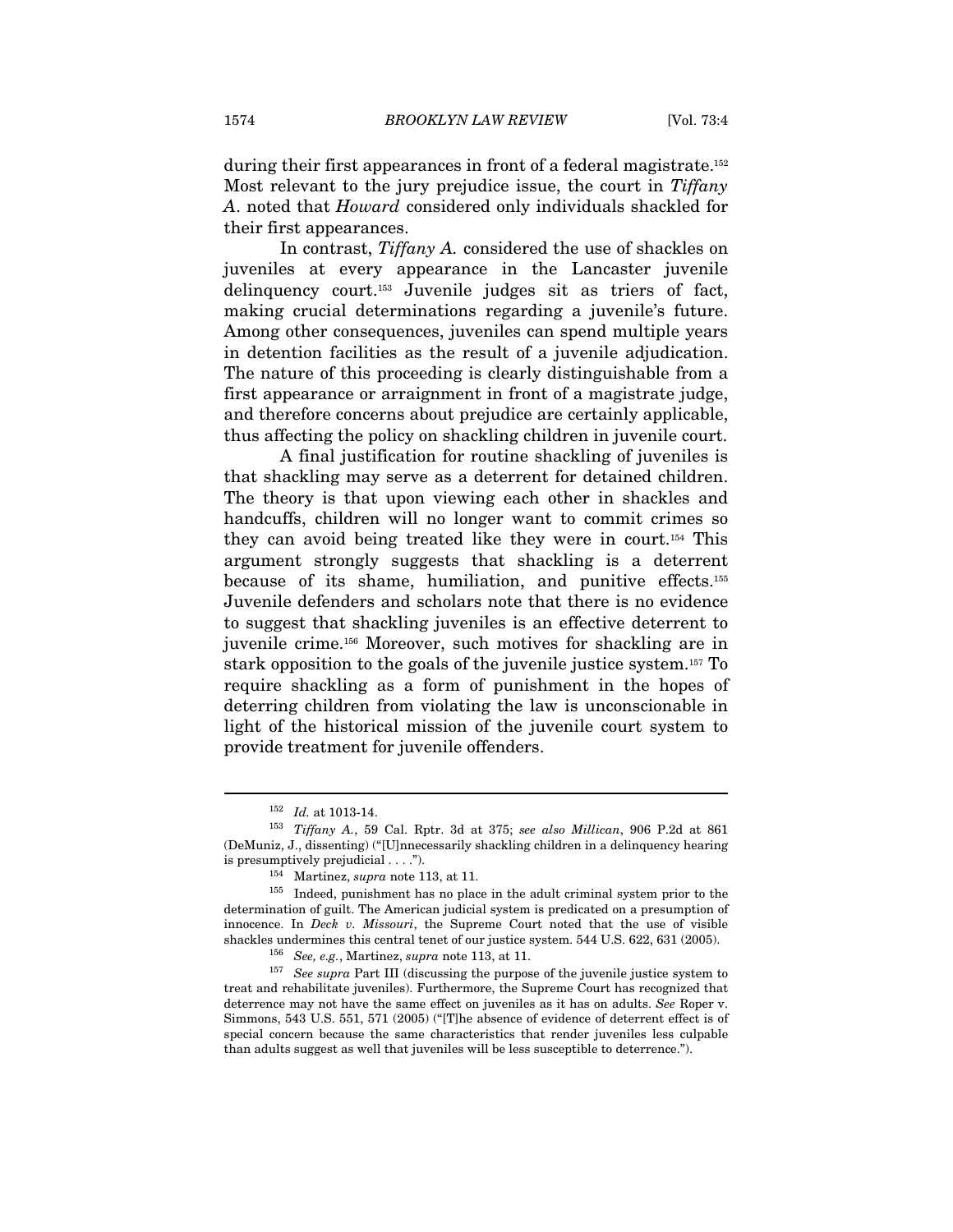Routine shackling goes against the Supreme Court's holding in *Deck* that such blanket policies deny individual defendants of a fair trial.158 Further, the justifications offered in support of routinely shackling children in court fall short of meeting an "essential state interest."159 Despite the absence of a jury, the judge may still be susceptible to prejudice from stigma-laden shackles. Further, in *McKeiver*, juveniles were denied the right to a jury trial under the premise that the juvenile court system would be rehabilitative and less formal and adversarial.160 To now justify a punitive measure such as shackling because there is no concern for jury prejudice belies the reasoning behind McKeiver and unfairly uses this procedural denial against children.

#### C. How Shackling Harms Children

It seems axiomatic that the use of shackles does not serve a treatment or rehabilitative purpose.161 In fact, it is generally accepted that shackling children causes both physical and psychological harm.162 However, there is a general silence about the practice of routinely shackling children throughout their juvenile court appearances in both case law and scholarly work.163 Therefore the research discussed in this section about the negative effects of shackling children comes from professionals who study the use of restraints on children in juvenile justice facilities and psychiatric treatment centers.

While the Supreme Court in Deck acknowledged that the issue of physical harm with shackles may no longer be a relevant concern for adults,164 the potential for physical harm is still a pressing concern with respect to children. Shackling can cause physical harm: children who have been required to wear shackles complain of bruising, cuts, and pain around their

<sup>&</sup>lt;sup>158</sup> *Deck*, 544 U.S. at 624.<br>
<sup>159</sup> *Id.* at 628-29.<br>
McKeiver v. Pennsylvania, 403 U.S. 528, 545-46 (1971).<br>
<sup>161</sup> *See supra* Part IV.B (discussing the justifications for shackling juveniles).<br>
<sup>162</sup> *See infra* Part of shackling on juveniles); John William Tobin, Time to Remove the Shackles: The Legality of Restraints on Children Deprived of Their Liberty Under International Law, 9 INT'L J. OF CHILD. RTS. 213, 213, 221 (2001) (arguing that the use of shackles on children is "barbaric" and deprives them of due process rights, and specifically that children should only appear in court in restraints in "exceptional circumstances").  $^{164}$  See supra Part II.C.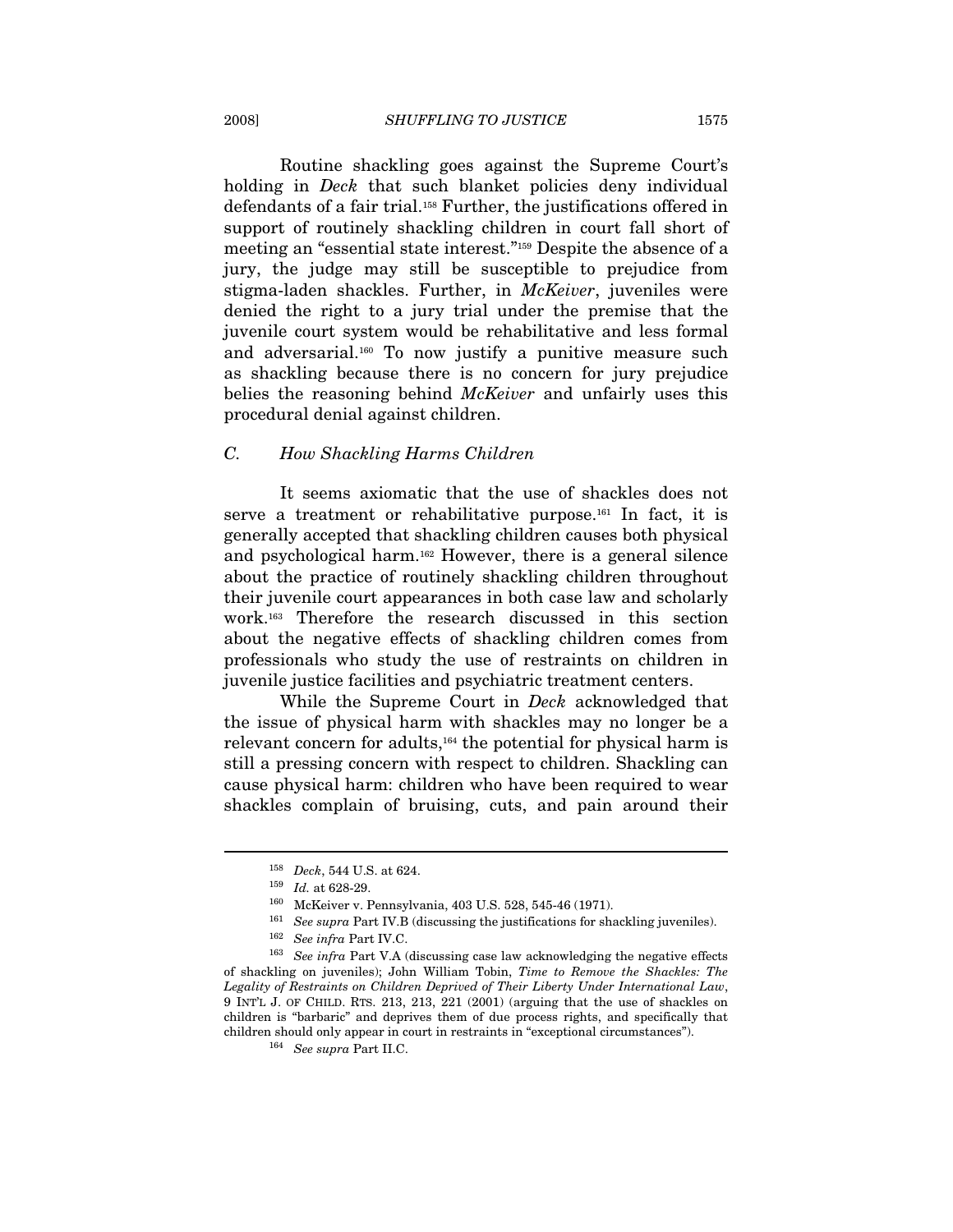wrists and ankles.<sup>165</sup> Moreover, because young people are going through a critical time in their physical development, experts caution that personnel must take caution to avoid damaging children's growth plates.166 But, even if a gentler type of shackle could be developed that could lessen the pain and the potential for physical damage, there are other compelling reasons to severely limit the use of shackles on children, namely, the traumatic and psychological impact it has on young people.

Indeed, it is generally accepted by medical and mental health professionals that shackling and physical restraints should only be used on juveniles as a last resort.<sup>167</sup> The American Psychiatric Association advises that even when restraints are needed to protect a child, staff should continue to work with the young person to assess the underlying issues resulting in the poor behavior.168 Further, children in the juvenile justice system have a high prevalence of psychiatric disorders.169 In particular, girls have extraordinarily high incidents of having experienced physical and sexual abuse.170 Accordingly, experts suggest that the use of restraints may be "retraumatizing" for young people who have experienced violence or trauma in their lives or are going through stressful experiences.171 Moreover, the National Center for Mental

<sup>&</sup>lt;sup>165</sup> See Complaint, Jenny P., supra note 1, at 15, 20.<br><sup>166</sup> NATIONAL ASSOCIATION OF STATE MENTAL HEALTH PROGRAM DIRECTORS MEDICAL DIRECTORS COUNCIL, REDUCING THE USE OF SECLUSION AND RESTRAINT PART II 8 (2001), available at http://www.nasmhpd.org/general\_files/publications/ med\_directors\_pubs/Seclusion\_Restraint\_2.pdf; see also Brummer et al., supra note 129, app. F ¶ 12 (Aug. 28, 2006) (affidavit describing physical harm that shackling causes children), available at http://www.pdmiami.com/unchainthechildren/ AppendixFDrGwen%20Wurm.pdf.<br><sup>167</sup> See, e.g., id.; AMERICAN PSYCHIATRIC ASSOCIATION, THE USE OF RESTRAINT

AND SECLUSION IN CORRECTIONAL MENTAL HEALTH CARE 4 (2006), available at http://archive.psych.org/edu/other\_res/lib\_archives/archives/200605.pdf.; Howard Bath, The Physical Restraint of Children: Is It Therapeutic?, 64 AM. J. ORTHOPSYCHIATRY 40, 41, 48 (1994); see also HUMAN RIGHTS WATCH & AMERICAN CIVIL LIBERTIES UNION, CUSTODY AND CONTROL: CONDITIONS OF CONFINEMENT IN NEW YORK'S JUVENILE PRISONS FOR GIRLS 45-46 (2006) [hereinafter CUSTODY AND CONTROL], available at http://hrw.org/reports/2006/us0906/. 168 AMERICAN PSYCHIATRIC ASSOCIATION, supra note 167, at 4 ("[R]estraint for

protective reasons . . . does not take the place of efforts to understand and address the causes of the aberrant behavior. In most uses of  $\dots$  restraint, the staff should have considered or tried less restrictive means of control  $\dots$ .").

<sup>&</sup>lt;sup>169</sup> LINDA A. TEPLIN ET AL., UNITED STATES DEPARTMENT OF JUSTICE, OFFICE OF JUVENILE JUSTICE AND DELINQUENCY PREVENTION, PSYCHIATRIC DISORDERS OF YOUTH IN DETENTION 2 (2006), http://www.ncjrs.gov/pdffiles1/ojjdp/210331.pdf.  $^{170}$  CUSTODY AND CONTROL, *supra* note 167, at 4-5.

<sup>&</sup>lt;sup>171</sup> Julian D. Ford et al., *Trauma and Youth in the Juvenile Justice System*: Critical Issues and New Directions, NATIONAL CENTER FOR MENTAL HEALTH AND JUVENILE JUSTICE RESEARCH AND PROGRAM BRIEF, June 2007, at 1, 3; see also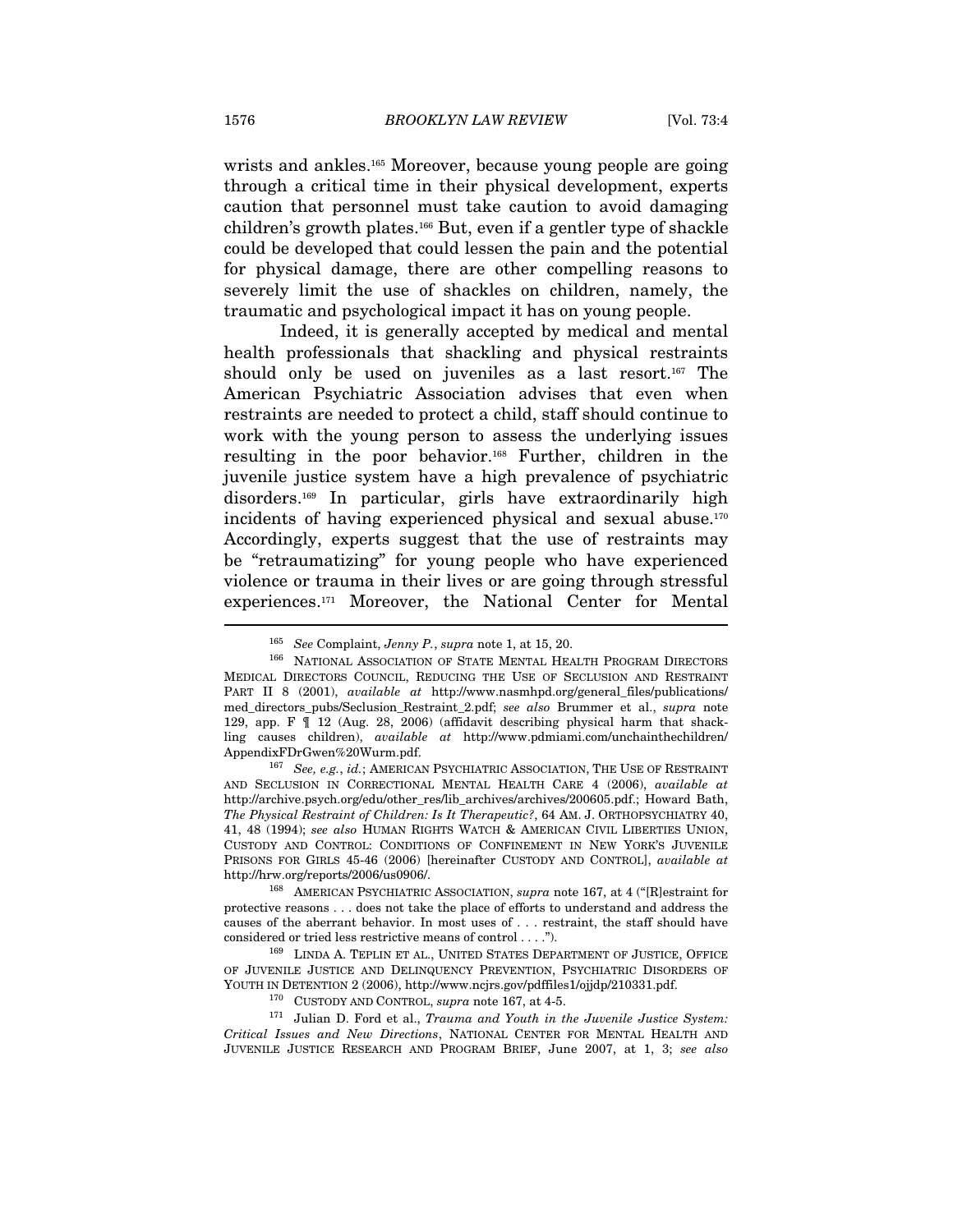Health and Juvenile Justice ("NCMHJJ") cautions that "traumatic stress symptoms may worsen as a result of juvenile justice system involvement."<sup>172</sup> The NCMHJJ further notes that "[c]ourt hearings, detention, and incarceration are inherently stressful, and stressful experiences that are not traumatic per se can exacerbate trauma symptoms."173 Thus, children in the juvenile justice system are particularly vulnerable. The imposition of shackles on a young person may exacerbate feelings of isolation and hopelessness, thereby frustrating the purpose of the juvenile justice system.

Given the awareness about the negative impacts of shackling, the Council of Juvenile Correctional Administrators ("CJCA") adheres to specific guidelines for determining when the use of physical restraints on juvenile offenders is appropriate.174 These guidelines emphasize the limited situations when physical restraints might be appropriate, the types of personnel who should apply restraints on children, the duration for which restraints should be used, and appropriate follow-up care.175 Further, these statements suggest that the

 $\overline{a}$ 

1. Use of physical interventions or restraints is a last resort and should always follow the prudent preventative use of screening, classification and programmatic interventions;

2. Physical intervention and/or restraints should only be deployed when deescalation of the crisis has failed and the need to protect staff, other youths or the jurisdiction's property is necessary;

3. At such time that those preventive measures fail, physical interventions and restraints should only be done by trained individuals and only used defensively and in a manner that provides maximum safety for the staff and youths;

4. Use of physical or other intrusive intervention methods should only continue as long as the youth presents a danger to self, other or property;

5. Medical, mental health and /or administrative case reviews of interventions deployed should be apart of the quality assurance process and required.

Brummer et al., supra note 129, app. D ¶ 18 (Aug. 23, 2006) (affidavit discussing traumatic impact of shackling on children who have been abused), available at http://www.pdmiami.com/unchainthechildren/AppendixDBeyer.pdf.  $^{172}$  Id. at 3.

 $173$  *Id.* 

 $^{174}\,$  The CJCA is a national not-for-profit organization whose mission, in part, is to "improve local juvenile correctional services, programs, and practices." http://cjca.net/AboutUs.aspx?~SUQ9ZjRhMjhmMDUtNTM2OS00OGMzLTlhNDAtZTE zOTNkYjQ1MzVk. See Council of Juvenile Correctional Administrators, Position Paper on Physical and Mechanical Interventions with Juvenile Offenders (2003), available at http://cjca.net/photos/content/documents/Interventions.pdf. 175 The five CJCA guidelines are: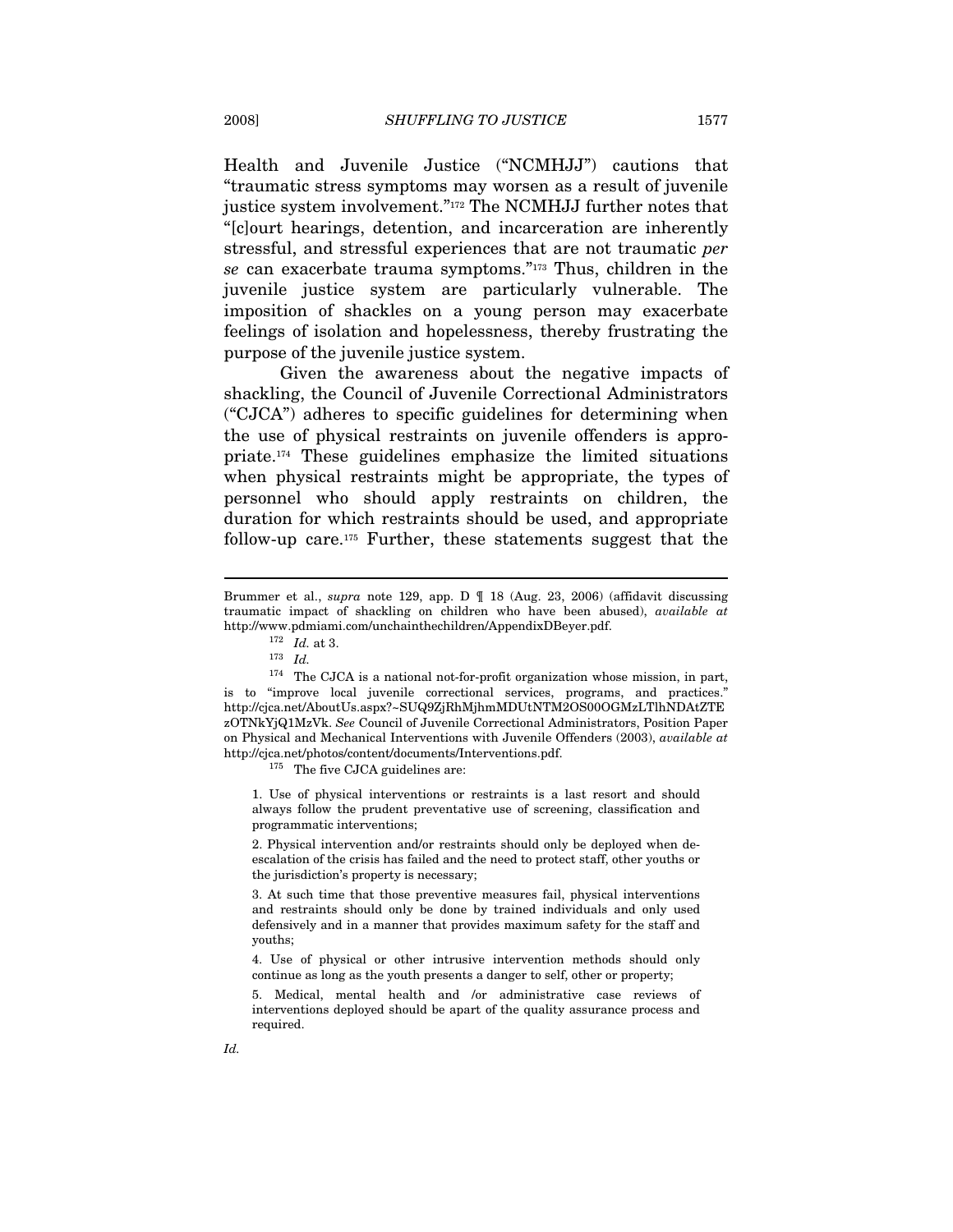use of physical restraints and shackles on children is not to be taken lightly. Restraints are dangerous and may have serious traumatic effects on a child. Therefore, they should not be used routinely and indiscriminately as a stopgap measure to ensure safety in an aging courtroom or to prevent the potential for unruly behavior where no indication of the potential for such behavior is present.

Beyond the physical and psychological trauma caused by shackles, requiring juveniles to appear in court with visible shackles is an affront to their moral identity and sense of self. Children and adolescents are in a particularly fragile state of development.176 Many young people struggle with their selfimage and feelings of insecurity. Exacerbating these feelings of uncertainty, visible shackles cause embarrassment and shame.<sup>177</sup> Moreover, they brand juveniles as violent and dangerous criminals. These negative messages are not only hurtful; they contravene the values the juvenile justice system is supposed to present.

Finally, the American Bar Association ("ABA") publication on juvenile justice standards does not discuss the use of visible shackles on juveniles in court, and instead focuses on how juvenile detention facilities should be designed in order to foster rehabilitation.178 This logical disconnect between treatment outside of the system and shackling in court is

<sup>176</sup> See generally ERIK H. ERIKSON, IDENTITY: YOUTH AND CRISIS (1968) (describing the stages of identity development that adolescents experience). Recently, the U.S. Supreme Court ruled that the imposition of capital punishment on individuals under age eighteen was prohibited by the Eighth and Fourteenth Amendments. Roper v. Simmons, 543 U.S. 551, 578 (2005). In so doing, the Court recognized that children are developmentally and emotionally different from adults, less responsible for their actions and more capable of change. Id. at 569-70. The Court noted that there are three main differences between juveniles under 18 and adults. Id. at 569. First, juveniles are less mature and have an "underdeveloped sense of responsibility," *id.* (quoting Johnson v. Texas, 509 U.S. 350, 367 (1993)); second, juveniles are "more vulnerable or susceptible to negative influences and outside pressures, including peer pressure," id. (citing Eddings v. Oklahoma, 455 U.S. 104, 115 (1982)); and, third, the "character of a juvenile is not as well formed as that of an adult. The personality traits of juveniles are

more transitory, less fixed," *id.* at 570.<br><sup>177</sup> See, e.g., Complaint, Jenny P., supra note 1, at 10, 18.<br><sup>178</sup> See generally INSTITUTE OF JUDICIAL ADMINISTRATION & AMERICAN BAR ASSOCIATION, JUVENILE JUSTICE STANDARDS, ANNOTATED: A BALANCED APPROACH (Robert E. Shepherd, Jr., ed., 1996) [hereinafter STANDARDS]. In a section entitled "Corrections," the Standards briefly mention "restraints" when addressing residential programs. Id. at 52. Section 7.8 addresses limitations on restraints and weapons. Id. "Given the small size of programs, it should not be necessary to use mechanical restraints within the facility. The program director may authorize the use of mechanical restraints during transportation only." Andrew Rutherford & Fred Cohen, Standards Relating to Corrections Administration, in STANDARDS, supra, at 29, 52.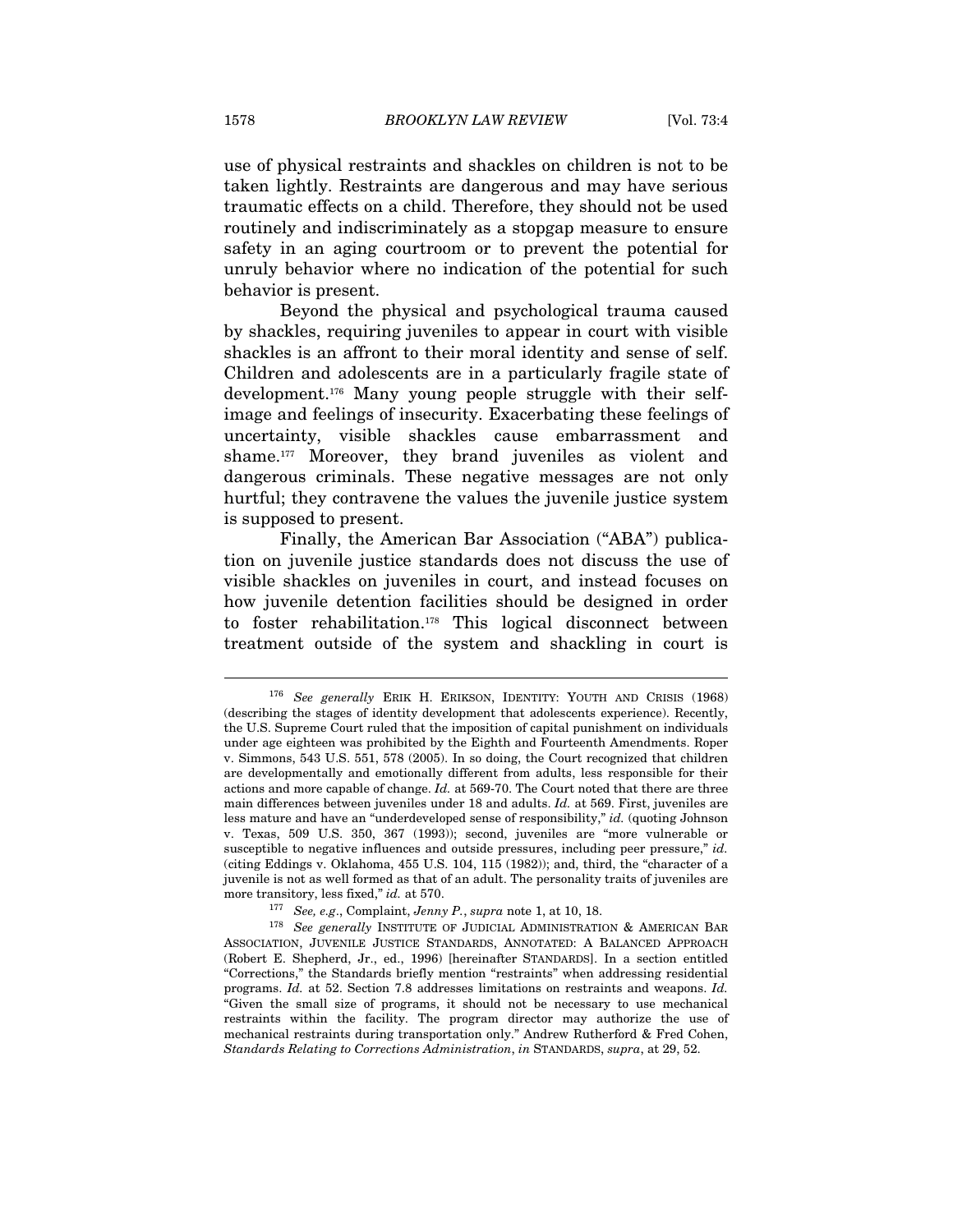another type of psychological effect of shackling on children. It is confusing and illogical to treat children punitively when they are going through courtroom proceedings and then establish firm guidelines to ensure a therapeutic environment once the youngsters are adjudicated.

The ABA standards spend considerable time detailing the architectural and interior design of juvenile facilities and the types of values the designs should promote.179 The standards discuss a range of facilities from secure corrections and detention facilities, to group home and residential treatment centers.180 In general, the Standards guide facilities to promote "normalization."181 They emphasize that while children are going through the juvenile court system, juvenile facilities do not need to reinforce a notion of criminality. Further, even regarding secure detention facilities, the Standards implore that these facilities should "provide a pleasant environment."<sup>182</sup> Thus, the ABA recommends that the juvenile justice system resemble a treatment setting, as opposed to a prison. The atmosphere should be calming and "normalizing" rather than promote a feeling of deviance or isolation in the children. Requiring children to routinely appear shackled in court makes no sense given these standards.

The general silence on the issue of shackling children in court does not suggest that the practice is inconsequential. Rather, it demonstrates that most professionals are focused on the post-adjudicative or disposition<sup>183</sup> phase of a child's experience in juvenile court. Perhaps the emphasis has been on this phase because judges and scholars are trying to ensure

<sup>&</sup>lt;sup>179</sup> See Allen M. Greenberger, Standards Relating to Architecture of Facilities, in STANDARDS, supra note 178, at 19, 21.<br><sup>180</sup> Id. at 20. <sup>181</sup> Id. at 21. "Normalization" is defined as "[e]nabling juveniles within the

juvenile justice system to project an image that does not mark them as deviant." Id.

at 19.  $182$  Id. at 27. A secure detention facility is designed to house accused juveniles and to prevent them from leaving at will. Id. at 25. Each state has different policies on when a child will be required to reside in a secure detention facility. As opposed to secure detention, many juveniles remain in the community in their homes and are expected to report to court with a parent or guardian for each appearance. Those juveniles who are dangerous, do not comply with court orders, or are at risk of flight, may be required by the judge to stay in a detention facility during the adjudication process. 183 In juvenile court the terms "adjudication" and "disposition" are substituted

for "conviction" and "sentence." This shift in language underscores the intended differences between juvenile court and the adult system. Children in the juvenile court system are not actually being convicted of a crime or sentenced to punishment.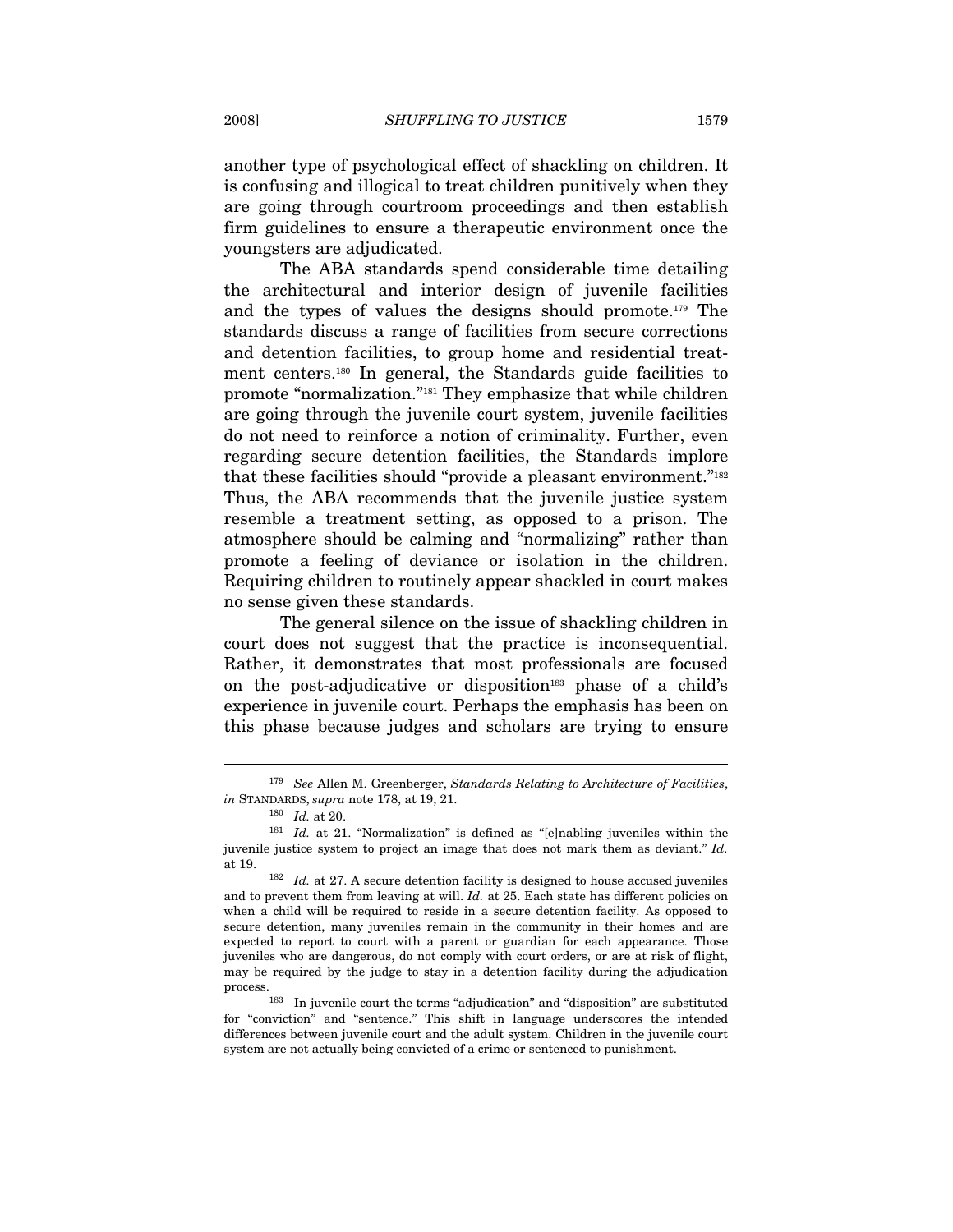that the time children spend in treatment facilities or detention centers does, in fact, result in treatment and, moreover, does not actually cause harm.184 However, it is fundamentally inconsistent to treat children punitively when they are going through the adjudication process and then provide treatment and rehabilitation once they leave the courtroom. It makes little sense to leave children physically and psychologically bruised during their courtroom appearances and then deliver them to an array of social services design to "rehabilitate" them. If the juvenile justice system is premised on providing treatment services for children, that treatment must begin when children enter the courthouse.<sup>185</sup> The justifications of courtroom security and lack of prejudicial effect pale in comparison to the compelling research regarding the deleterious effects of shackling on children. Moreover, the ABA Standards, which provide that juvenile justice facilities should further a sense of normalization as opposed to deviance, further bolster the argument that shackling children in court contravenes the goals of the juvenile justice system.

#### D. Children and the Right to Treatment

Courts have recognized that once adjudicated as delinquent, juveniles have a constitutional "right to treatment," which includes the right to freedom from unreasonable bodily restraint.186 However, the routine and indiscriminate use of

<sup>184</sup> A thorough examination of conditions of confinement in youth facilities is beyond the scope of this Note. See generally CUSTODY AND CONTROL, supra note 167 (discussing the conditions in two New York State institutions where female juvenile delinquents are confined).<br><sup>185</sup> On the other hand, it can also be argued that indiscriminate shackling

violates a juvenile's due process rights. Although the juvenile justice system is supposed to be therapeutic, the Supreme Court provided juveniles with certain due process rights to ensure that they were not taken advantage of by the system and still had the opportunity for a fair trial. See supra Part III.B. The Supreme Court has established that indiscriminate use of visible shackles violates a defendant's right to a fair trial and numerous juvenile courts have followed suit, applying the standard to the juvenile court system. See supra Part II and infra Part V.<br><sup>186</sup> See Alexander S. v. Boyd, 876 F. Supp. 773, 797-98 (D.S.C. 1995) (citing

Youngberg v. Romeo, 457 U.S. 307 (1982)). The right to treatment developed in the context of individuals who have been involuntarily committed for mental health treatment, but courts apply this right with full force to delinquent juveniles. See Santana v. Collazo, 714 F.2d 1172, 1177, 1179 (1st Cir. 1983) (holding that juveniles do not have a constitutional right to "rehabilitative training" but relying on Youngberg to find that juveniles do "have a due process interest in freedom from unnecessary bodily restraint which entitles them to closer scrutiny of their conditions of confinement than that accorded convicted criminals"); see also Jackson v. Johnson, 118 F. Supp 2d 278,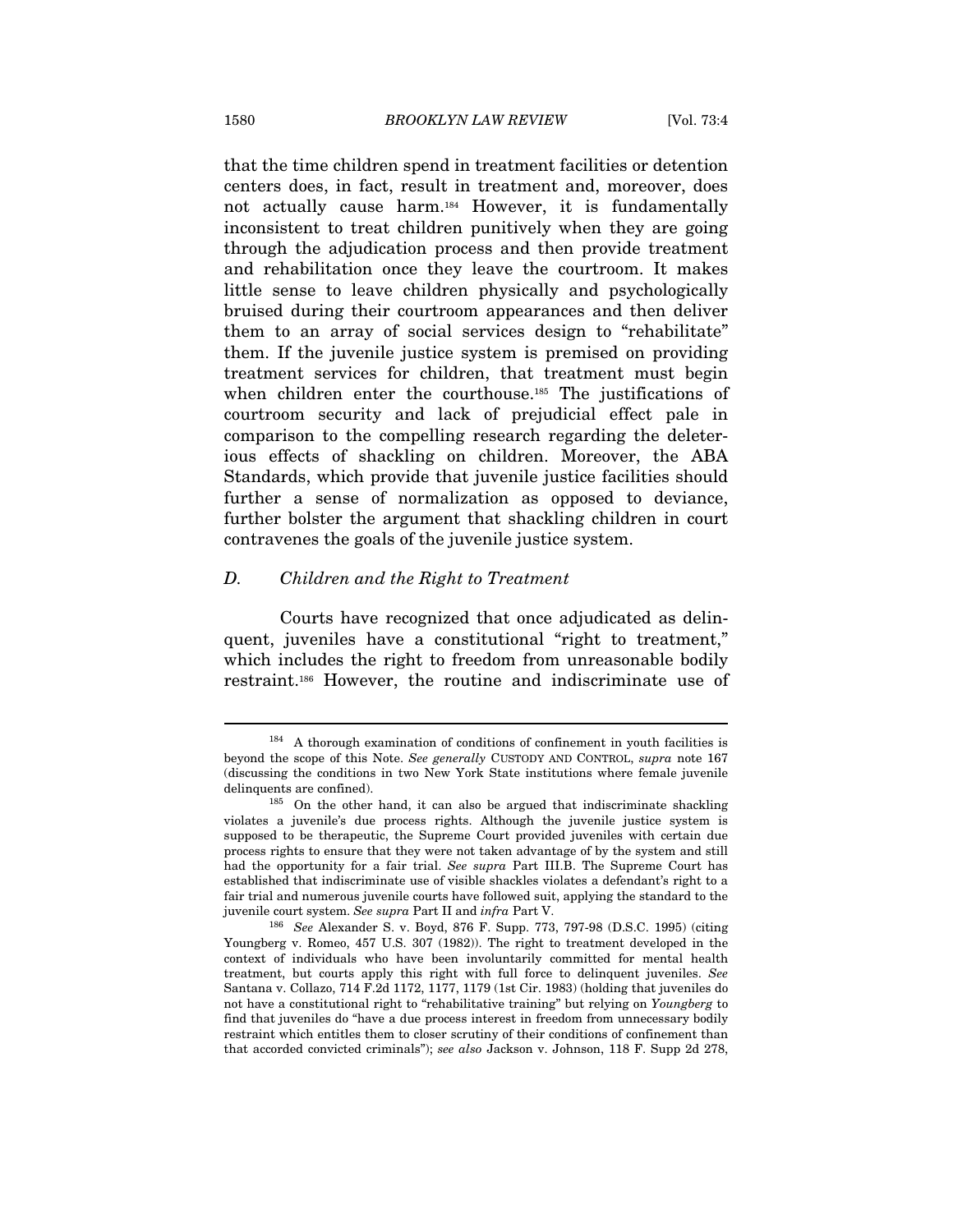shackles on children demonstrates that young people do not enjoy a right to treatment during their court proceedings. The legal right to treatment serves as another reason why the practice of shackling children in court is fundamentally inconsistent with the goals of the juvenile justice system.

Since juveniles, even when adjudicated as delinquents, are not really convicted of crimes, once a young person is adjudicated delinquent and sent to a facility, "restrictions on [a juvenile's] liberty . . . must be reasonably related to some legitimate government objective—of rehabilitation, safety or internal order and security."187 This means that a juvenile may not be placed in confinement or subjected to mechanical restraints of any form without a determination that these restrictions serve the rehabilitative needs of the child. Moreover, even when a restriction of liberty is based on "safety or internal order and security," it cannot be an arbitrary or indiscriminate practice.188 Rather, facility officials must demonstrate that they have tried less restrictive means, and have no alternative but to employ restraints.<sup>189</sup>

For example, Pena v. New York State Division for Youth, the first New York case to address the issue of shackling juveniles in treatment facilities, established the standard in New York that unless absolutely necessary, shackling is antithetical to the goals and objectives of the juvenile justice system.190 In that case, the Southern District of New York explicitly stated that the physical restraints were "highly antitherapeutic."191 Moreover, the court recalled that when the

 $\overline{a}$ 

shackles, but made clear that shackles should only be used when necessary and that there must always be an individualized determination of need. The court was specifically referring to the facility practice of binding boys' hands and feet with handcuffs and plastic straps and then leaving them on the floor for hours at a time. Moreover boys were also bound to furniture. While the use of restraints and shackles in

<sup>289 (</sup>N.D.N.Y. 2000), aff'd in part, 13 Fed. Appx. 51 (2d Cir. 2001); B.H. v. Johnson, 715 F. Supp. 1387, 1394 (N.D. Ill. 1989).<br><sup>187</sup> Collazo, 714 F.2d at 1180.<br><sup>188</sup> Id.

<sup>&</sup>lt;sup>189</sup> See id. at 1181.<br><sup>190</sup> Pena v. N.Y. State Division for Youth, 419 F. Supp. 203, 211 (S.D.N.Y. 1976). This case involved the use of shackles on children placed at Goshen, a residential facility for boys adjudicated as delinquents. See id. at 204. The court held that the New York State Division for Youth may not use shackles or restraints without an individualized determination of danger.  $Id$ . at 211. This rule is codified in the new York Code, which states "Physical restraints . . . shall be used only in cases where a child is uncontrollable and constitutes a serious and evident danger to himself or others." 9 N.Y.C.R.R. § 168.3(a). 191 Pena, 419 F. Supp. at 211. The court did not fully prohibit the use of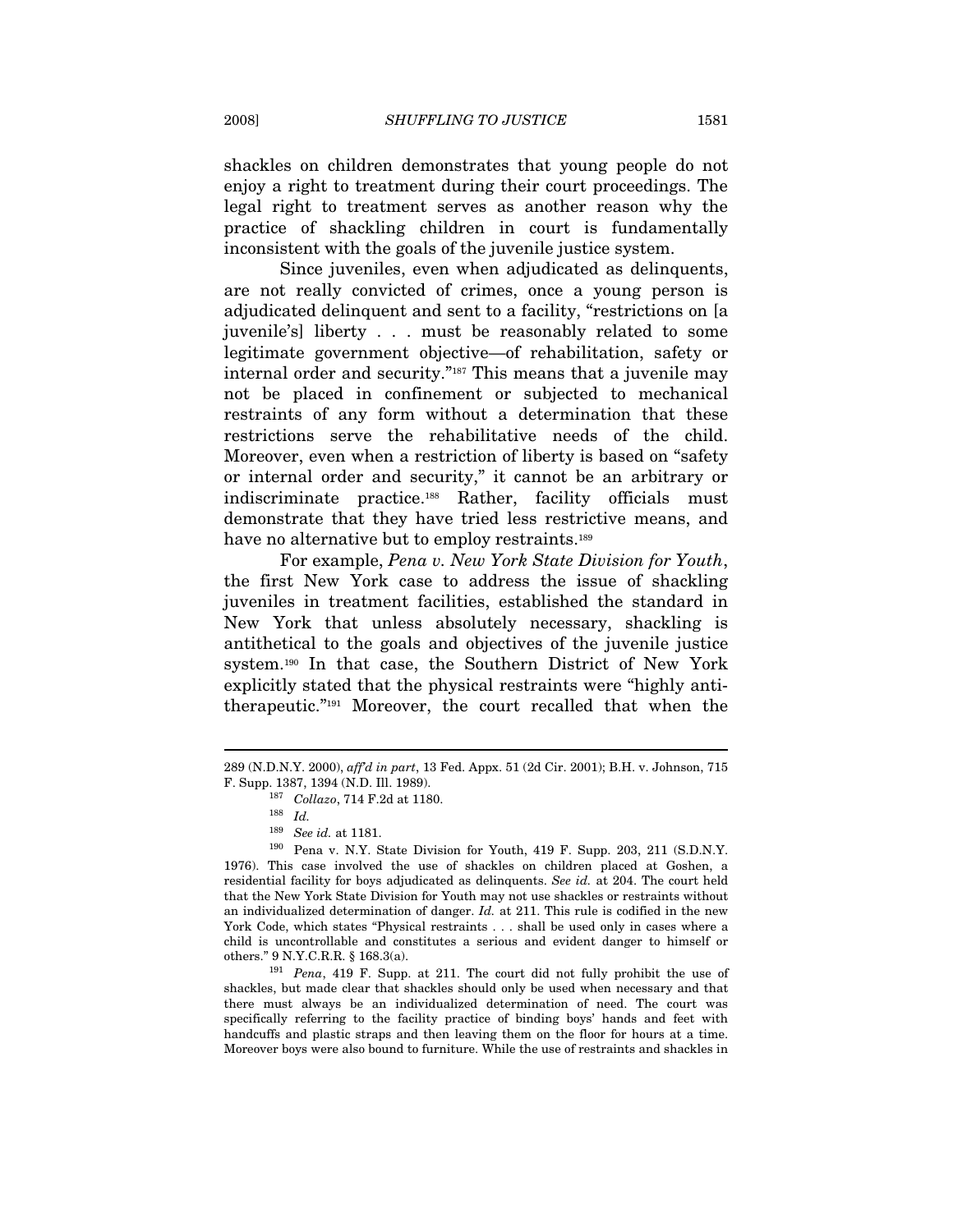United States Supreme Court decided to deprive juveniles of the full panoply of procedural rights, they "made it clear that the constitutional justification for this procedural deprivation is the parens patriae underpinning of the juvenile justice system and its absolute proscription against punishment and retribution as permissible objectives."192 Accordingly, juveniles have a right to rehabilitative treatment that is violated when the juvenile justice system employs methods that are antitherapeutic and punitive.193

Unfortunately, the legal analysis underpinning a child's right to treatment once she has been adjudicated delinquent has not translated into a similar right during courtroom proceedings. Clearly, the indiscriminate use of shackles on children while they appear in court is anti-therapeutic. The right to treatment should be enjoyed when children enter the court system, and the same standard that prohibits arbitrary use of restraints on children in treatment settings should govern the use of shackles in court. Beyond this basic inconsistency, when juveniles wait for hours in shackles for their court appearances with no determination having been made that the child is violent or dangerous, they may become confused. Children may understand that their out-of-control behavior in a facility has a consequence and may result in the use of restraints. However, in court, if without acting inappropriately they are still restrained, children will not understand why they are being punished.

Thus, some courts have established that the use of shackling violates the goals of the juvenile justice system, or at the very least is intrusive of juveniles' liberty, and should

confinement is beyond the scope of this Note, Pena is still illustrative of an early court acknowledging that use of shackles can be "anti-therapeutic" and punitive. Id.

<sup>&</sup>lt;sup>192</sup> Pena, 419 F. Supp. at 206.<br><sup>193</sup> Id. (citing numerous cases for the proposition that juveniles have right to rehabilitative treatment). See, e.g., Morales v. Turman, 364 F. Supp. 166, 175 (E.D. Tex. 1973); Martarella v. Kelley, 349 F. Supp. 575, 600 (S.D.N.Y. 1972); Inmates of Boys Training School v. Affleck, 346 F. Supp. 1354, 1364-65 (D.R.I. 1972); Nelson v. Heyne, 355 F. Supp. 451, 459 (N.D. Ind. 1972). The court reasoned that that the right to treatment proscribes any detention of youth in a juvenile justice system that does not provide for rehabilitative treatment. In concluding that the use of shackles and restraints in the manner prescribed in this case was anti-therapeutic and punitive, the court held that the practice violated the youths' due process rights under the Fourteenth Amendment. Pena, 419 F. Supp. at 207. This Note argues that similar to detention, the repeated use of shackling juveniles during court proceedings is also antitherapeutic and violates children's rights to rehabilitation and treatment- the primary objective of the juvenile justice system.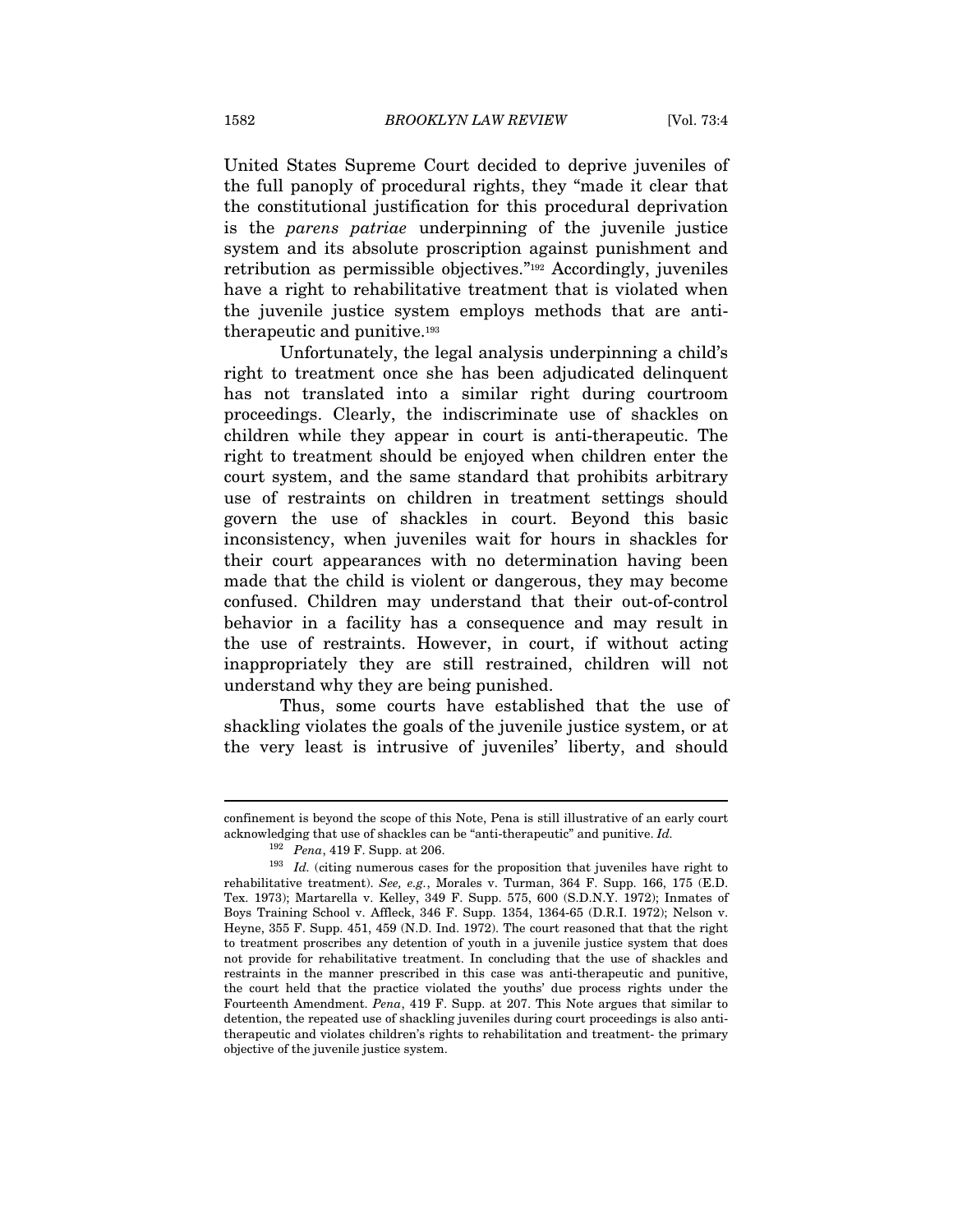therefore not be imposed arbitrarily.194 Given this acknowledgment, combined with research demonstrating the harmful effects of shackling on juveniles and the lack of sufficient justifications to outweigh these harmful effects, the current widespread practice of shackling children in court makes a mockery of the goals of the juvenile justice system.

# V. TOWARD A LEGAL ANALYSIS OF SHACKLING JUVENILES THAT REFLECTS THE PURPOSE OF THE JUVENILE COURT SYSTEM

Shackling is a harmful practice that undermines the goals of the juvenile justice system and causes serious harm to children. This premise is not controversial among juvenile justice scholars and practitioners, yet the practice persists.195 Evidence demonstrates that shackling juveniles causes both physical and psychological damage and that children in the juvenile justice system are particularly vulnerable.196 It is axiomatic that children are developmentally different from adults. Yet, juvenile courts often limit their analysis of shackling to the framework used in non-juvenile proceedings. That is, shackles are prejudicial when they are visible to juries, and since there are no juries in juvenile court, there is no prejudicial effect.197 However, courts should focus on the unique impact shackling has on children and how it controverts the purposes of the juvenile justice system.

<sup>194</sup> Tiffany A. v. Superior Court, 59 Cal. Rptr. 3d 363, 375 (Cal. App. 2007) (holding that shackling without an individualized determination of need conflicts with the rehabilitative goals of the juvenile court system); State v. Merrell, 12 P.3d 556, 558 (Or. Ct. App. 2000) (holding that the use of shackles must be justified by a determination that the defendant poses an immediate risk of danger or potential for escape); In re Staley, 352 N.E.2d 3, 6 (Ill. App. Ct. 1976) (requiring the state to show a "good reason" in order to justify use of shackles),  $\alpha f/d$ , 364 N.E.2d 72.

<sup>&</sup>lt;sup>195</sup> See supra Part IV.A.<br><sup>196</sup> See supra Part IV.C.<br><sup>197</sup> See Deck v. Missouri, 544 U.S. 622, 626, 632 (2005) (holding visible shackles are prejudicial to criminal defendants and thus are prohibited during the capital sentencing phase as well as the guilt phase absent an essential state purpose). As discussed in Part II, supra, the U.S. Supreme Court has cited two other primary concerns regarding visible shackles: impairing communication between the defendant and his attorney, and degrading the dignity and decorum of the courtroom. While the few juvenile courts that have addressed the issue of visible shackles have acknowledged these other two arguments, the absence of jury prejudice has led some judges to conclude that any error was harmless. See, e.g., State ex rel. Juvenile Dep't of Multonomah County v. Millican, 906 P.2d 857, 860-61 (Or. App. 1995); State v. E.J.Y., 55 P.3d 673, 679 (Wash. App. 2002).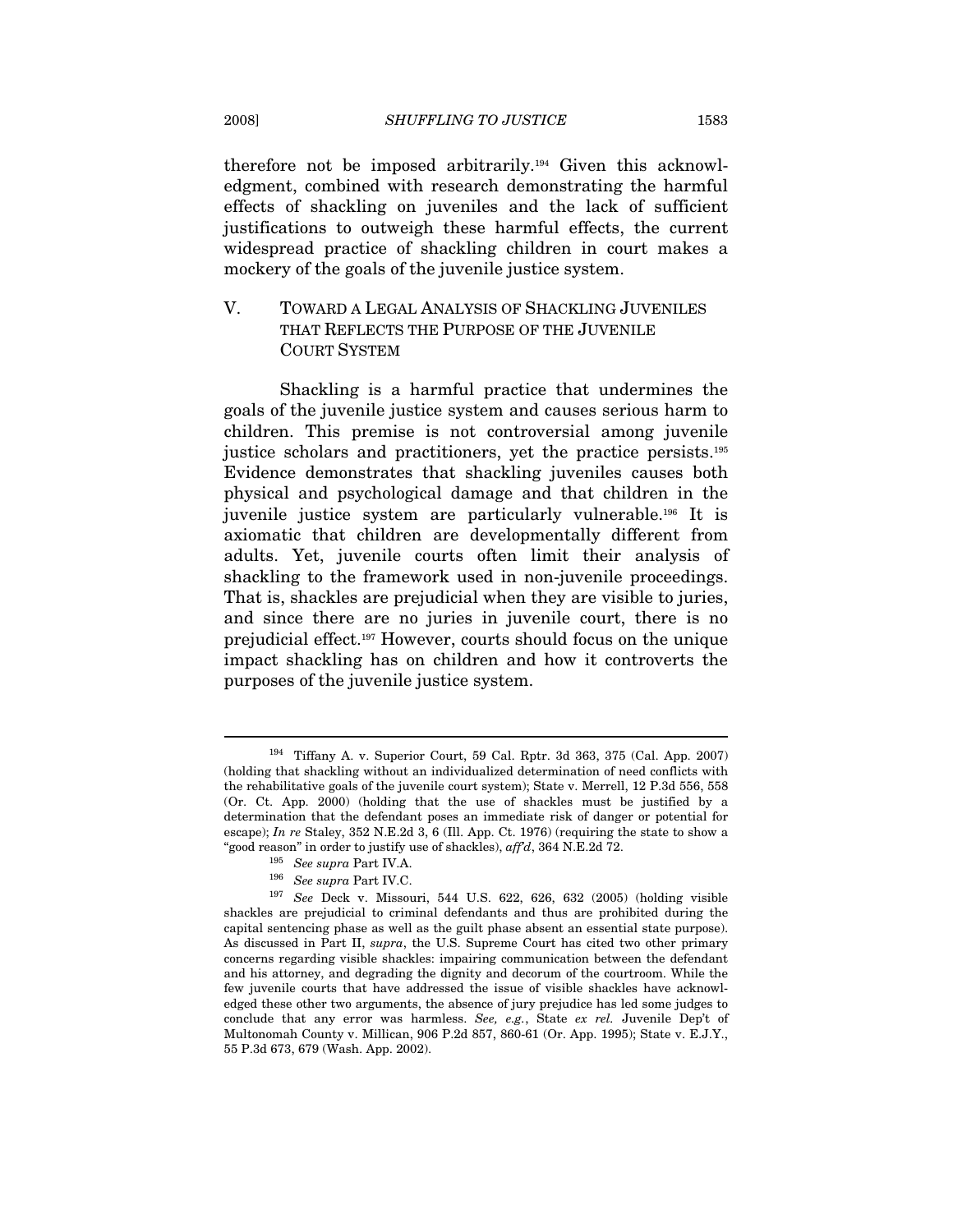#### A. The Legal Standard for Juveniles

Most of the case law on the use of shackles in courts involves the adult criminal justice system as opposed to the juvenile court system.198 Some states, however, have addressed the routine use of shackles on youth in juvenile court proceedings.199 The states that have addressed the issue of shackles in juvenile court proceedings primarily echo the general principle that has been applied in the adult court system: shackles should not be required unless there is an individualized determination of need.200 The opinions indicate that while juvenile court proceedings may not have the same concern regarding the prejudicial effect of shackles in front of a jury, other concerns emphasized in *Deck* are still relevant.<sup>201</sup> These courts relied on the same reasoning as the United States Supreme Court in Deck—that shackles affect the ability to be present and participate in one's defense, are an affront to human dignity and to the dignity of the courtroom, and impair one's ability to communicate with counsel.202 However, in

<sup>&</sup>lt;sup>198</sup> See, e.g., Shapiro, *supra* note 32, at 17 (discussing several state cases

recognizing as a general rule an accused's right to appear at trial free of shackles). 199 California, Oregon, Illinois, Washing, North Dakota, and Florida have case law on the issue of shackling juveniles during juvenile court proceedings. See, e.g., Tiffany A. v. Superior Court of L.A. County, 59 Cal. Rptr. 3d 363 (Ct. App. 2007); S.Y. v. McMillan, 563 So. 2d 807 (Fla. Dist. Ct. App. 1990); In re Staley, 352 N.E.2d 3 (Ill. App. Ct. 1976), aff'd, 364 N.E.2d 72 (1977); In re R.W.S., 728 N.W.2d 326 (N.D. 2007); State ex rel. Juvenile Dep't of Multnomah County v. Millican, 906 P.2d 857 (Or. Ct. App. 1995); State v. E.J.Y., 55 P.3d 673 (Wash. Ct. App. 2002). There is more case law on the use of physical restraints during confinement either in a juvenile detention facility or residential treatment center. See, e.g., Pena, 419 F. Supp. at  $207$ ; Martarella, 349 F. Supp. at 583.

 $200$  Courts vary on what factors should be considered for determining need. See Tiffany A. v. Superior Court of L.A., 59 Cal. Rptr. 3d 363, 373 (Cal. Ct. App. 2007); In re Deshaun M., 56 Cal. Rptr. 3d 627, 630 (Cal. Ct. App. 2007) (finding that a lesser showing of need is required for shackling a juvenile during a jurisdictional hearing in a juvenile delinquency proceeding compared to a jury trial). In  $Tiffan\gamma A$ , the court found that two main principles from Deshaun M. should be considered when determining if shackling juveniles is necessary: (1) the type of proceeding determines the showing required to justify shackling (e.g., a jury trial requires a greater showing than a bench trial) and (2) the reason for the need of shackling must be a record of violence or a threat of violence by the accused. Tiffany A., 59 Cal. Rptr. 3d at 372. The court expressly stated that lack of courtroom personnel is not a sufficient reason for a showing of need. Id. at 373. But see In re R.W.S., 728 N.W.2d 326, 331 (N.D. 2007) (finding that the security situation of the courtroom and courthouse is one of the factors to consider).<br><sup>201</sup> See, e.g., Tiffany A., 59 Cal. Rptr. 3d at 366; Staley, 352 N.E.2d. at 5;

Millican, 906 P.2d at 860.

<sup>&</sup>lt;sup>202</sup> Deck v. Missouri, 544 U.S. 622, 624 (2005); Tiffany A., 59 Cal. Rptr.3d at 366; Deshaun M., 56 Cal. Rptr. 3d at 629-30; Staley, 352 N.E.2d at 5-6; R.W.S., 728 N.W.2d at 330; Millican, 906 P.2d at 860.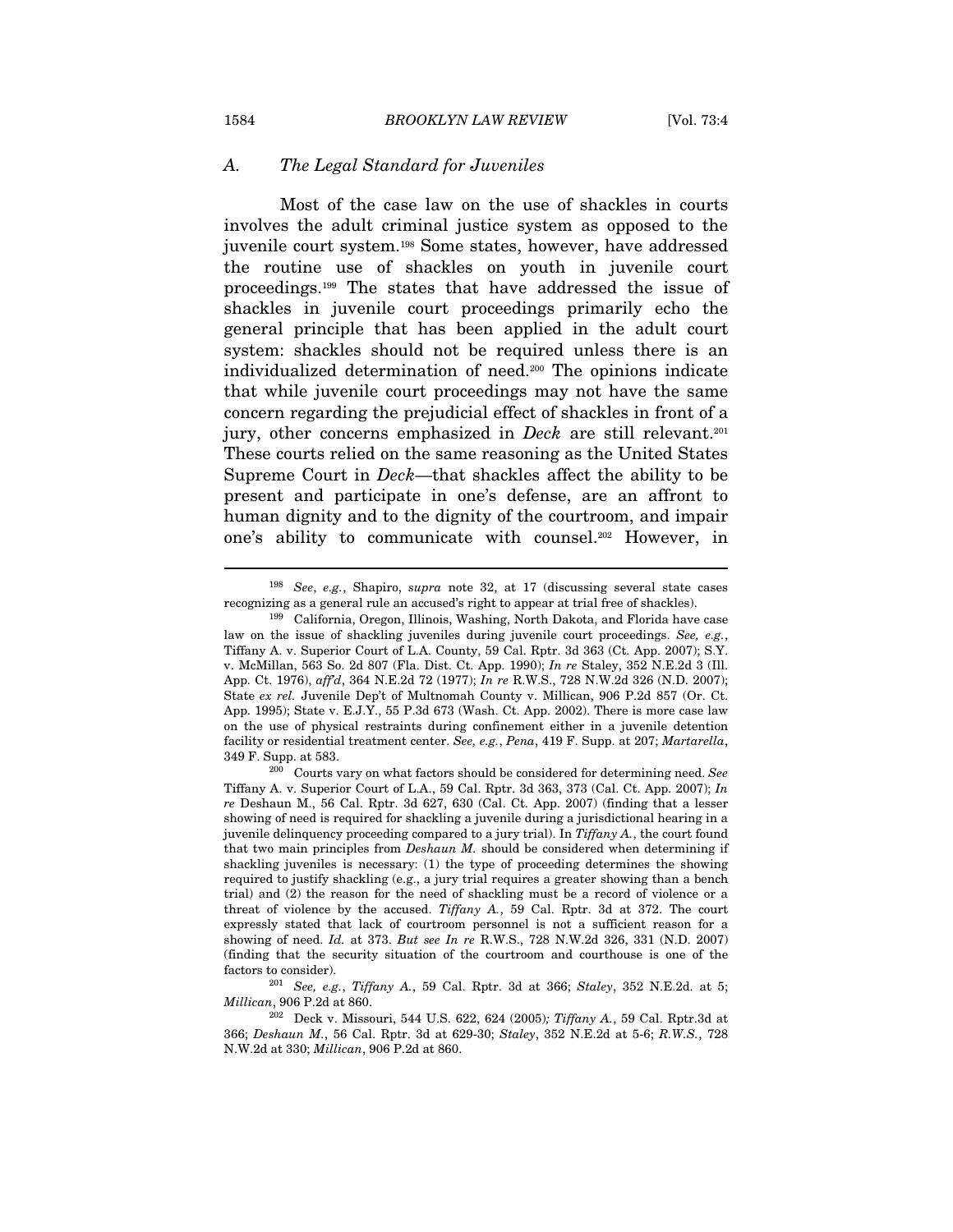addition, many courts then assert that since juveniles do not have a right to a jury trial, there is no possibility for jury prejudice. Thus, the analysis results in the conclusion that that failure to make an individualized determination of need is harmless error.<sup>203</sup>

Although there may be a diminished concern for prejudice in juvenile court, there are other concerns, primarily the conflict with the goals of the juvenile justice system. The absence of a strong concern for jury prejudice should not leave the door open for courts to justify shackling children when it is well-documented that the practice is physically and psychologically damaging to children.

The opinion in Tiffany A. v. Superior Court of Los Angeles County is a model for a legal analysis of shackling juveniles that reflects both the distinct needs of children and the objectives of the juvenile justice system.204 In that case, the California Superior Court held that shackling without an individualized determination of need was unlawful not only because it violated the principles from Deck, but also because the use of shackles was contrary to the principles of the juvenile justice system.205 The court noted that "[t]he objectives of the juvenile justice system differ from those of the adult . . . system, and thus justify a less punitive approach to those who stand accused . . . before the court."<sup>206</sup> Therefore, while some courts have concluded that adult defendants do not have the right to appear unshackled when there is no jury present, Tiffany A. stands for the proposition that there are other considerations besides the prejudicial effect of shackles that demand restricting its use.207 Indeed the court emphatically stated:

<sup>&</sup>lt;sup>203</sup> See supra note 149 and accompanying text.<br><sup>204</sup> See Tiffany A. v. Superior Court of L.A. County, 59 Cal. Rptr. 3d 363 (Ct.

App. 2007).<br><sup>205</sup> Id. at 374-75.<br><sup>206</sup> Id. The court distinguished Howard on a number of different grounds. First they noted that an individualized security assessment may not have been possible for each defendant prior to his or her initial appearance, second Howard only concerns first appearances where as the instant case concerned the use of shackles at each appearance, and third Howard involved proceedings with multiple defendants. Id. at 374. 207 The Second and Ninth Circuit Courts of Appeals have both held that

visible shackles worn in front of a magistrate judge, who will not make the ultimate determination of the defendant's guilt, do not offend the principles from Deck. See United States v. Howard, 480 F.3d 1005, 1013-14 (9th Cir. 2007); United States v. Zuber, 118 F.3d 101, 104 (2d Cir. 1997). The court in Tiffany A. distinguished Howard, in which the Ninth Circuit held that a district-wide policy to shackle all adult in-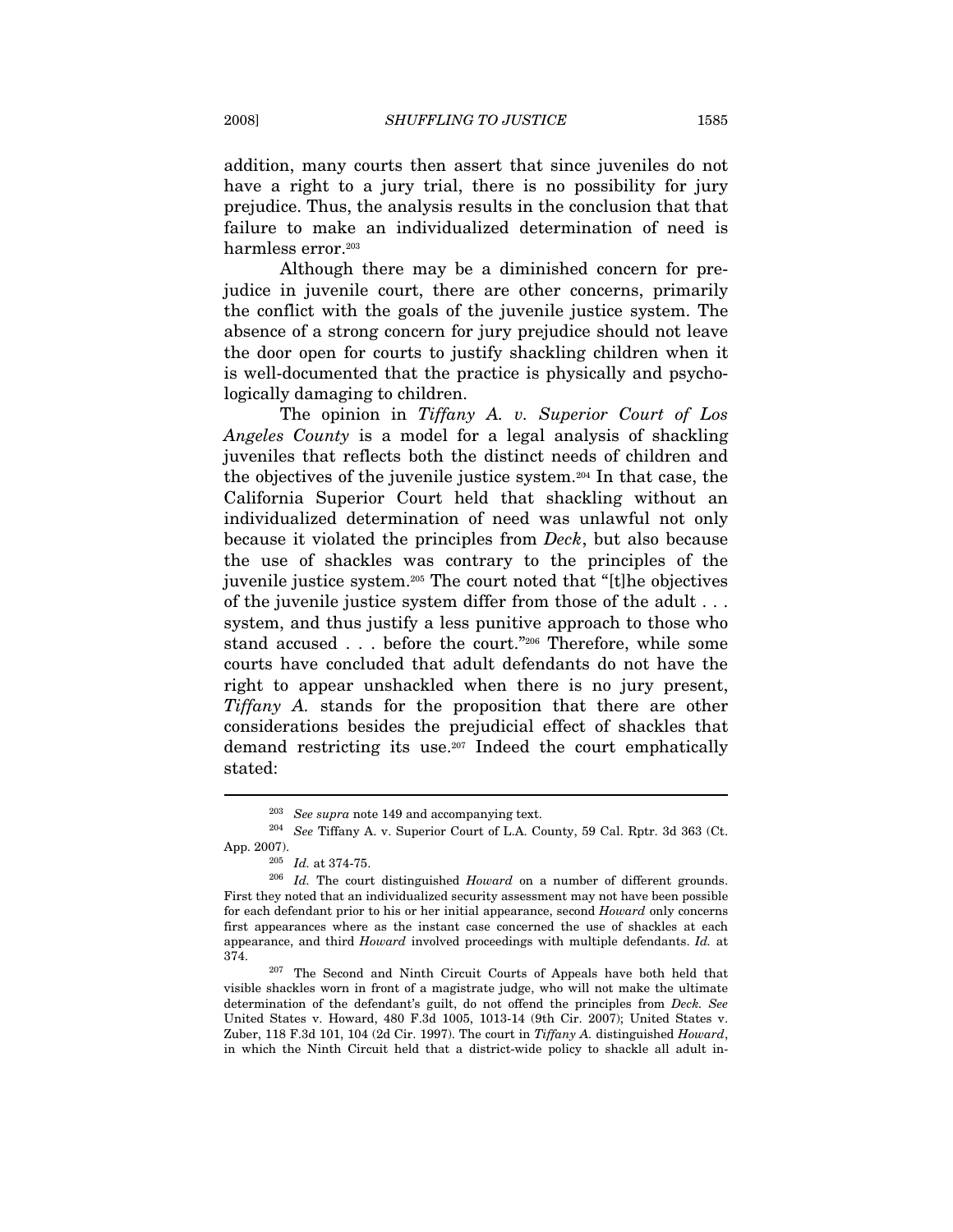[T]he rationale of the California cases—that the Constitution does not require juveniles to have the full complement of rights afforded adult defendants because to do so would introduce a tone of criminality into juvenile proceedings—would not be served by requiring all juveniles, irrespective of the charges against them, or their conduct in custody, to wear shackles during all court proceedings.208

Similarly, in Juvenile Department of Multnomah County v. Millican, the Oregon Supreme Court concluded that the adult standards for shackling must apply to juveniles.209 However, they held that the error in this case was harmless because there was no evidence of prejudice or indication that the shackles "adversely affected the child's decision to testify," noting that he did so "without any suggestion of discomfort or reluctance."210 In dissent, Judge De Muniz argued that the error was not harmless. He focused his argument on the distinct characteristics of juveniles. In addition to the factors from State v. Kessler,  $2^{11}$  the prevailing case in Oregon on standards for applying shackles on adult criminal defendants, he suggested the court should consider the "potentially prejudicial effect on a child's ability to testify, because shackling is likely to be more psychologically jarring for children than adults."<sup>212</sup>

Dissenting Judge De Muniz properly noted that shackles may "undermine a child's confidence in telling his side of the story, which would adversely affect the credibility determination of even the most experienced juvenile judge."213 Moreover, he asserted that shackling children without a record of individualized need "not only violates the protections afforded adults, it also thwarts the historical purpose of Oregon's juvenile justice system."214 This type of analysis recasts the issue into one about the distinct nature of juveniles and recalls the premise of the juvenile justice system. In order for the insidious practice of shackling juveniles to end, courts must see beyond the rule set forth in Deck and challenge the

custody defendants for their first appearances before the federal magistrate did not

violate constitutional rights. Tiffany A., 59 Cal. Rptr. 3d at 374-75.<br><sup>208</sup> Tiffany A., 59 Cal. Rptr.3d at 375.<br><sup>209</sup> State ex rel. Juvenile Dept. of Multnomah County v. Millican, 906 P.2d 857, 860 (Or. Ct. App. 1995).<br><sup>210</sup> Id. at 861.<br><sup>211</sup> 645 P.2d 1070 (Or. Ct. App. 1982).

<sup>&</sup>lt;sup>212</sup> *Millican*, 906 P.2d at 861.<br><sup>213</sup> *Id.* at 861.<br><sup>214</sup> *Id.* at 862.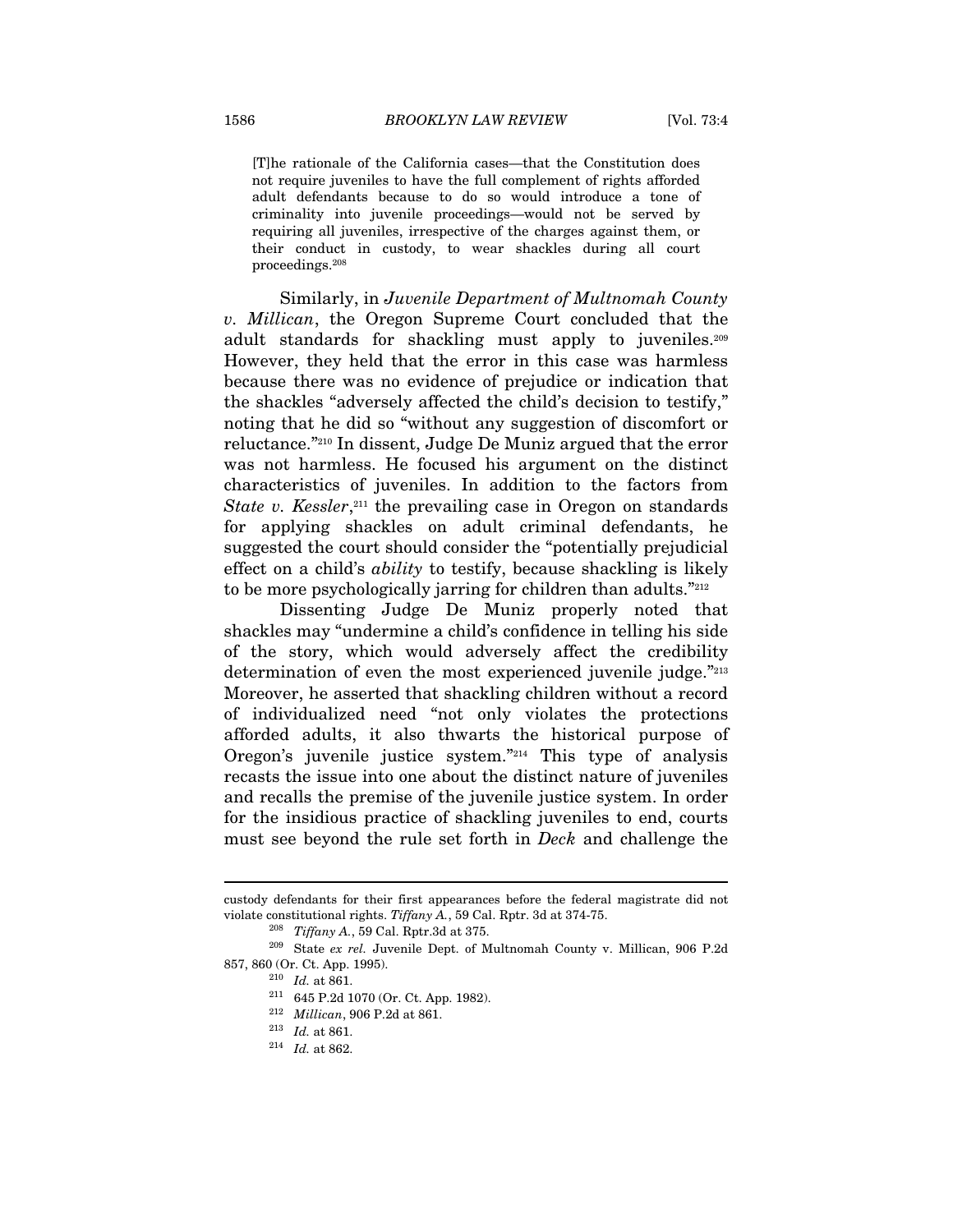practice on the grounds that it violates the principles of the juvenile justice system.

#### B. The Court as a "Locus for Education"

If the obvious harms that result from shackling children are not enough, there is another reason to end this insidious practice. Time spent within the juvenile court system should be an opportunity for children to learn powerful lessons about fairness, equality, and justice—three pillars of our democracy. Historically, the court was seen as a place for ongoing education of the child.215 As one scholar remarked, the juvenile court was "a locus for education and an instrument of social instruction in the path to citizenship . . . . The school and court are bound in an intricate public mission: to teach, to care for, to sanction the young."<sup>216</sup> Children are in an ongoing process of learning, and much of what they learn is by example.<sup>217</sup> Furthermore, research suggests that when children believe a law is legitimate they are more likely to comply with it.<sup>218</sup> Courtroom policies that require the routine use of shackles on juveniles are arbitrary and reinforce in children the notion that our justice system is unfair and inequitable.

Shackles are a mark of guilt and are utterly dehumanizing. Indeed, shackles conjure the image of a caged animal. If we want to teach children and youth to respect people, to make

<sup>&</sup>lt;sup>215</sup> Bernardine Dohrn, *The School, the Child, and the Court, in* A CENTURY OF JUVENILE JUSTICE 267, 267-69 (Margaret K. Rosenheim et al. eds., 2002). Dohrn notes that the school and the court were historically intertwined. Id. at 267. The first juvenile court coincided with social movements around public education for children. Id. Although not directly relevant to the arguments in this Note, the U.S. Supreme Court's analysis of children's free speech rights in school in the landmark case Tinker v. Des Moines School District serves as an analogy for understanding the argument against blanket shackling policies. In Tinker, the Court held that children had freespeech rights in school that were not necessarily subsidiary to the authority of school officials. 393, U.S. 503, 508 (1968). The Court emphatically stated that the mere "undifferentiated fear or apprehension of disturbance is not enough to overcome the right to freedom of expression." Id. Similarly, "mere undifferentiated fear" should not

be sufficient to justify the wholesale shackling of children in the juvenile court system.<br><sup>216</sup> Id. at 268-69. A detailed discussion of the interplay between the school and the court is beyond the scope of this Note. However, the author points out that the pedagogical stance of the early juvenile court often preached racial superiority and a rigid formulation of appropriate behavior and cultural norms. Id. at 304. This Note draws on the analogy between schools and courts only to argue that courts can be seen as an outlet for teaching democratic ideals. And, to the extent that the court may serve this purpose, shackling stands in contrast to such values.<br><sup>217</sup> See ZIMRING, supra note 82, at 17.<br><sup>218</sup> Jeffrey Fagan & Tom R. Tyler, *Legal Socialization of Children and* 

Adolescents, SOCIAL JUSTICE RESEARCH, Sept. 2005, at 217, 236.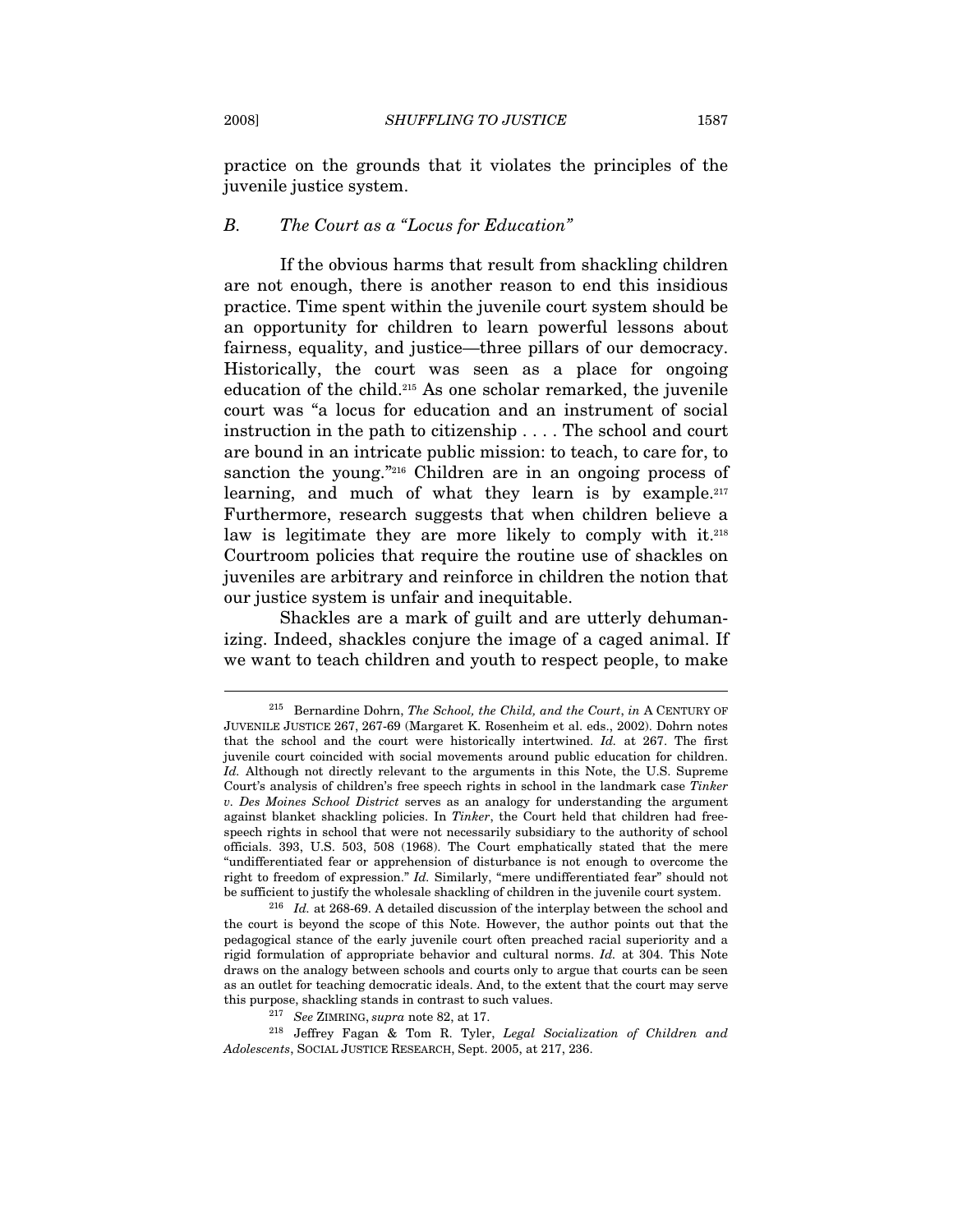independent choices instead of succumbing to peer-pressure, and to think cautiously and astutely before they act, then the court system should serve as a model for such values.<sup>219</sup> Instead, by routinely shackling young people, without exercising any individual judgment, the court sends a contradictory message to children and youth—one that suggests that independent judgment is not in fact valued. Further, shackling is a violent practice and gives the message that the court will treat suspected violence with violence. This eye-for-an-eye type of message does little to educate young people about respect and trust. Moreover, it certainly does not leave children with any reason to have faith in the system that is judging them. Just as children's rights do not stop at the school house door, rights for young people do not stop at the courtroom door.<sup>220</sup>

Ending the practice of shackling does not have to result in sacrificing important values, such as promoting safe courts and communities, and ensuring young people are made aware of the consequences of their actions. As former New York Supreme Court Judge Michael Corriero<sup>221</sup> has noted, "Focusing on the best interests of the child . . . does not mean circumventing the best interests of society. The two interests are, for the most part, coextensive. What's good for the child in a democratic society is good for society as a whole."222 Society benefits when we treat children fairly by limiting the use of dehumanizing shackles to only those individuals that otherwise absolutely cannot be controlled. All of the children who enter the juvenile justice system will eventually return to society. Society will benefit from children who come back to their communities without the scars of shackling. The imprint left on the mind when a young person who is required to appear in court in shackles, in front of family and community members, may leave us with a child who is forever scarred. It is time to remove the chains and return to the rehabilitative goals of the

<sup>&</sup>lt;sup>219</sup> See ZIMRING, supra note 82, at 17-22 (arguing that modern adolescence is akin to a "learner's permit" whereby children are constantly learning behaviors and much of what they learn is from following examples). 220 See Tinker v. Des Moines Sch. Dist., 393 U.S. 503-05 (1969). Rights for

juveniles do not stop at the courthouse door, except for those rights that are inconsistent with the status of being a juvenile. See supra Part III.B.<br><sup>221</sup> Judge Corriero was the presiding judge of the Manhattan Criminal Court

Youth Part from 1992 to 2006. CORRIERO, supra note 108, at vii. He heard cases involving 13, 14 and 15 year olds who were being tried as adults pursuant to New York's Juvenile Offender Law. *Id.* at 7.<br> $^{222}$  *Id.* at 6.